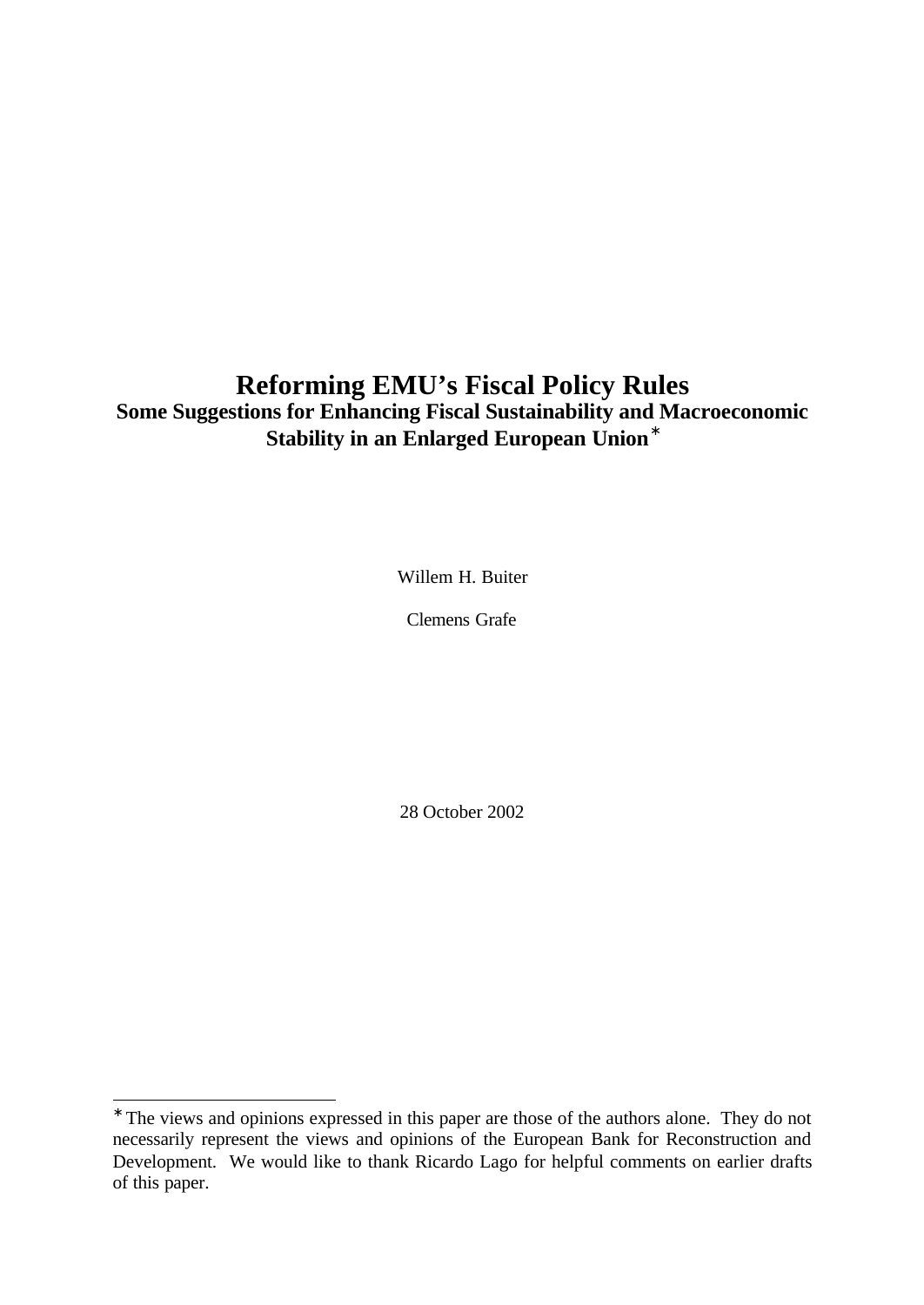### **Abstract**

The paper considers the implications for the EU accession candidates of Central and Eastern Europe of the fiscal-financial constraints imposed by the Stability and Growth Pact and the Maastricht Treaty. Our findings apply also to those current EU members whose initial conditions (e.g. infrastructure and progress in state pension reform) or other structural characteristics (e.g. demographic structure, growth potential, Balassa-Samuelson equilibrium real exchange rate appreciation) differ significantly from the EU average. We find the existing criteria to be seriously flawed and propose an alternative rule, the *Permanent Balance Rule*, based on a strong from of tax smoothing.

**Key words**: Stability and Growth Pact; EU Accession; Fiscal Sustainability; Golden Rule; Tax Smoothing.

**Journal of Economic Literature Classification System**: E61, E62, E63, F33, F42, H62, H87, E32, E42.

Willem H. Buiter, European Bank for Reconstruction and Development, One Exchange Square, London EC2A 2JN, United Kingdom Tel.:  $+ 44 (0)20 7336 6805$ Fax: + 44 (0)20 7338 6110/1 E-mail: buiterw@ebrd.com www: http://www.nber.org/wbuiter

Clemens Grafe, European Bank for Reconstruction and Development, One Exchange Square, London EC2A 2JN, United Kingdom Tel.:  $+ 44 (0)20 7336 6072$ Fax:  $+ 44 (0)20 7338 6110/1$ E-mail: grafec@ebrd.com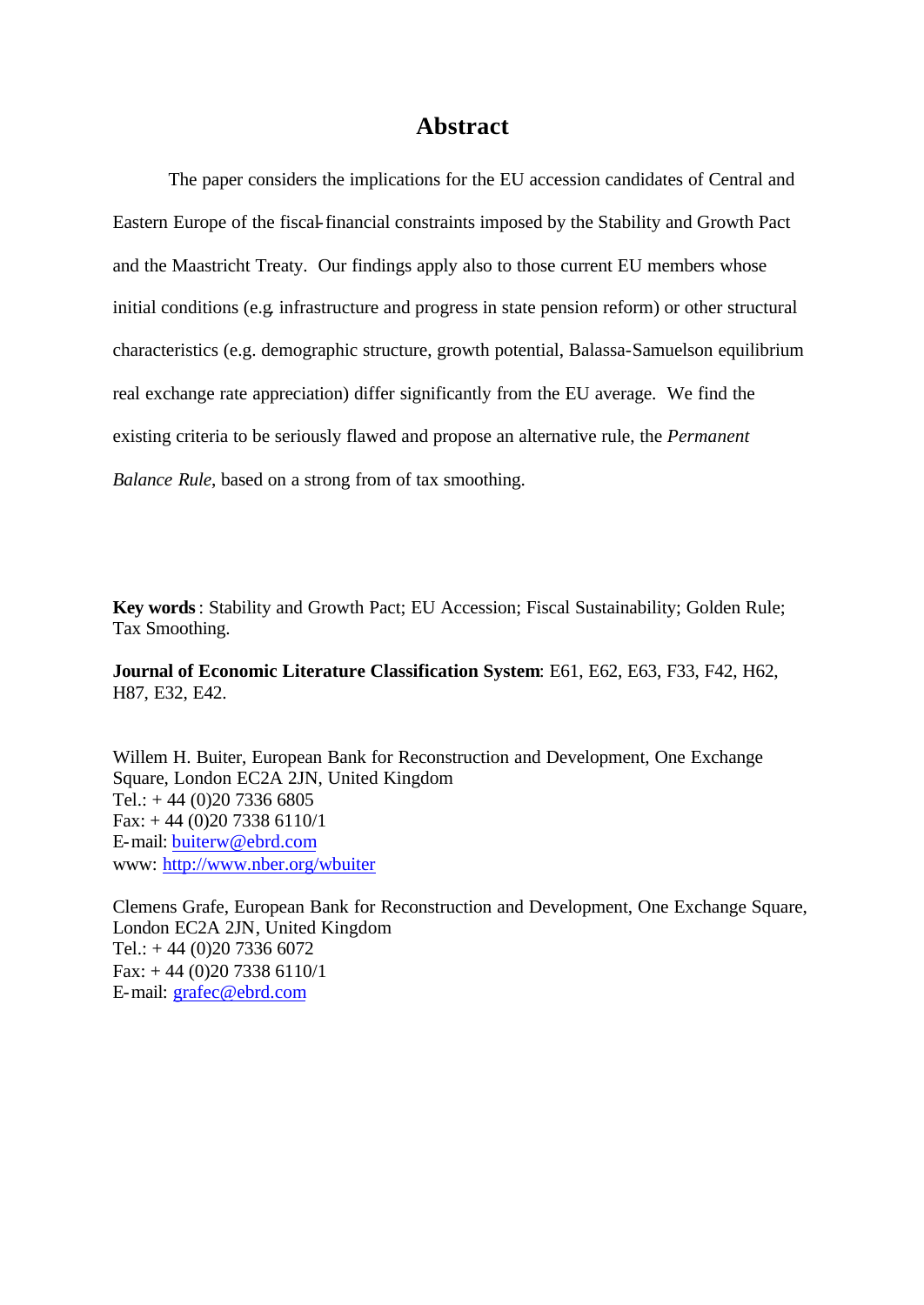### **Introduction**

l

The purpose of this paper is to discuss the fiscal rules that govern countries in the European Union (EU) and their implications for the Central European countries that are candidates for early EU accession.<sup>1</sup> We argue that both the Stability and Growth Pact and the Broad Economic Policy Guidelines currently in place are ill-designed to address the economic realities of countries that differ vastly from the current EU average as regards their expected future nominal GDP growth rates and their inherited stocks of environmental and public sector capital. While the issues addressed are not unique to the accession candidates, their importance is magnified by the current enlargement round because enlargement will substantially increase the structural diversity of the economies inside the European Union, and will do so in ways that are relevant to the cost-benefit balance of adherence to the current EU fiscal rules. We discuss possible reforms of the current system including the *'Golden Rule'* advocated and implemented by the UK, and argue that the best framework would be a so-called *'Permanent Balance'* rule.<sup>2</sup>

Thirteen countries are currently candidates for accession to the European Union.<sup>3</sup> All except Turkey are formally engaged in accession negotiations. Of the twelve candidates engaged in formal accession negotiations, as many as ten (all except Bulgaria and Romania) may become EU members as early as 2004. Eight of these early accession candidates (all except Cyprus and Malta) are countries of operation of the European Bank for Reconstruction

<sup>1</sup> The study of EMU and the Stability and Growth Pact has become a major growth industry. A small sample includes Artis and Buti [2000], Bayar [2001], Beetsma and Uhlig [1999],Chari and Kehoe [1998], Dalsgaard and DeSerres [1999], Eichengreen and Wyplosz [1998], Kell [2001], Mongelli [1999] and Wyplosz [1999]. An earlier contribution covering similar ground is Buiter, Corsetti and Roubini [1993].

<sup>&</sup>lt;sup>2</sup> This paper builds on Buiter [1991], Buiter and Kletzer [1991] and Buiter, Corsetti and Roubini [1993]. The problems identified in these papers have become much more acute with the likely EU accession of the Central European countries.

<sup>&</sup>lt;sup>3</sup> They are: Bulgaria, the Czech Republic, Cyprus, Estonia, Hungary, Latvia, Lithuania, Malta, Poland, Romania, the Slovak Republic, Slovenia and Turkey.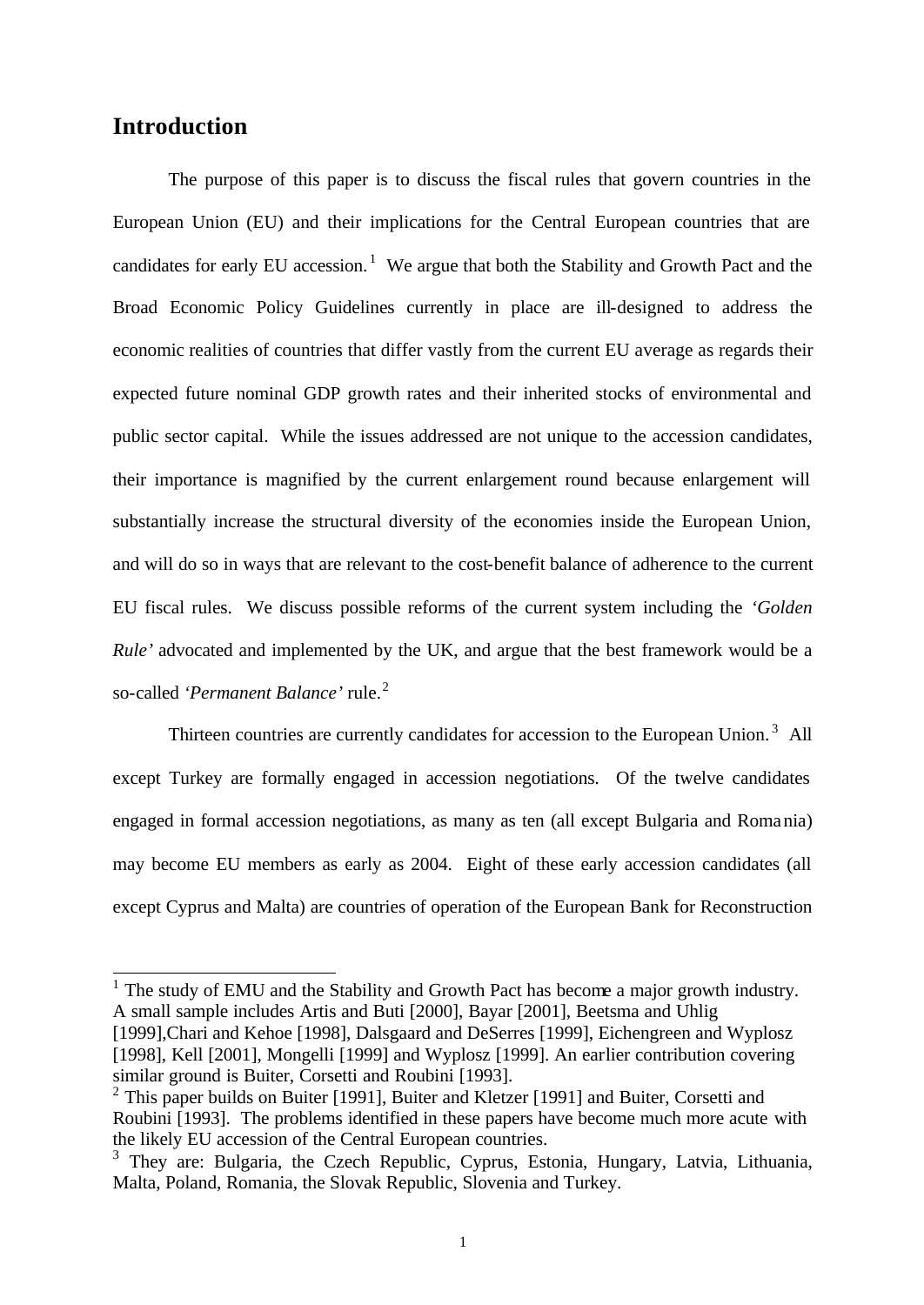and Development (EBRD). Bulgaria and Romania are expected to conclude their accession negotiations and join the EU at some later date.<sup>4</sup>

All new EU members will automatically, upon entry in the EU, be bound by the rules of the *Stability and Growth Pact* (the Pact) and the *Broad Economic Policy Guidelines* (BEPGs). Following EU accession, none of the accession candidates will be able to obtain an *opt-out* or *exemption* from membership in the Economic and Monetary Union (EMU), as the UK and Denmark did in the Maastricht Treaty of  $1992$ <sup>5</sup> EMU membership is now part of the 'Acquis Communautaire'. Of course, a set of conditions (the Maastricht conditions, after the Treaty of Maastricht) have to be satisfied in order for the new EU members to qualify for participation in the euro zone (that is, full, effective, 'stage three' EMU membership without any derogations). Until these conditions are satisfied, the new EU members will have a *derogation* from proceeding to full EMU membership, like Sweden since January 1, 1999.

Like the three current EU members that have not (yet) proceeded to full EMU membership, the accession countries will, once they join the EU, have to present annual *Convergence Programmes* to the Commission and the Council of Ministers.<sup>6</sup>

In addition to the Convergence Programmes mandated under the Pact, any new EU members will be expected to follow the annual recommendation of the Council (proposed to the Council by the Commission) on the *Broad Economic Policy Guidelines* (BEPGs).<sup>7</sup> These BEPGs go well beyond what is required by the Stability and Growth Pact both in the scope

<sup>&</sup>lt;sup>4</sup> Other countries in South Eastern Europe, including Croatia, Yugoslavia, FYR Macedonia, Bosnia-Herzegovina and Albania, while not yet involved in any official negotiation process for EU accession, are determined to become EU members in due course, and the ultimate boundaries of the EU may well extend quite far to the east, beyond what is currently envisaged.

<sup>&</sup>lt;sup>5</sup> These opt-outs were confirmed in subsequent revisions of the Treaty, such as the Treaty of Amsterdam, in 1997. We use the expression "full membership in the EMU" as shorthand for "proceeding to the third stage of EMU".

<sup>6</sup> EMU members present annual *Stability Programmes*.

<sup>7</sup> The full name is 'Broad Guidelines of the Economic Policies of the Members States and the Community.'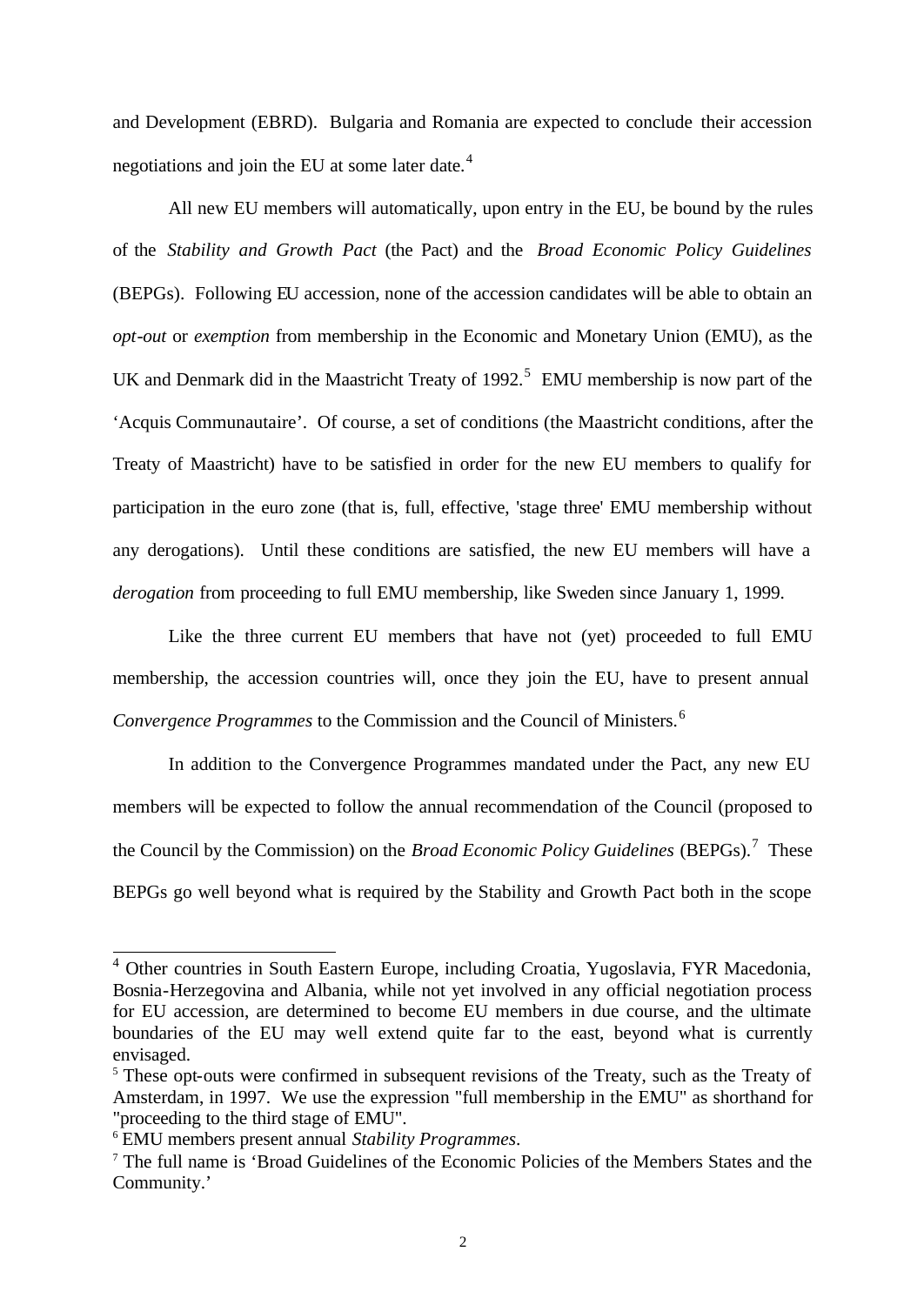and in the detail of its recommendations, and include structural reform, employment and wage developments, in addition to budgetary issues. Other than 'naming and shaming', no sanctions follow a failure to follow the recommendations in the BEPGs. In its meeting of 12 February the (ECOFIN) Council considered Ireland's budgetary plans for 2001 inappropriately expansionary and thus inconsistent with the 2000 BEPGs, and issued a recommendation to Ireland to end this inconsistency.

In this paper we demonstrate the shortcomings of the existing fiscal-financial criteria and suggest ways of amending and improving the fiscal-financial rules of the Stability and Growth Pact so as to enhance fiscal-financial sustainability and macroeconomic stability.

What we argue is that the appropriate operational expression of the concepts of *sustainable* and *stabilising* fiscal-financial policies ought to depend on certain key structural economic features of the economy. All of these features are quite intuitive and can be given simple economic justifications. Some, but not all, of these features are observable, identifiable and verifiable in a reasonably objective manner. Others involve expectations of, or plans for, the future. They therefore inherently involve judgement and elements of subjective interpretation. This inevitably means that the determination of whether a country's fiscal-financial programme is sustainable, or whether a particular sequence of current and anticipated future deficits is excessive, cannot be reduced to a mechanical test, but will involve judgement, discussion and potential disagreement. In our view, this is not a weakness but a virtue, because it represents recognition of the basic truth that issues of fiscalfinancial stability cannot be resolved without an explicit, and potentially contestable, judgement about future plans and expectations about future economic developments. In the long run, honesty beats spurious precision.

The likely early addition to the EU membership roll of eight EBRD countries of operation, and *a-fortiori* the later accession of Bulgaria and Romania and the eventual

3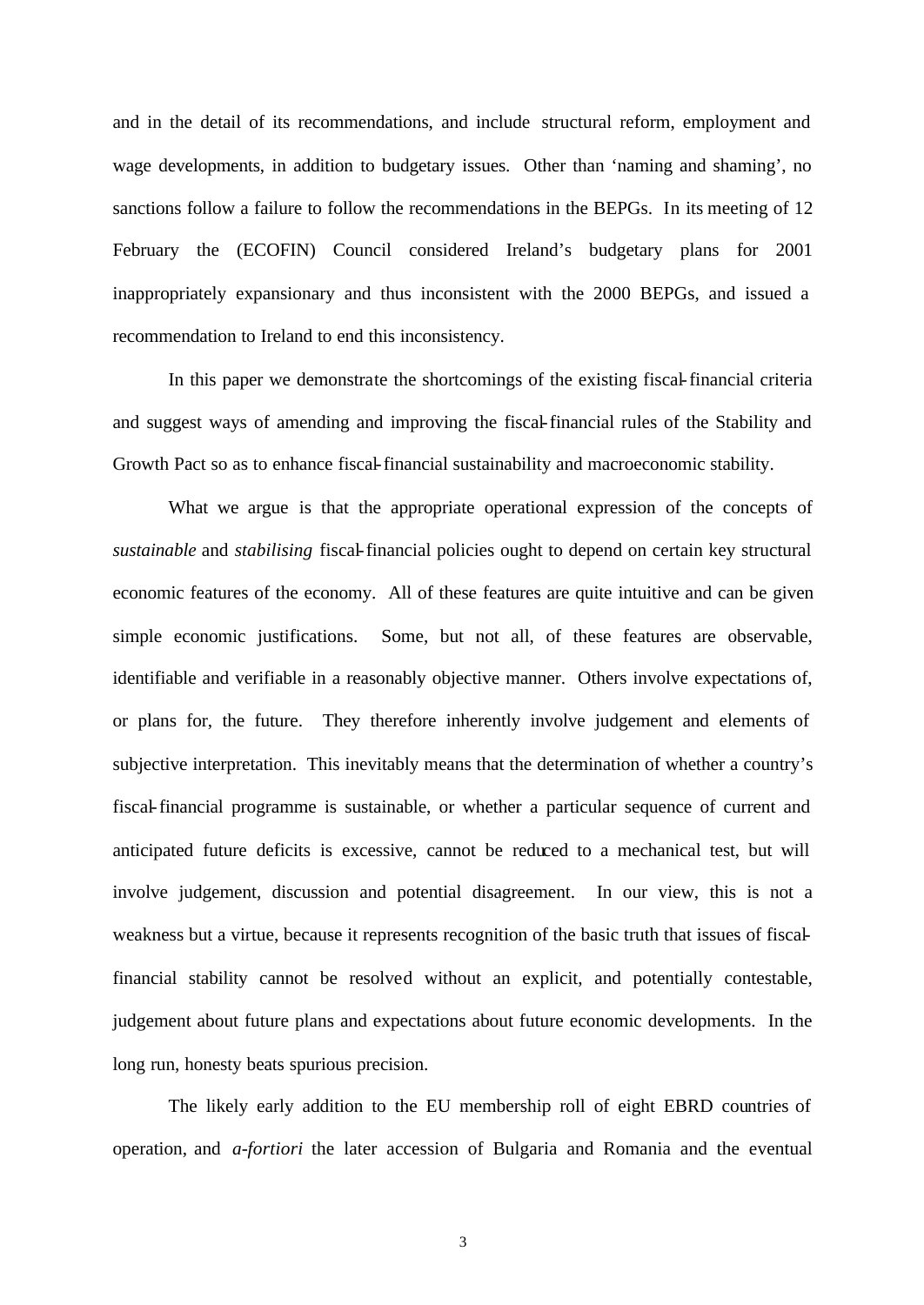accession of the remaining South East European countries will, however, increase the importance of addressing the problems that will be encountered when the one-size-fits-all fiscal-financial criteria of the Stability and Growth Pact and the Maastricht Treaty are confronted with the heterogeneous real economic structures of an enlarged EU.

We do not argue that countries with markedly distinct real economic structures cannot all prosper in the European Union. They will prosper, provided proper allowance is made in the design of fiscal-financial rules for marked differences in economic structure. We also do not argue that countries with very difference real economic structures should not join together in a monetary union or that there should be any protracted delay between EU accession and full EMU membership for the leading cohort of current accession candidates. To the contrary, we have argued elsewhere (Buiter and Grafe [2001, 2002]) for the earliest possible adoption of the euro through full EMU membership by all successful EU applicants.

The remainder of this paper is organised as follows. In Section I, we summarise the Stability and Growth Pact and Maastricht fiscal-financial criteria. In Section II we introduce a simplified accounting framework for tracking some key indicators of a national government's fiscal-financial performance. Section III reviews the arguments for the existence of a bias towards excessive deficits in modern mixed market economies. Section IV reviews the implications of the Pact and the Treaty for the conduct of countercyclical fiscal policy. Section V discusses some of the surprising long-run implications of the Pact.

Section VI point out that there is no mechanism for coordinating national fiscal stabilisation policies or for coordinating national fiscal policies with the EMU-wide monetary policy determined by the European Central Bank (ECB). Section VII explains why persistent real growth differentials between existing EU members and EU accession candidates and persistent real appreciation of accession country currencies vis-à-vis the euro should be expected. Both phenomena have direct implications for the design of sensible sustainable

4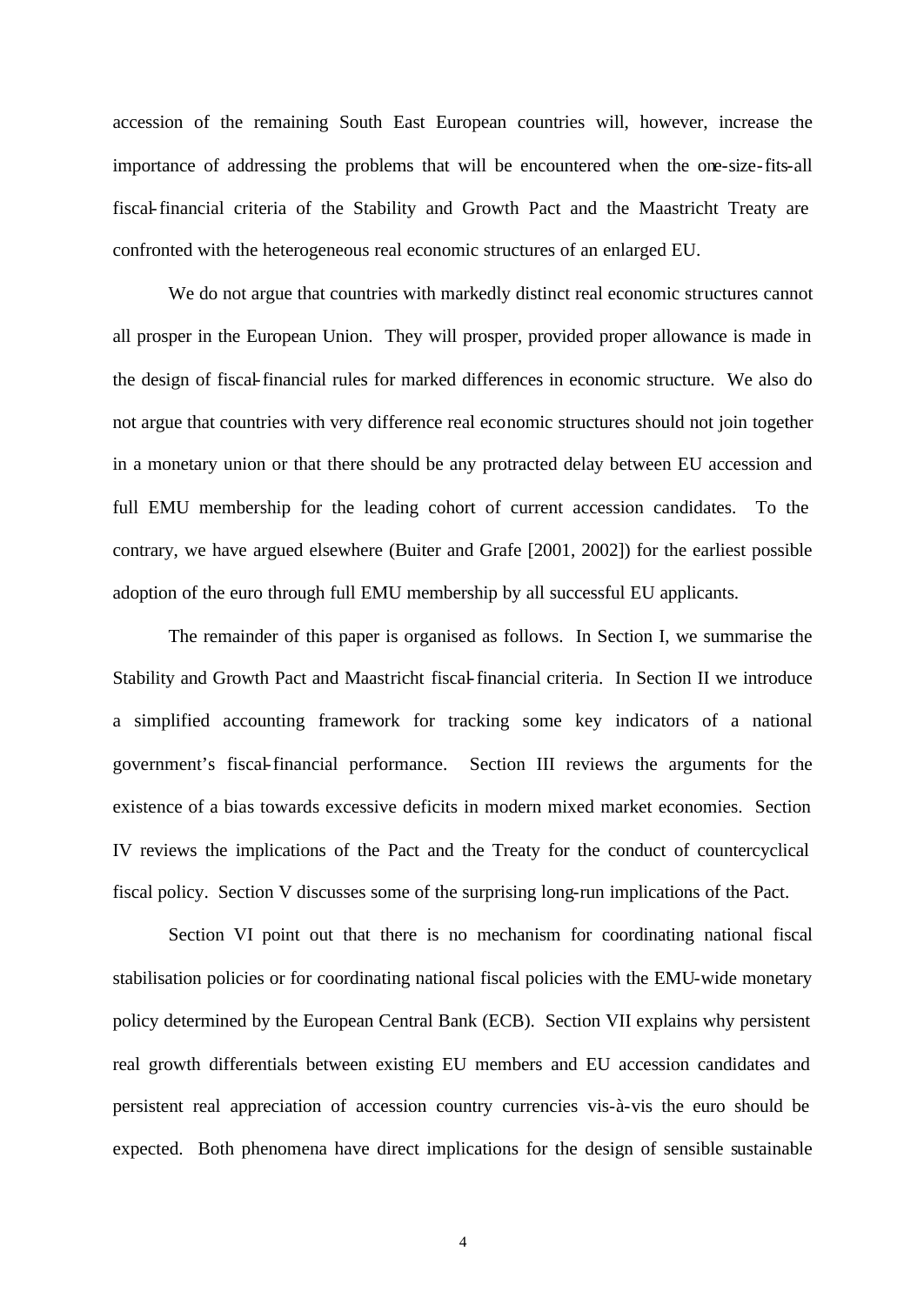fiscal policies. The chapter also considers the appropriate treatment of public sector investment expenditure in a sustainable fiscal framework. This is of special relevance to East European accession candidates, whose inherited stocks of infrastructure capital and environmental capital are severely depleted. Here we also consider the operating characteristics of an alternative fiscal rule, the *Golden Rule*, which is part of the British budget framework.<sup>8</sup> Section VIII introduces our preferred fiscal rule, the *Permanent Balance Rule*, which incorporates a strong form of intertemporal tax smoothing. Section IX contrasts the performance of the Stability and Growth Pact rules with the performance of the Permanent Balance rule for an economy characterised by a low stock of social overhead capital or environmental capital, and for economies with different combinations of government indebtedness and future state pension obligations. Section X concludes.

# **I. The Fiscal-Financial Constraints of the Stability and Growth Pact and the Maastricht Treaty**

The paragraph of the Pact that is operationally relevant for budgetary policy because

it constrains permissible fiscal-financial rules is (our emphasis added):

*"Adherence to the objective of sound budgetary positions close to balance or in surplus will allow all Member States to deal with normal cyclical fluctuations while keeping the government deficit within the reference value of 3 % of GDP*."<sup>9</sup>

<sup>&</sup>lt;sup>8</sup> The analysis extends that in Buiter and Kletzer [1991a], Buiter, Corsetti and Pesenti [1993] and Buiter [2001].

<sup>&</sup>lt;sup>9</sup> The reference value of 3% of GDP for the general government financial deficit, which is inherited from the Maastricht Treaty, does not apply to the UK, unless it wishes to join EMU. This is because the UK obtained an *opt-out* from the obligation to join EMU (to proceed to the 'third stage' of the EMU process). Denmark has an EMU *exemption*, but it appears that, unlike the UK, it is required, to meet the 3 percent deficit criterion. For instance the Council Opinion of 5 March 2002 on the updated convergence programme of Denmark, 2001-2005 , states:*"Denmark is also expected to be able to withstand a normal cyclical downturn without breaching the 3 % of GDP deficit reference value."* Sweden does not have an EMU opt-out or exemption. Its *derogation* from stage three of EMU does not absolve it from the obligation to withstand a normal cyclical downturn without breaching the 3 % of GDP deficit reference value. It is not anticipated that any of the current or future accession candidates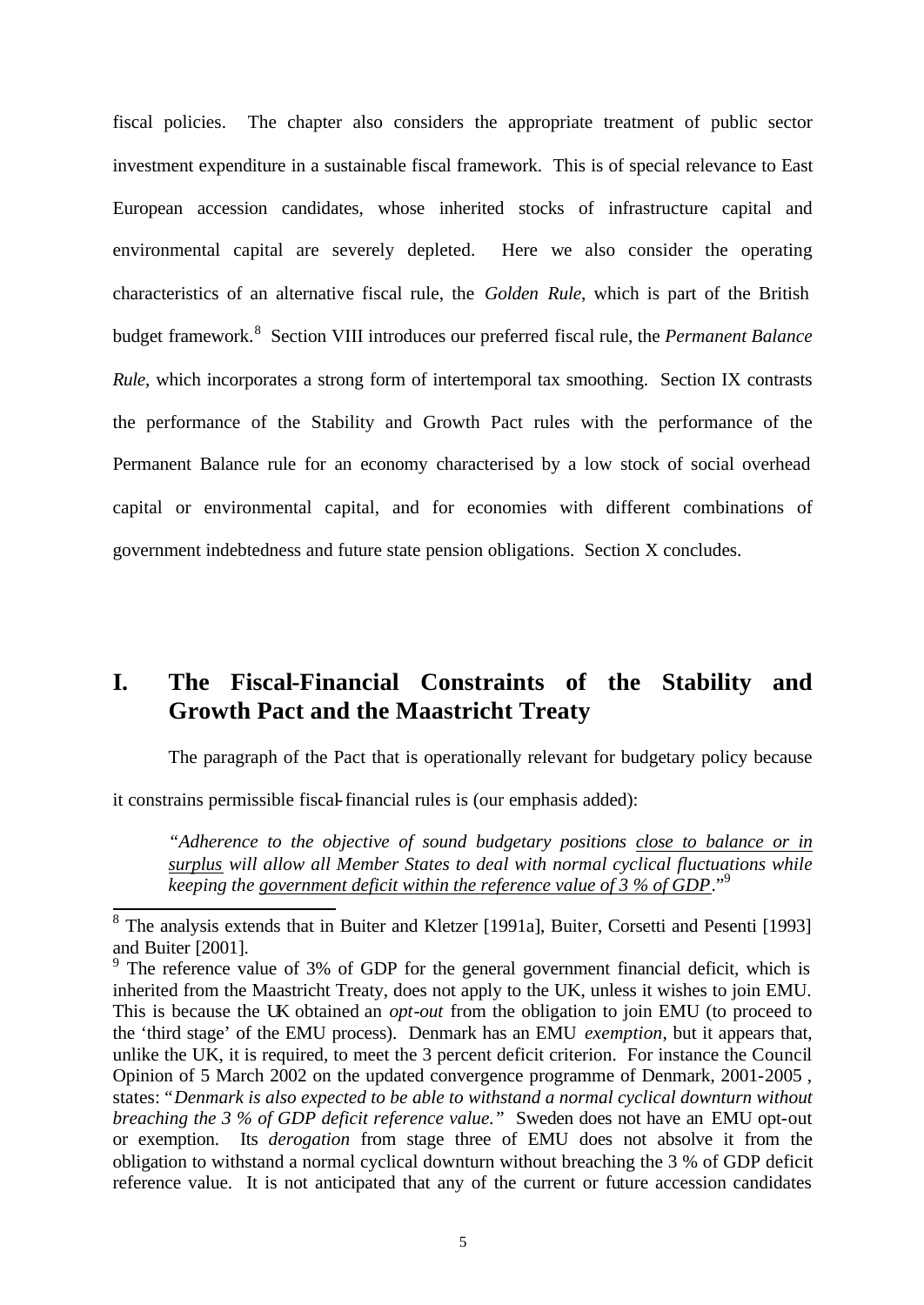Note that, with one qualification, these fiscal-financial constraints on permissible budgetary policies apply to all EU members, not just to full EMU members. The Stability and Growth Pact constrains the financial deficit of the general government of every EU member in two ways. These constraints can be expressed as follows: (*h* is the general government financial deficit as a fraction of GDP; *b* is the stock of gross general government debt as a fraction of annual GDP; cyclically adjusted variables are denoted by tildes):

$$
h \le 0.03\tag{1}
$$

$$
\tilde{\mathbf{h}} \le 0 \tag{2}
$$

The criterion in (1), constraining the actual financial deficit of the general government, will be called the *deficit criterion*. <sup>10</sup> The criterion in (2), constraining the cyclically adjusted or medium-term deficit, will be called the *cyclically adjusted deficit criterion*. 11 For EMU candidates, but not for the existing full EMU members or for the

will be able to obtain a UK-or Denmark-style EMU opt-out/exemption, although for a while they may well have derogations, as Sweden does today, if they are deemed not to have satisfied all the convergence criteria. Despite its opt-out, the UK is required to endeavour to avoid excessive deficits, and the requirements of 'close to balance or surplus in the medium term' contained in the Stability and Growth Pact apply to the UK (see e.g. the 'Council Opinion of 12 February 2002, on the updated convergence programme for the United Kingdom, 2000/2001 to 2006/7', *Official Journal of the European Communities*, 26.2 2002, C 51/7). For a good description of the Stability and Growth Pact see European Central Bank [1999], "The Implementation of the Stability and Growth Pact", pp. 45-72.

<sup>&</sup>lt;sup>10</sup> The three percent of GDP threshold for the general government financial deficit can be breached only in exceptional circumstances, defined as 'severe recession'. In evaluating whether the economic downturn is severe, the Member States will, as a rule, take as a reference point an annual fall in real GDP of at least 0,75 %. If a Member State is deemed by the European Commission and the Council of Ministers to have taken inadequate measures to address a situation where the general government deficit exceeds 3 % of GPD, the Member State may be required to make non-interest-bearing deposits. If the failure to address the excessive deficit persists, these deposits will turn into a fine. No financial penalties are imposed as long as the general government financial deficit does not exceed 3% of GDP. Neither are financial fines imposed if a country is deemed by the Commission and the Council to have pursued inappropriate policies in the context of the yearly surveillance exercise, unless of course the general government financial deficit were to exceed 3 % of GDP. Ireland was at the receiving end of such a negative assessment in 2001.

 $11$  Equation (2) would seem to be the appropriate algebraic representation of "close to balance" or in surplus". If a small, medium term deficit of magnitude  $x > 0$  is tolerated, Equation (2)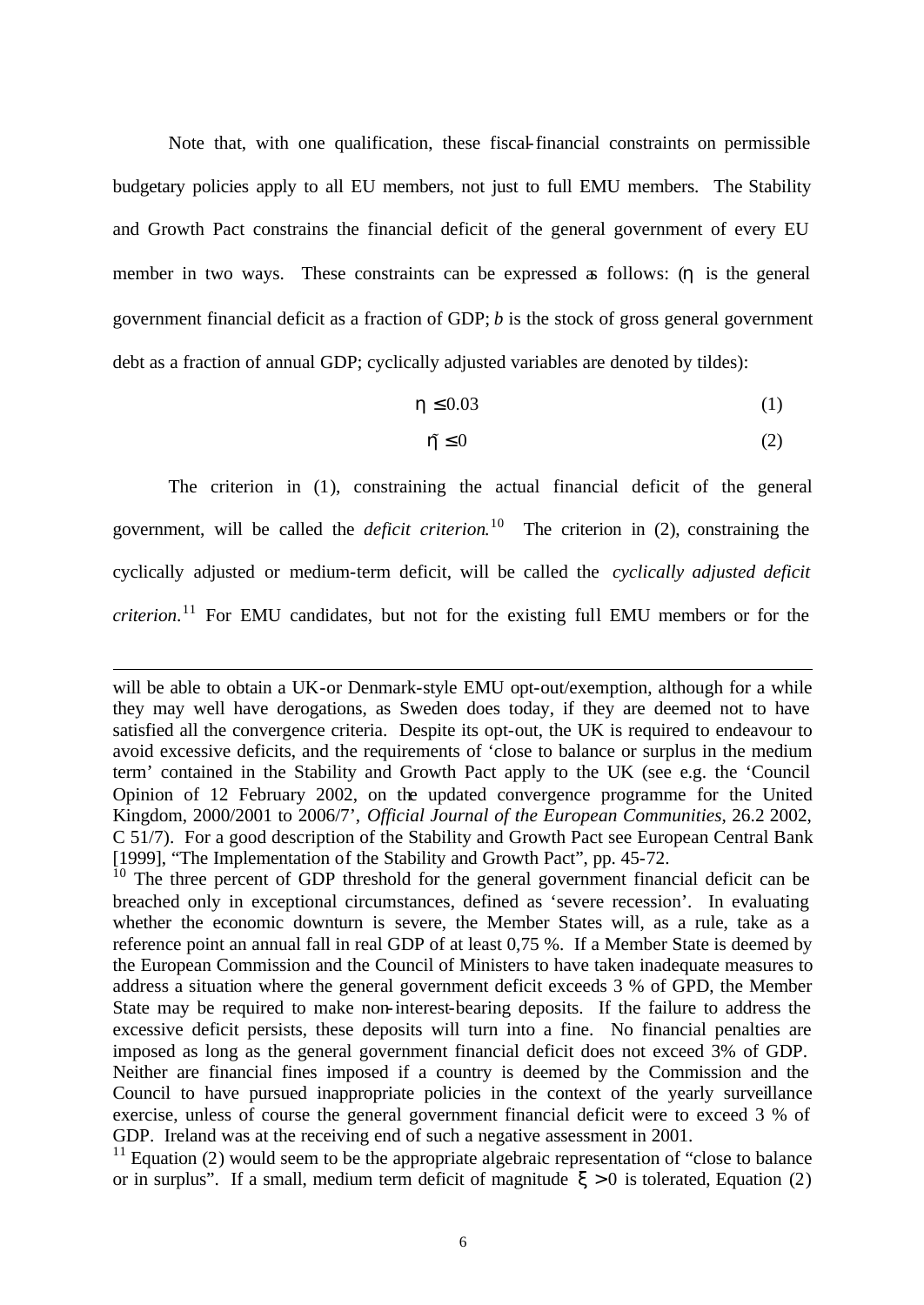existing EU member with an EMU opt-out/exemption, the further constraint applies as a condition for full EMU membership, that the general government gross stock of debt be less than 60 percent of annual GDP.

$$
b \le 0.6 \tag{3}
$$

We shall refer to the criterion in (3) as the *debt criterion*.

The reasoning behind the assignment of these three specific numerical values for the deficit and debt ceilings has to our best knowledge never been made public. Indeed, the reasons for choosing *any* fixed numerical values rather than more flexible state-contingent rules have never been explained. As regards the 60 percent of GDP general government gross debt to annual GDP ceiling, it may not be a coincidence that the historical value of that ratio during 1992, the year the Maastricht Treaty was signed, happened to be 60.4 percent on average for the 15 EU members.<sup>12</sup> The debt-GDP ratio in 1992 was on a rising trajectory. For the 11 first-wave EMU members, the ratio peaked in 1996 at 75.4 percent. At the end of 2000 it stood at 69.5 percent.

No obvious historical benchmark can be offered for the 3 percent of GDP numerical ceiling for the deficit. In 1992 the actual general government deficit-GDP ratio averaged 5.1 percent of GDP for the 15 EU members. Two possible explanations for the numerical ceiling have been offered. It has been suggested that, since a deficit-GDP ratio of three percent stabilises a (net) debt- annual GDP ratio of 60 percent when the annual growth rate of nominal income is 5 percent, this might provide a bridge between the debt ceiling and the deficit ceiling.<sup>13</sup> However, the debt criterion is defined in terms of *gross* rather than *net* debt, and five percent nominal GDP growth is probably somewhat in excess of the long-run

should be replaced by  $\hbar \leq x$ . The concession made to France and Italy during June 2002, suggest that  $\mathbf{x} \approx 0.005$ , or 0.5 percent of GDP.

 $12$  For the 11 EU members that formed the EMU on January 1, 1999, the 1992 figure debt ratio was 60.9 percent.

 $13$  See equation (14) below.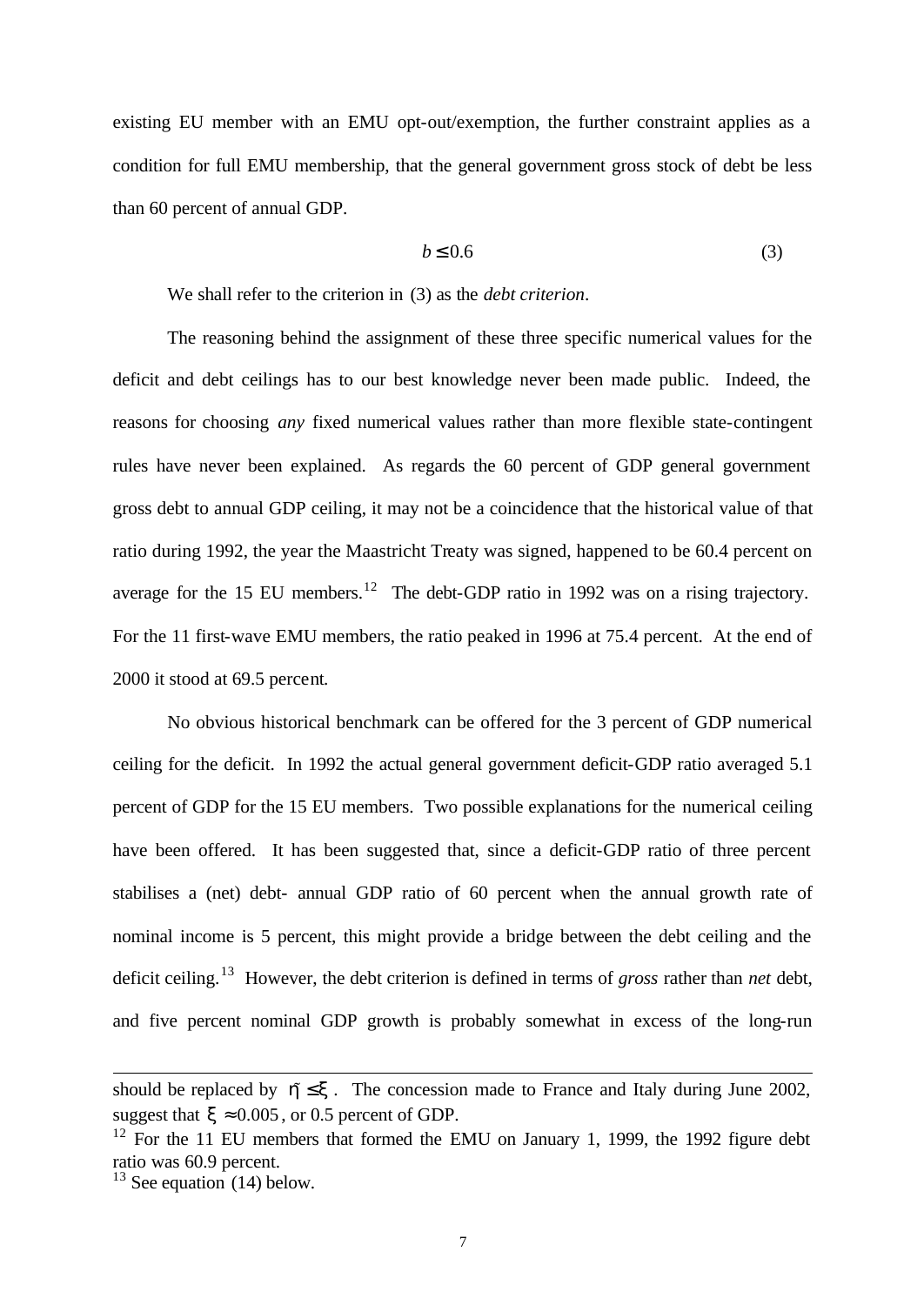expected growth rate of nominal GDP that the authors of the Maastricht criteria had in mind.<sup>14</sup> A second possible explanation is based on the golden rule that is enshrined in the German constitution, according to which the public sector deficit is not to exceed (gross) public sector investment.<sup>15</sup> In the twenty years preceding the Maastricht Pact, gross public investment in Germany averaged around 2.3% of GDP rising in some years as high as 2.7% of GDP.<sup>16</sup> Gross public capital formation accounted for 3.1 % of GDP for the EU as a whole in 1992. Thus the three per cent ceiling is consistent with the history of the golden rule in Germany or its application to other EU member countries.

No economic argument has been offered for the requirement that the cyclically adjusted or medium-term general government budget be close to balance or in surplus.

Of the three numerical criteria, the debt criterion appears, based on the record thus far, to carry the least weight, both in the decision on whether a country can become a full member of the EMU, and in the stability and convergence programmes that apply to all EU members.<sup>17</sup>

The differences between the accession countries and the current EU member countries become already apparent by comparing the economic variables that are subject to the Maastricht criteria. Table 1 provides the data for the general government financial balance-GDP ratio for the 10 EBRD countries of operation that are currently in accession

<sup>&</sup>lt;sup>14</sup> Using hindsight, the target inflation rate of the European Central Bank is below two percent per annum. This inflation rate is defined in terms of the Harmonised Index of Consumer Prices (HICP), but there is no reason to expect the inflation rate of the GDP deflator to be systematically different. The long-run growth rate of real GDP in the EU 15 in unlikely to be much more than 2.5 percent per annum.

<sup>&</sup>lt;sup>15</sup> The logic of the golden rule would suggest that only net, not gross investment should be financed by borrowing. Capital depreciation, or capital *consumption*, should, like other consumption, be financed out of current revenues.

<sup>&</sup>lt;sup>16</sup> The data are taken from the World Bank. Public Investment reached 2.7% of GDP in 1976 and was 2.4% in 1992, when the Maastricht Treaty was finalised.

 $17$  At the end of 2000, the general government gross debt-GDP ratios for Belgium, Greece and Italy all were in excess of 100 percent. All three were declining, but none of them is likely to see 60 percent anytime soon.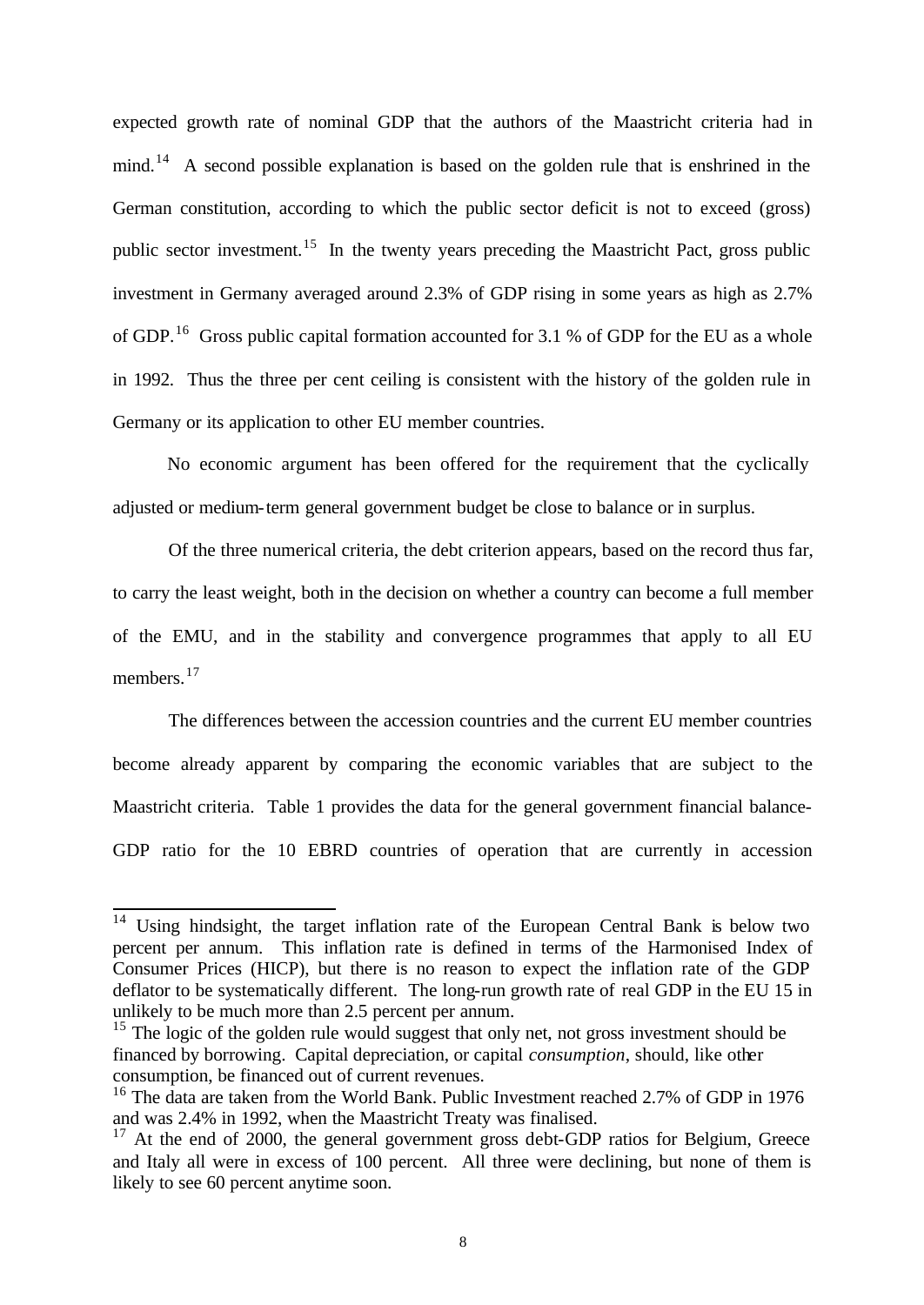negotiations. Table 2 gives the same information for the EU countries, the USA and Japan. General government gross debt–GDP ratios for the 10 Central and East European (CEE) accession candidates are given in Table 3. Table 4 gives the same information for the EU countries, the USA and Japan. Estimates of the cyclically adjusted general government deficits are not available for the ten CEE accession candidates.

#### TABLE 1 HERE

#### TABLE 2 HERE

#### TABLE 3 HERE

#### TABLE 4 HERE

Some features of these four Tables are perhaps surprising. From Tables 3 and 4 we see that the general government gross debt-to-GDP ratio is about twice as high for the existing full EMU members as for the accession candidates. As regards the general government deficit-GDP ratios, the ranking is reversed. The eight Central Europe and the Baltics (CEB) early accession candidates have run general government deficits at a much higher level, as a share of GDP, than the existing full EMU members. For the last three years, the eight CEB countries' average general government deficit has exceeded 3 percent of GDP. Poland, the Czech Republic and Hungary in particular are currently running large and, if we allow for the budgetary implications of accession, probably unsustainable general government deficits.<sup>18</sup>

Since it is the deficit criteria that are applied most strictly, these simple observations show that a major fiscal adjustment would be needed in the accession countries if they were required to meet the criteria in time for accession or soon afterwards. Given the further budgetary demands requirements that the 'Acquis' will make on these countries, this fiscal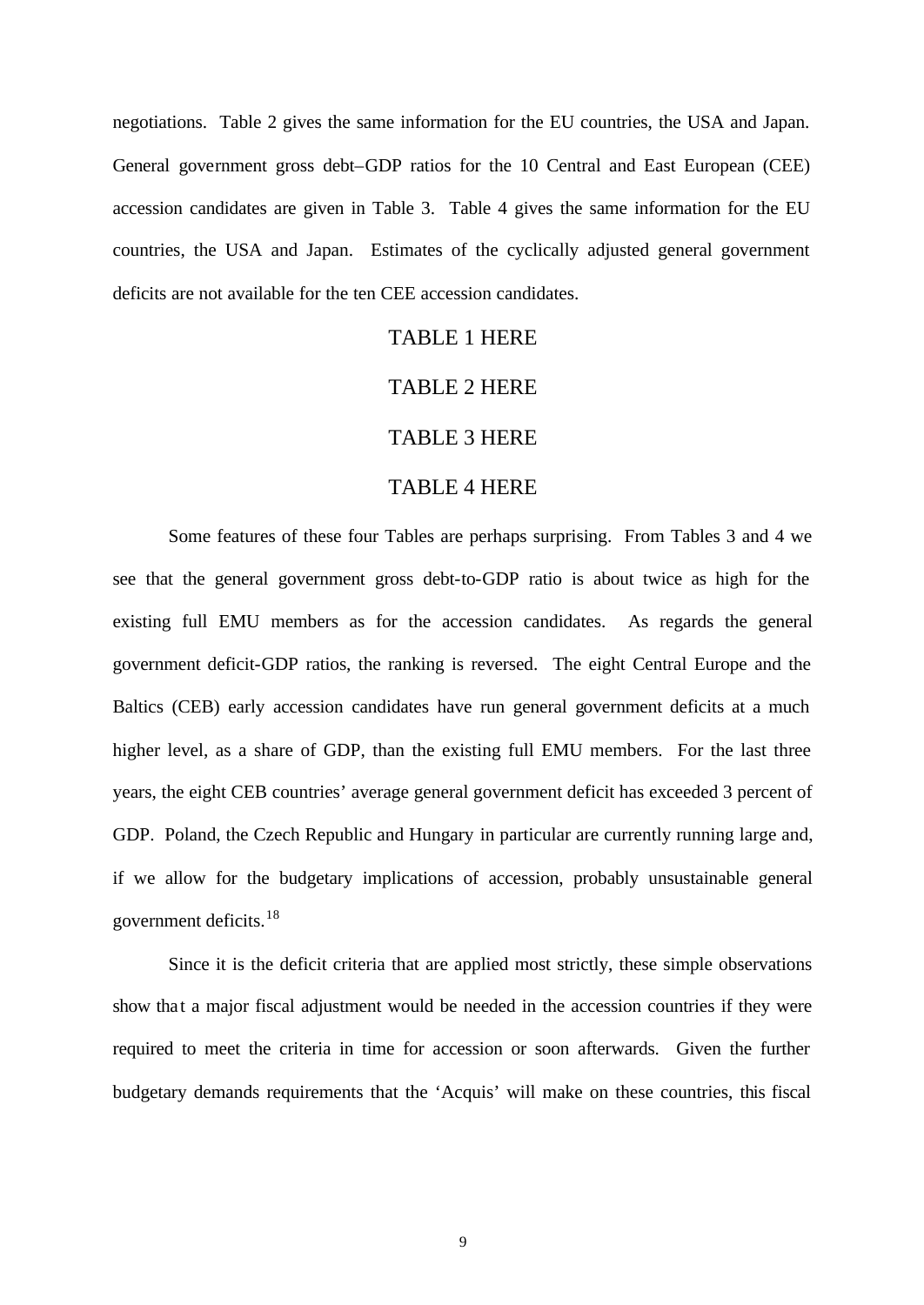adjustment is not going to be easy, economically and politically. We argue in this paper that, depending on country-specific circumstances and structural economic features, some of the fiscal adjustment implied by a mechanical application of the Pact's fiscal rules may be unnecessary, or even harmful.

Conflict about the timing and distribution of the pain of fiscal retrenchment is already at the forefront of the policy debates in the accession countries. In the Czech Republic, for instance, one of the main sticking points in the negotiations to build a coalition government has been the medium term prospects for the public finances. The Social Democrats appear to have won the argument for now, and an adjustment of the deficit to below three percent of GDP is not envisaged before the next election. The smaller coalition partners had fought hard to reduce the deficit to 3 percent of GDP by 2006, seen by some as the earliest technically possible entry date for full membership of the European Monetary Union, assuming EU accession occurs during 2004.

### **II. Some Simple Budgetary Arithmetic**

l

Before going into the implications of the fiscal rules established by the Maastricht criteria and in the Stability and Growth Pact, we first establish formally the framework we are using.

The *fiscal-financial programme* of the state consists of the rules governing the sequences of past, current and future public spending (consumption, investment, transfer payments and subsidies), tax structures and revenues (rates, exemptions, bases, allowances, deductions etc.), subsidy and transfer structures, and government borrowing. Ideally the

 $18$  In Poland, there is an important cyclical component to the increase in the general government financial deficit. Even there, however, any reasonable estimate of the structural deficit would show a disturbing increase.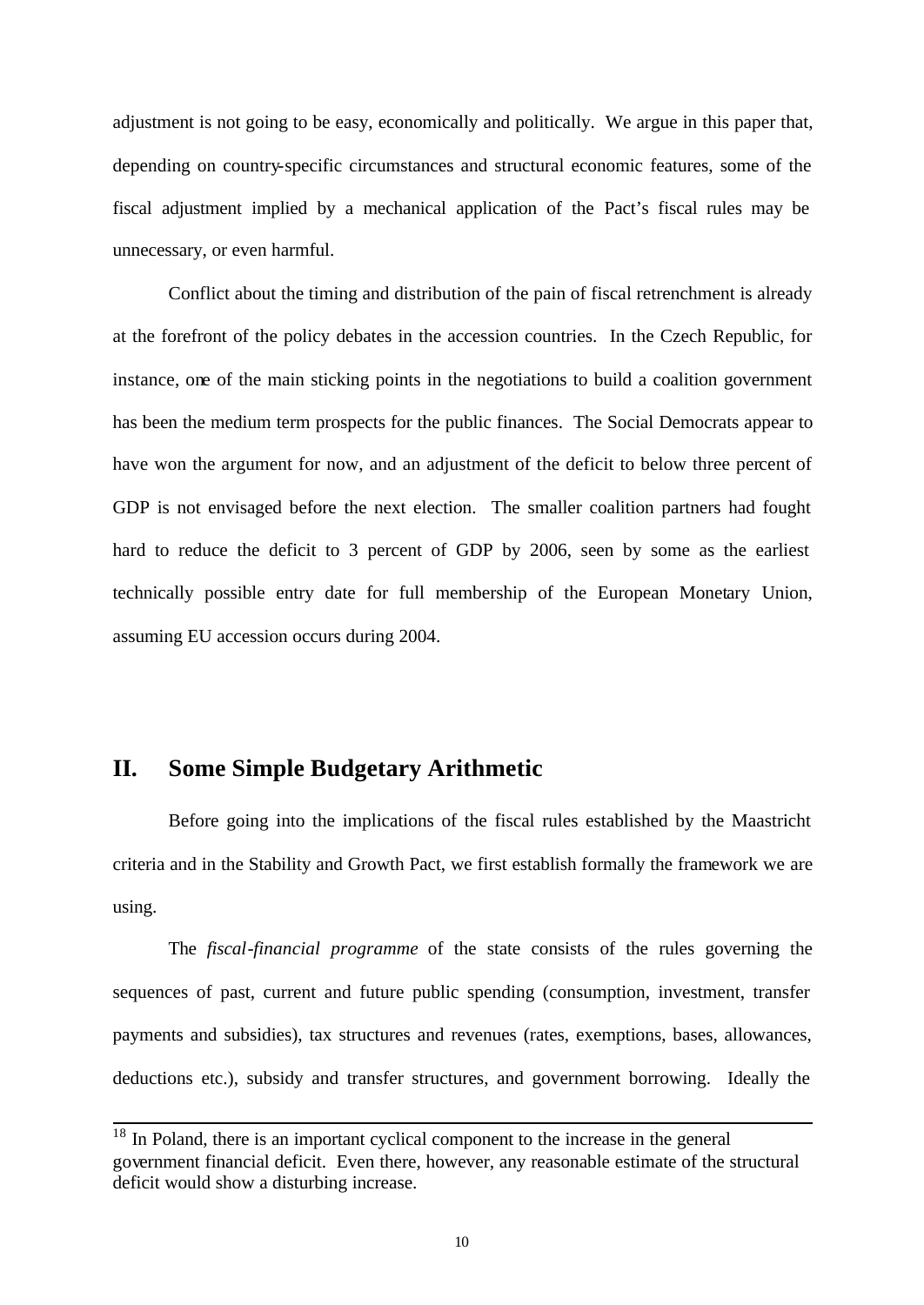fiscal framework would also include the accounts of the central bank and such instruments as the issuance of base money. However, since the existing EU fiscal framework restricts its attention to the general government defined net of the central bank, we restrict our framework here to the general government as well. Including the central bank would in any case only be important for countries that are not yet full members of EMU and thus have independent monetary authorities, or to the EMU area as a whole.

To get a full and accurate picture of the sustainability of the public finances, it is important that *all* financial assets and liabilities (that is, all contractual claims and obligations) of the general government be included and consolidated in a single, comprehensive balance sheet, and that all non-contractual expenditures and receipts also be accounted for comprehensively and fully. All off-budget (contingent) expenditures and receipts (including the outlays and revenues of the state pension funds, the social security fund etc. and all off-balance sheet contingent claims and liabilities) must be consolidated and included in a single comprehensive set of accounts. Special purpose vehicles, off-balance sheet and off-budget constructions are as detrimental to fiscal transparency as they are to transparency in the private sector (*vide* Enron). Guarantees, whether explicit or implicit, should be included in the accounts, along with all other contingent liabilities and claims. Pricing these contingent claims is a non-trivial task when there are no deep and liquid secondary markets for them, but that cannot be a reason for ignoring them; the imputation of a zero price is bound to be wrong most of the time.

For simplicity, we restrict the stylised accounting framework below to a single, (very) short maturity government debt instrument denominated in domestic currency. Generalisations to a range of debt instruments with different maturities, currency denominations, and methods for index-linking etc. are conceptually straightforward. The notation to be used in what follows is summarised in Table 5.

11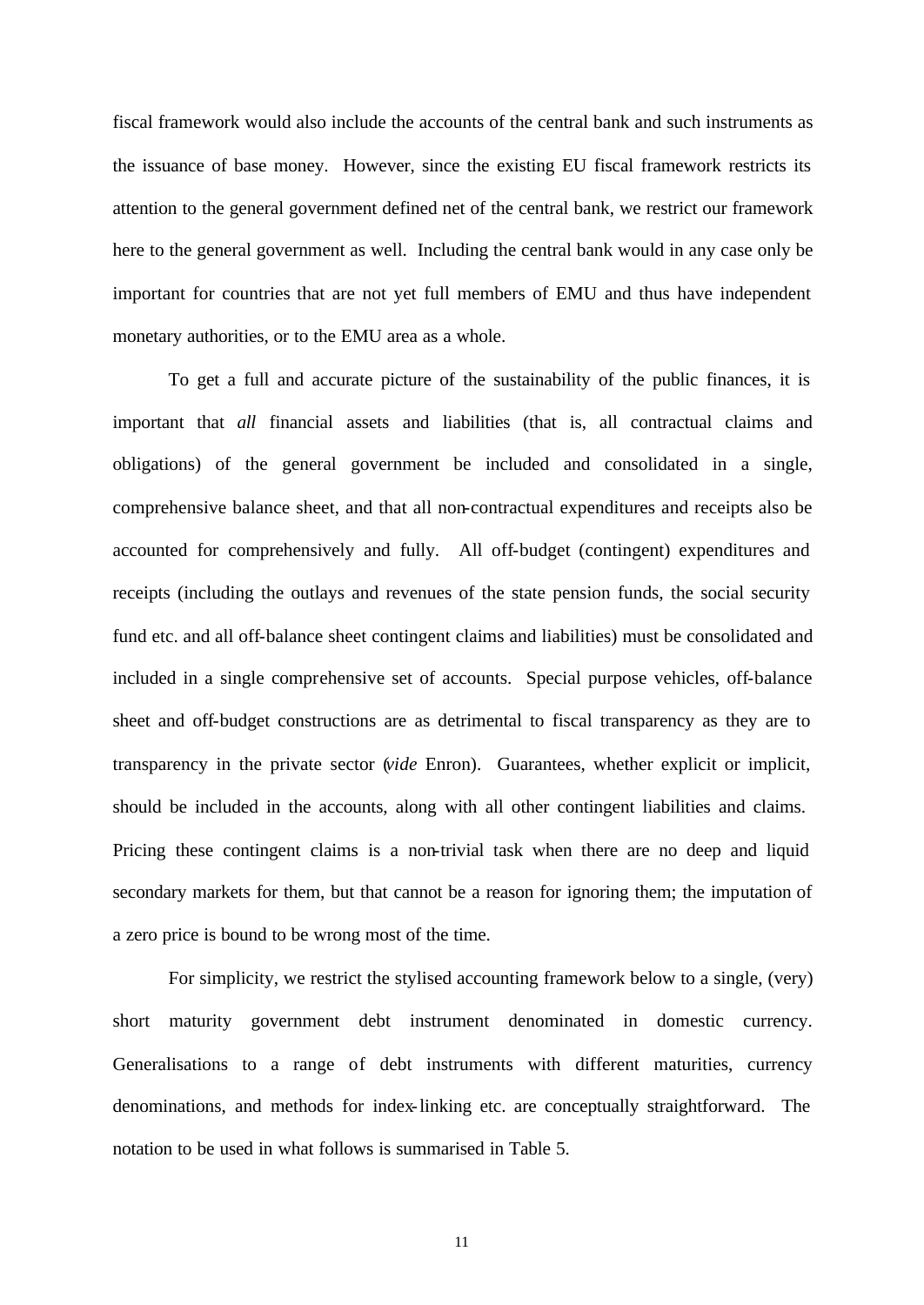#### **TABLE 5 HERE**

Equation (4) is the budget identity of the general government. The change in the amount of nominal government debt  $(B)$  relative to nominal GDP  $(PY)$  is given by the primary deficit as a share of GDP  $(g-\tau)$  plus interest payments on existing government debt measured as a share of GDP (*iB/(PY*)). Real GDP is denoted *Y,* the GDP deflator *P* and the short nominal interest rate on government debt *i.* A 'dot' over a variable denotes its instantaneous rate of change.

$$
\frac{\dot{B}}{PY} \equiv g - t + i \left( \frac{B}{PY} \right)
$$
\n(4)

Using the definitions of Table 5, equations (4) can be rewritten as equations (5); *b* is (net) general government debt as a fraction of GDP, *r* is the short real rate of interest on general government debt, *n* is the growth rate of real GDP and *p* is the rate of inflation.

$$
\dot{b} \equiv g - t + (r - n)b \tag{5}
$$

The usual solvency constraints, ruling out Ponzi finance by the government, implies the following intertemporal budget constraint for the general government (equation  $(6)$ ).<sup>19</sup>

$$
b(t) \leq \int_{t}^{\infty} e^{-\int_{t}^{v}[r(u)-n(u)]du} [\mathbf{t}(v)-g(v)]dv
$$
 (6)

The level of net debt has to be smaller than the present value of all future primary (non-interest) budget surpluses.<sup>20</sup> Obviously current debt can be larger, for any given sequence of future primary surpluses as a proportion of GDP, if future growth rates of GDP are expected to be higher and future real interest rates lower.

 $19$  The government is engaged in Ponzi finance if its debt grows forever at a proportional rate that is equal to or larger than the interest rate. In that case, despite having a positive debt stock outstanding, the government never plans to run any primary (non-interest) budget surpluses. Such public finance 'pyramid schemes' are ruled out here.

 $20$  Equivalently, the current debt-GDP ratio has to be no larger than the sequence of future primary surplus-to-GDP ratios discounted at the real interest rate minus the real growth rate.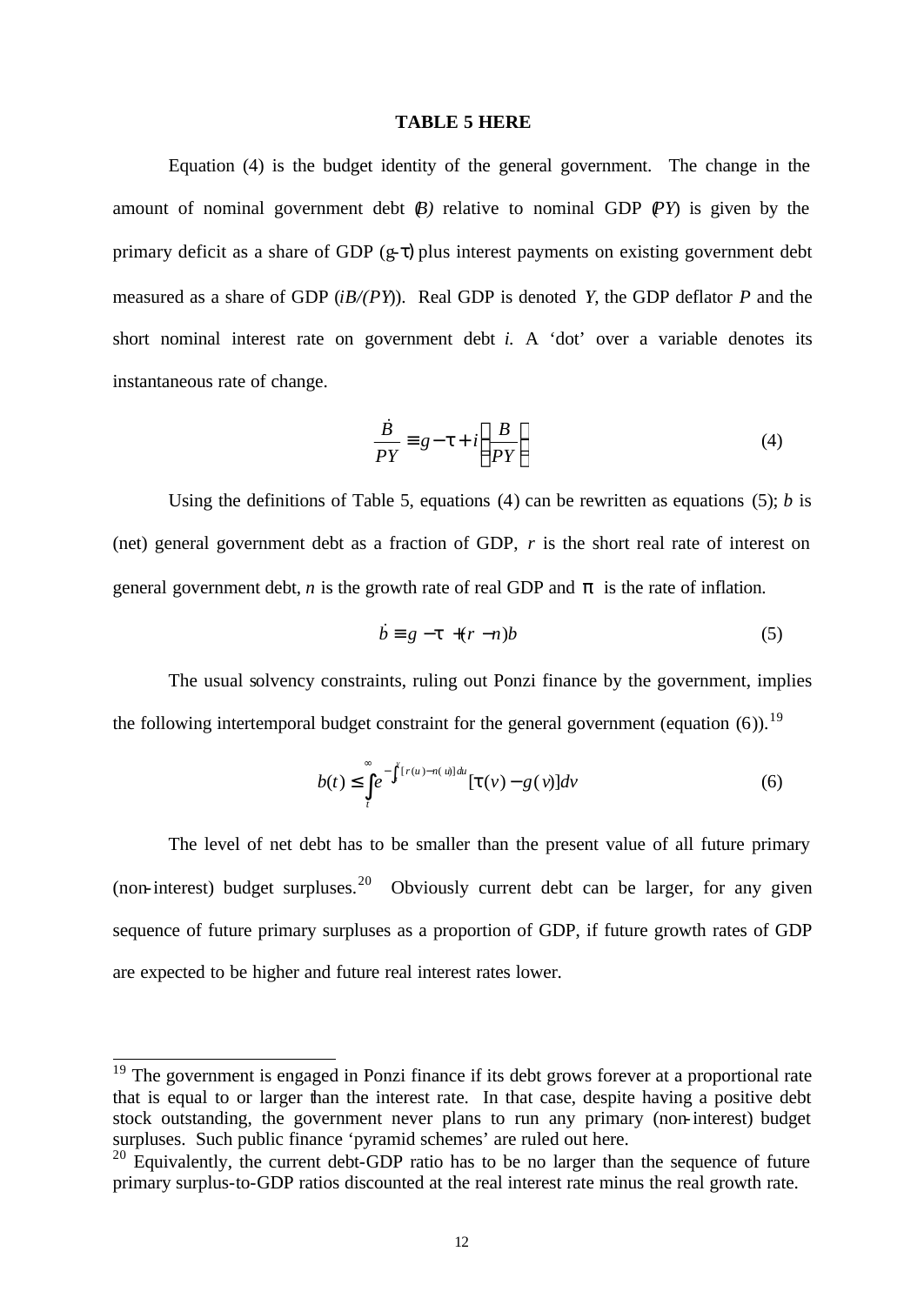For certain purposes, it is important to decompose total public spending, *g*, into general government *transfer payments*,  $g_T$ , general government *consumption*,  $g_C$ , and general government gross *capital formation*,  $g_I$ , that is,  $2^1$ 

$$
g \equiv g_T + g_C + g_I \tag{7}^{22}
$$

Likewise it can be useful to decompose total current revenues into gross cash (that is, financial) returns to the government on the general government capital stock, *qk* , and other current revenues,  $t_0$ , where *k* is the public sector capital stock as a fraction of GDP and  $q$  is the gross financial rate of return on the general government capital stock, that is:

$$
\mathbf{t} \equiv \mathbf{t}_0 + \mathbf{q}k \tag{8}^{23}
$$

Let *d* be the proportional rate of depreciation of the general government capital stock. The change in the public sector capital stock as a share of GDP, *k,* is given by the difference between the share of gross general government investment in GDP and the reduction in the public sector capital-GDP ratio due to capital depreciation and real GDP growth.

$$
\dot{k} \equiv g_I - (\mathbf{d} + n)k \tag{9}
$$

For fast growing economies a higher investment rate is needed to maintain the ratio of the public sector capital stock to GDP.

Using the decompositions for government revenues and expenditure the general government budget identity can be written as follows:

$$
\dot{b} - \dot{k} = g_c + g_T - t_0 + (r - n)(b - k) - (q - d - r)k
$$
\n(10)

 $21$  Public sector transfer payments include all subsidies and social security (or national insurance) benefit payments, including state pension, health and disability benefits. Social security (or national insurance) taxes or contributions are included among the taxes in the accounts.

<sup>&</sup>lt;sup>22</sup> All public spending categories,  $g, g_c, g_l$  and  $g<sub>T</sub>$ , are measured as shares of current GDP.

<sup>&</sup>lt;sup>23</sup> Again,  $t, t_0$  and *k* are measured as shares of current GDP.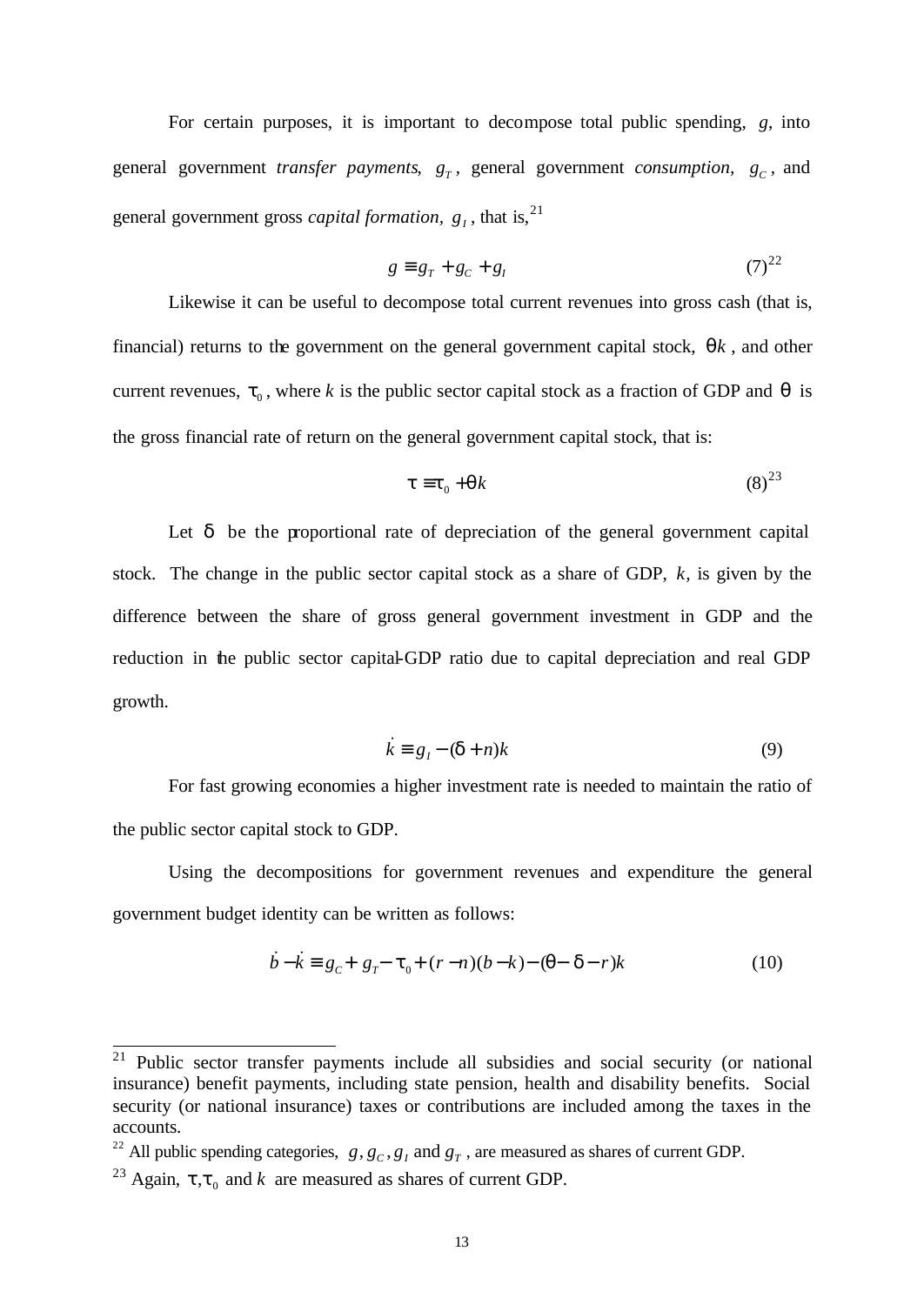After introducing the accounting framework we can now state the deficit criterion of the Maastricht Treaty and the cyclically adjusted deficit criterion as follows:

$$
\mathbf{h} \equiv \frac{\dot{B}}{PY} \equiv g - \mathbf{t} + ib \le 0.03\tag{11}
$$

$$
\mathbf{\tilde{h}} \equiv \tilde{g} - \mathbf{f} + \tilde{i}\tilde{b} \le 0 \tag{12}
$$

'Excessive' debt is a broader concept than 'unsustainable' debt. Debt and deficits can be excessive, that is, impose greater costs than benefits, without creating a serious risk of sovereign debt default. However, debt sustainability (or long-run feasibility) is a necessary condition for debt not to be excessive (or larger than optimal).

The fiscal-financial constraints of the Stability and Growth Pact and the Maastricht Treaty are best viewed as externally imposed constraints aimed at preventing each individual member country from ending up on an unsustainable, explosive path of public sector debt and deficits. If adhered to, this aim is likely to be met. The question is whether debt and deficit ceilings that are the same for all countries, regardless of their economic structures and circumstances, are excessively blunt instruments for addressing the issue of sovereign insolvency or default, and *a-fortiori* more subtle notions of excessiveness of government debt and deficits.

We define sustainability of a government fiscal financial programme as the absence of default risk.<sup>24</sup> A fiscal-financial programme is sustainable if it ensures the solvency of the government. Consider again the fundamental solvency constraint of the government in equation (6). We shall rewrite that solvency constraint in an equivalent but presentationally more transparent form by replacing the driving economic parameters by 'permanent' values. These are constant values that can be thought of as long-run average future values. This can be done without loss of generality by choosing the constants carefully (see Appendix 1). For

 $\overline{a}$ 

 $24$  One can weaken this to the requirement that default risk be below some threshold level.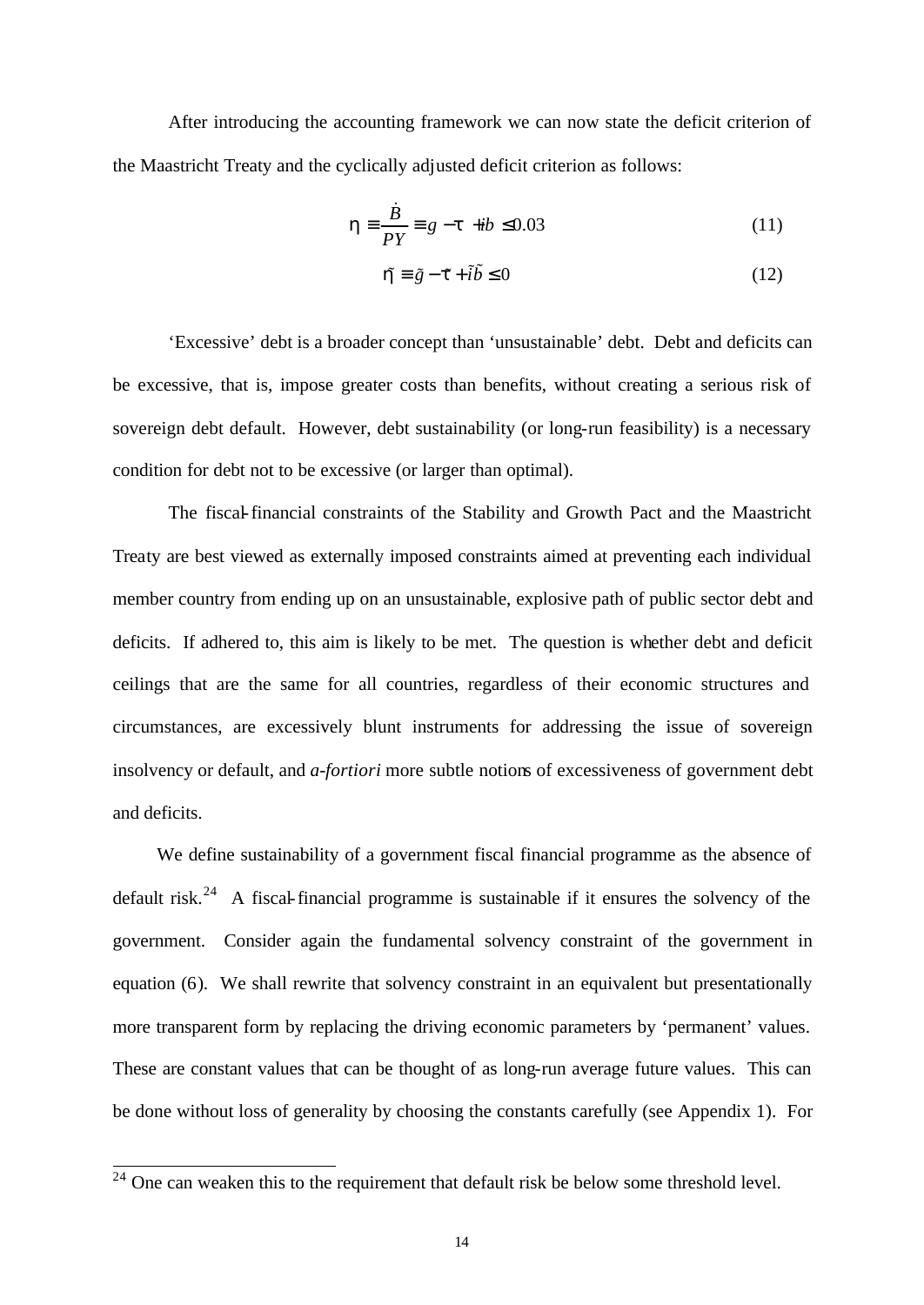instance, the permanent primary general government surplus (as a share of GDP) is that constant share of the general government primary surplus in GDP whose present discounted value over the relevant future time horizon (which could be infinite) is the same as the present discounted value of the general government primary surplus share in GDP that one actually expects or plans to occur over that future period.<sup>25</sup> We denote these constant or permanent values by a superscript *p*.

Making use of the permanent spending ratios, revenue ratios, real interest rates and real growth rates, the government's intertemporal budget constraint or solvency constraint (6) can be written compactly as follows:

$$
b \le \frac{s^p}{r^p - n^p} = \frac{t^p - g^p}{r^p - n^p} = \frac{t_0^p + q^p k^p - g^p - g^p c - g^p}{r^p - n^p}
$$
(13)

Government solvency can therefore be seen to depend on four crucial parameters: *b* , the outstanding (net) debt-to-GDP-ratio;  $s^p$ , the permanent primary surplus-to-GDP-ratio;  $r^p$ , the long-run real interest rate; and  $n^p$ , the long-run real growth rate. Two of these, the long-run real interest rate and the long-run real growth rate are, at most, only partly, indirectly and highly imperfectly controllable by the government. One, the initial government debt-to-GDP-ratio, is predetermined, that is given at any point in time by history, but endogenous in the long run. One, the primary surplus-to-GDP-ratio, is in principle controllable by the government. This control is imperfect and subject to important constraints, administrative and political as well as economic.

Somehow surprisingly, of the four crucial parameters governing government solvency, three do not figure in any of the three deficit and debt criteria. These are the primary surplus-to-GDP-ratio, the long-run real interest rate and the long-run real growth rate. The fourth, the (net) debt-to-GDP-ratio, almost makes it into the debt criterion. The

 $25$  Since we are dealing with spending flows as proportions of GDP, the relevant discount factors are real interest rate minus real growth factors.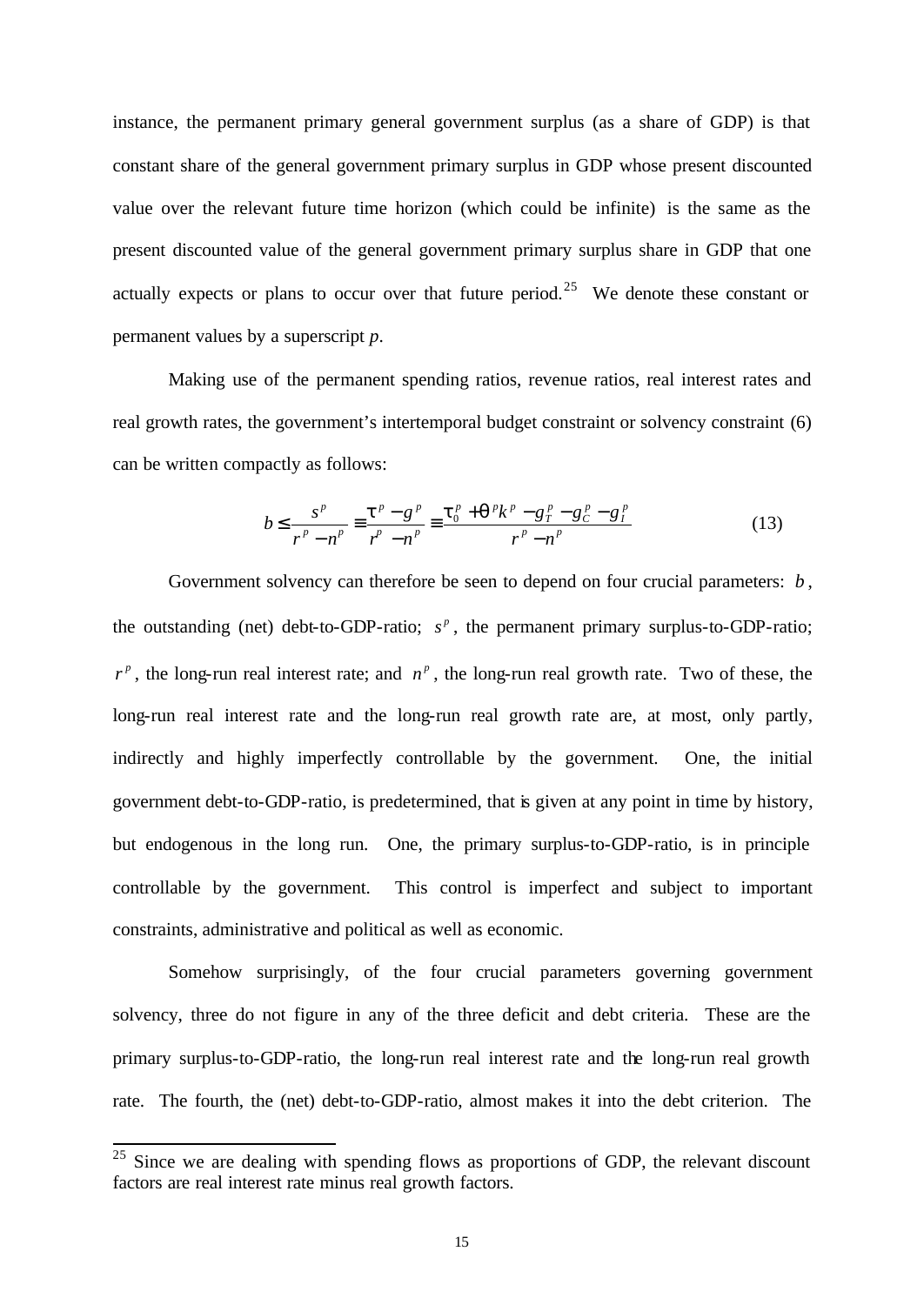debt-GDP ratio of the solvency constraint is, however, a *net* debt-to-GDP-ratio. The Maastricht debt criterion involves the *gross* debt-to-GDP-ratio. In what follows we shall assume that gross and net government debt coincide.<sup>26</sup>

Instead of the primary deficit s, the real interest  $r$  and the real growth rate  $n$ , the Maastricht Criteria involve the full government deficit *h*. Since these are related, the deficit criterion puts some restrictions on sustainability but does so in a very crude way.

Note that:

l

$$
\dot{b} = \mathbf{h} - (\mathbf{p} + n)b
$$
  

$$
\equiv -s + (r - n)b
$$
 (14)<sup>27</sup>

The first line of equation (14) states that the change in the general government debt-GDP ratio equals the general government financial deficit as a fraction of GDP, minus the reduction in the debt-GDP ratio due to nominal GDP growth. The second line of equation (14) states that the change in the general government debt-GDP ratio equals the primary deficit-to-GDP ratio plus the outstanding debt-to-GDP ratio times the excess of the real interest rate over the real growth rate.

Consider the first line of (14). The general government financial deficit-to-GDP ratio is constrained by the cyclically adjusted deficit criterion and the deficit criterion. Comparing the behaviour of two national economies with the same outstanding debt-to-GDP ratio and

<sup>26</sup> In practice, governments with the same *net* financial asset position but different *gross* financial assets and liabilities would be impacted asymmetrically by the debt criterion. This makes little economic sense. This distinction is not just academic as the case of Japan demonstrates, where gross debt exceeds net debt according to some estimates by almost 100 %.

<sup>&</sup>lt;sup>27</sup> If the government has issued foreign-currency bonds paying an interest rate  $i^*$ , equation (14) becomes:  $\vec{b} = \vec{h} - (\vec{p} + \vec{n})\vec{b} + \vec{e}a\vec{b} = -s + (r - \vec{n})\vec{b} + (\vec{i} + \vec{e} - \vec{i})\vec{a}\vec{b}$ . Here *b* is total (domestic and foreign currency denominated) general government debt as a fraction of GDP,  $i^*$  is the short foreign nominal interest rate,*a* is the share of foreign currency debt in total general government debt and *e* is the proportional rate of depreciation of the nominal exchange rate. Similar generalisations are easily constructed when index-linked debt is present.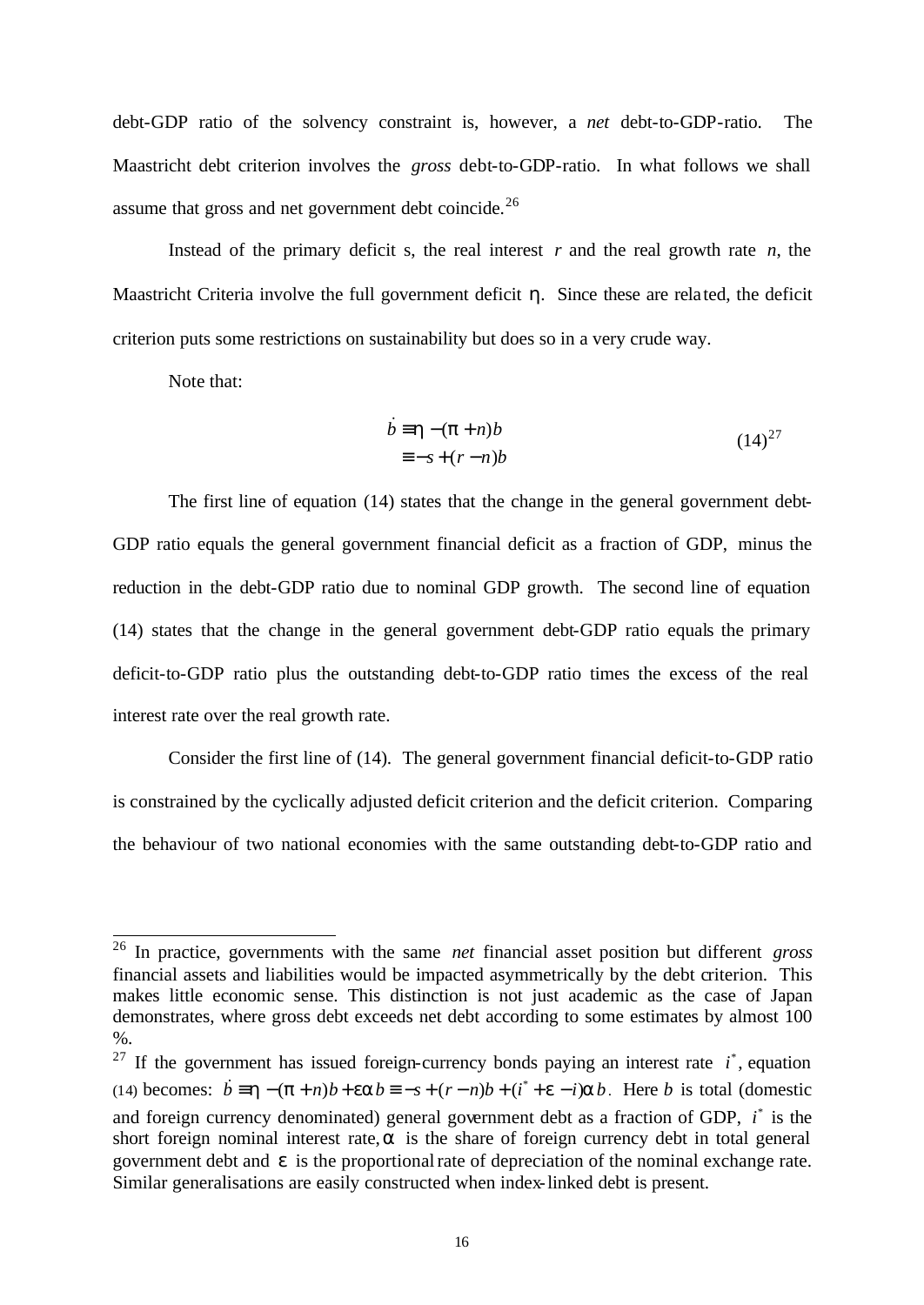subject to the same binding deficit constraint<sup>28</sup>, the debt-GDP ratio of the country with the higher growth rate of nominal GDP will be falling faster. A faster decline in the general government debt-GDP ratio is likely to reflect and require a tighter, more restric tive stance of fiscal policy. Below we consider whether, *cet. par*., a higher rate of nominal income growth justifies a tighter fiscal policy stance and whether the answer depends on whether the higher nominal income growth reflects higher inflation or higher real output growth.

The proportional growth rate of nominal GDP is  $p + n$ . If the growth rate of nominal GDP is positive, the public debt process will be non-explosive as long as the deficit-to-GDPratio remains bounded. If the cyclically adjusted deficit criterion is observed, the first line of equation (14) shows that the net debt to GDP ratio will, on average, decline and in due course become zero or negative.

For any given value of  $r^p - n^p$  it therefore follows from equation (13) that the primary surplus-to-GDP-ratio required to ensure government solvency will fall steadily and will ultimately become zero or even negative (a primary deficit is consistent with government solvency if the government is a net creditor,  $b < 0$ . This suggests that, if the cyclically adjusted deficit criterion is observed consistently, the real burden of ensuring government solvency (measured by the permanent primary surplus-to-GDP-ratio) will decline steadily. This makes it likely, although not certain, that adherence to the deficit criteria will ensure government solvency.

#### **III. Excessive Deficits.**

 $\overline{a}$ 

The Maastricht fiscal-financial criteria and the Stability and Growth Pact are concerned with the prevention of excessive public sector debt and deficits among its

 $2<sup>28</sup>$  Either the Stability and Growth Pact constraint or the Maastricht constraint.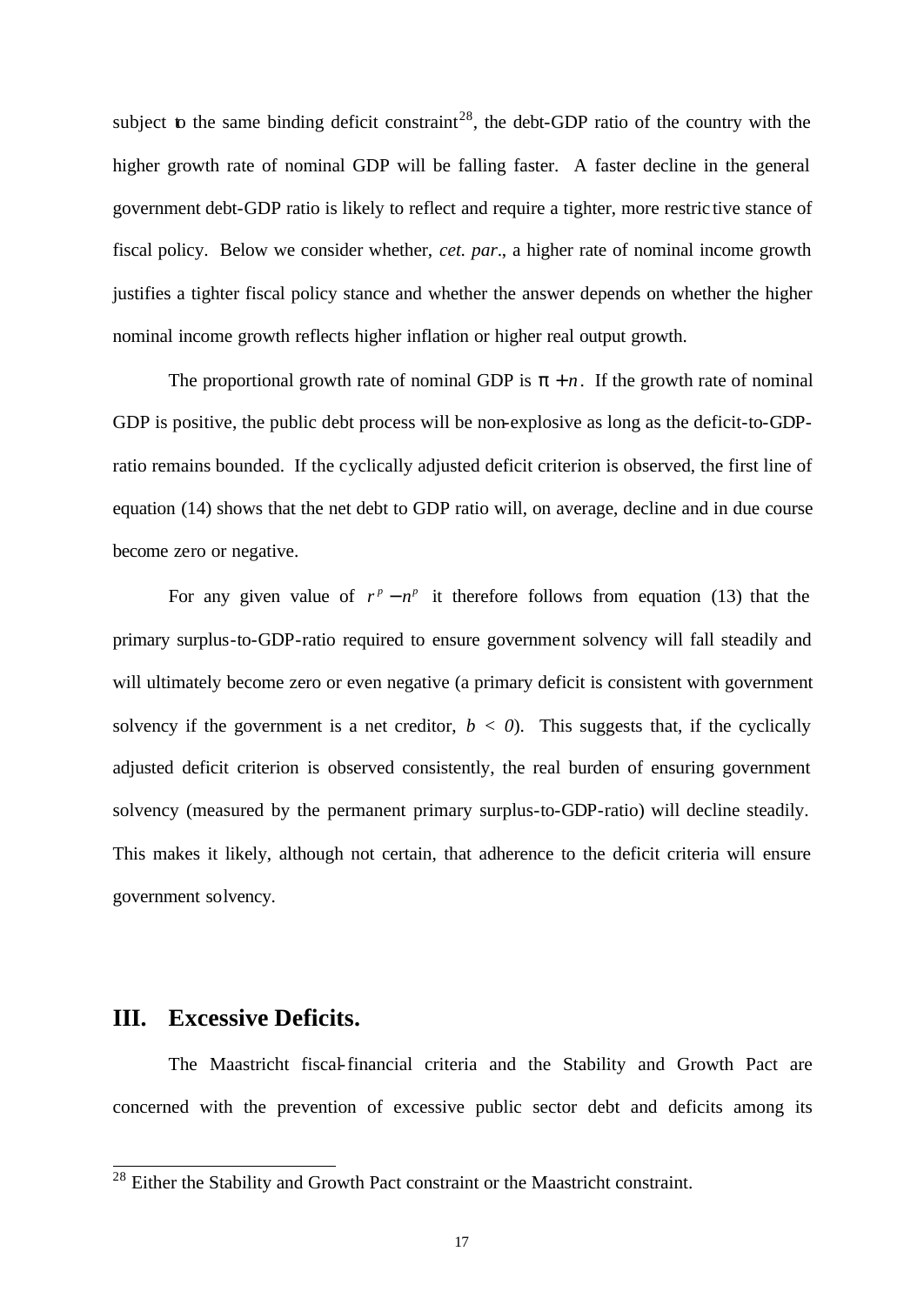members, taken one at a time. The *asymmetry* of the fiscal-financial criteria is striking: deficits can be too large but no too small; surpluses cannot be too large; for countries trying to qualify for full EMU membership, debt can be too high but not too low. This asymmetry does not appear to be motivated primarily by a technical economic judgement about asymmetries in the transmission mechanism of fiscal policy.<sup>29</sup> Instead, the asymmetry appears to reflect a political-economic judgement about a bias towards excessive public debt and deficits in E(MU) countries' budgetary institutions and political processes.

Proponents of the fiscal rules of the Stability and Growth Pact and the Maastricht Treaty then argue that any credible mechanism for correcting this perceived bias towards excessive public debt and deficits should also be simple, transparent and non-manipulable. A deficit ceiling, where the ceiling can be any number, as long as it is low, satisfies all these necessary conditions for an effective mechanism for correcting a bias towards excessive deficits. Clearly, if there were a bias towards excessive public sector deficits and debt, it would be desirable that any fiscal-financial rule designed to address the problem be simple, transparent and non-manipulable. Simplicity, transparency and non-manipulability are, however, only necessary, not sufficient conditions for a rule to be good. Banging your head against a wall in a public place whenever you have a headache is a simple, transparent and only slightly manipulable rule. Taking two asperines is, however, a better rule.

The political economy case for a bias towards excessive deficits is by no means overwhelming, either as theory or as empirics (see e.g. Roubini and Sachs [1989], Grilli, Masciandaro and Tabellini [1991], Alesina and Perotti [1995], Alesina, Perotti and Tavares

<sup>&</sup>lt;sup>29</sup> The only self-evident asymmetry in the response of the economic system to very high public debt and very low debt (or very large negative debt), comes from default risk and the real cost associated with government debt default. There is no counterpart to bankruptcy and default for economic agents, including governments, that are very large ('excessive') creditors. However, for every creditor there is a matching debtor. Lower government debt means either lower domestic private financial wealth and/or lower foreign financial wealth. Private default is costly also.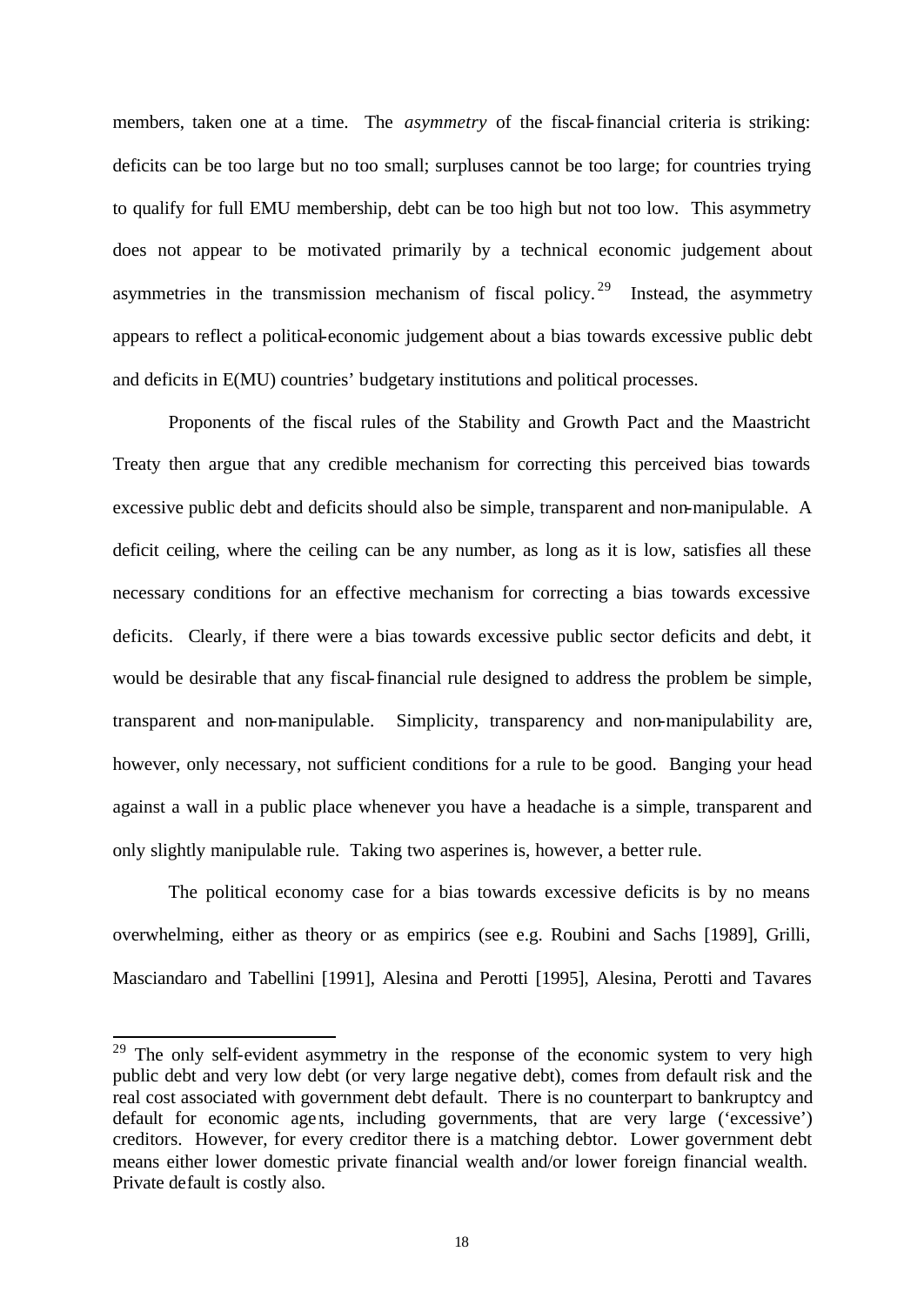[1998], De Haan, Moessen and Volkering [1999], Hallerberg and von Hagen [1999] and Velasco [1999]). Much of the theoretical work cited in support of the proposition that there is a bias towards excessive deficits is actually about a bias towards an excessive size of government, that is, about a bias towards excessive government spending and revenues, rather than about a bias towards excessive deficits, that is, an *intertemporal* bias towards postponing tax increases or expenditure cuts.<sup>30</sup>

Of those models that purport to deal with the stabilisation aspects of monetary-fiscal policy co-ordination rather than with the structural issue of the optimal size of the public sector, very few actually possess the minimal intertemporal structure necessary to address public sector deficits. For instance, the paper by Dixit and Lambertini [2000], often cited as a justification for the Stability and Growth Pact and Maastricht debt and deficit ceilings (see e.g our discussant, Pench [2002]), presents a static, ad-hoc Barro-Gordon-type model in which both real aggregate demand and the rate of inflation are affected by a common variable,  $x$ . This variable  $x$  is called 'fiscal policy'. It may be that there exist well-articulated economic models in which some aspect of fiscal policy affects real aggregate demand and inflation the way  $x$  does in the Dixit-Lambertini paper, but whatever that aspect of fiscal policy is, it is unlikely to be the public sector budget deficit or debt. Deficits and debtdynamics can only be analysed in an explicitly dynamic, intertemporal model. The paper by Uhlig [2002], also cited by Pench [2002], has the same deficiencies as the Dixit-Lambertini paper as a model of the pros and cons of limits on public sector debt and/or deficits: it includes not a single feature that can be identified as the public sector debt or deficit.<sup>31</sup>

 $30$  For two outstanding treatises that include comprehensive surveys of this literature, see Drazen [2000] and Persson and Tabellini [2000].

 $31$  In addition, Uhlig's model has a permanent inflation-output (or price level-output) tradeoff, making it even less appropriate for the analysis of monetary-fiscal policy co-ordination failures.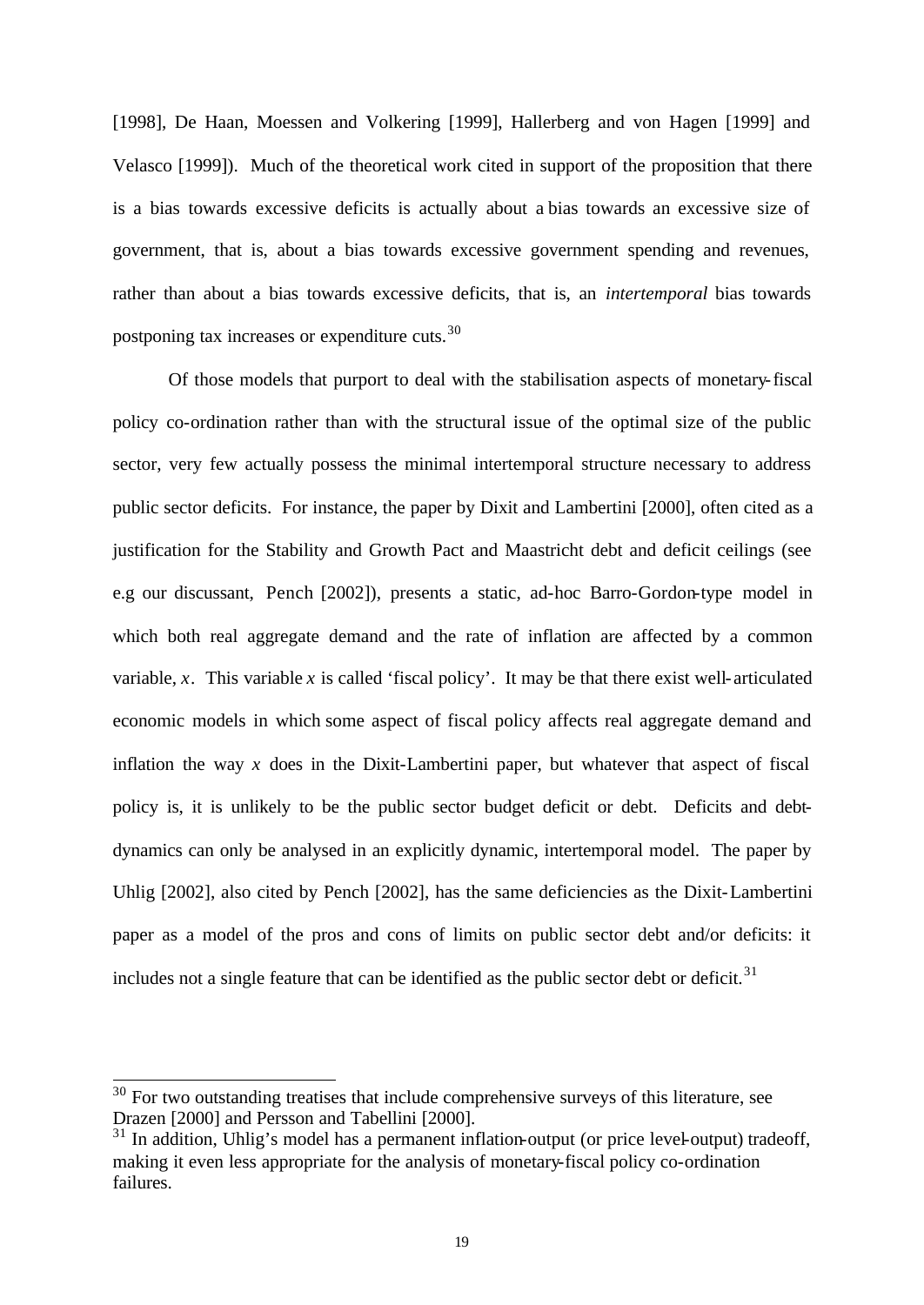One straightforward theoretical model of a bias towards excessive deficits views delayed fiscal adjustment as the outcome of a 'war of attrition' between organised interest groups that try to shift the burden of fiscal adjustment (tax increases or spending cuts) onto other interest groups. Another approach views the use of debt issuance as an instrument of control by an incumbent government over its successor, when partisan governments alternate in office.

Consider for instance the case where all taxes are distortionary and/or costly to collect. There are two kinds of governments, possibly representing two different political parties. The frugal government favours low public spending and low taxes (now and in the future). The spendthrift government favours high public spending and high taxes (now and in the future). A government's tenure is uncertain. There is a non-negligible risk that this period's government will not be the same as next period's government. Under these conditions, a frugal government may choose to borrow rather than to tax, leaving the successor government (which could be spendthrift) a higher debt burden that will constrain its ability to engage in high public spending.

Whatever one may think of the plausibility of these and similar political economy models of the endogenous determination of government deficits, they do not address the issue of cross-border externalities of (excessive) government debt and deficits. Presumably it is the presence of such cross-border externalities that motivates the fiscal constraints of the Stability and Growth Pact and the Maastricht Treaty - constraints imposed on national governments by a supranational Treaty and its enforcement by a supranational set of institutions. The Stability and Growth Pact and Treaty fiscal constraints. We now turn to the consideration of such cross-border externalities.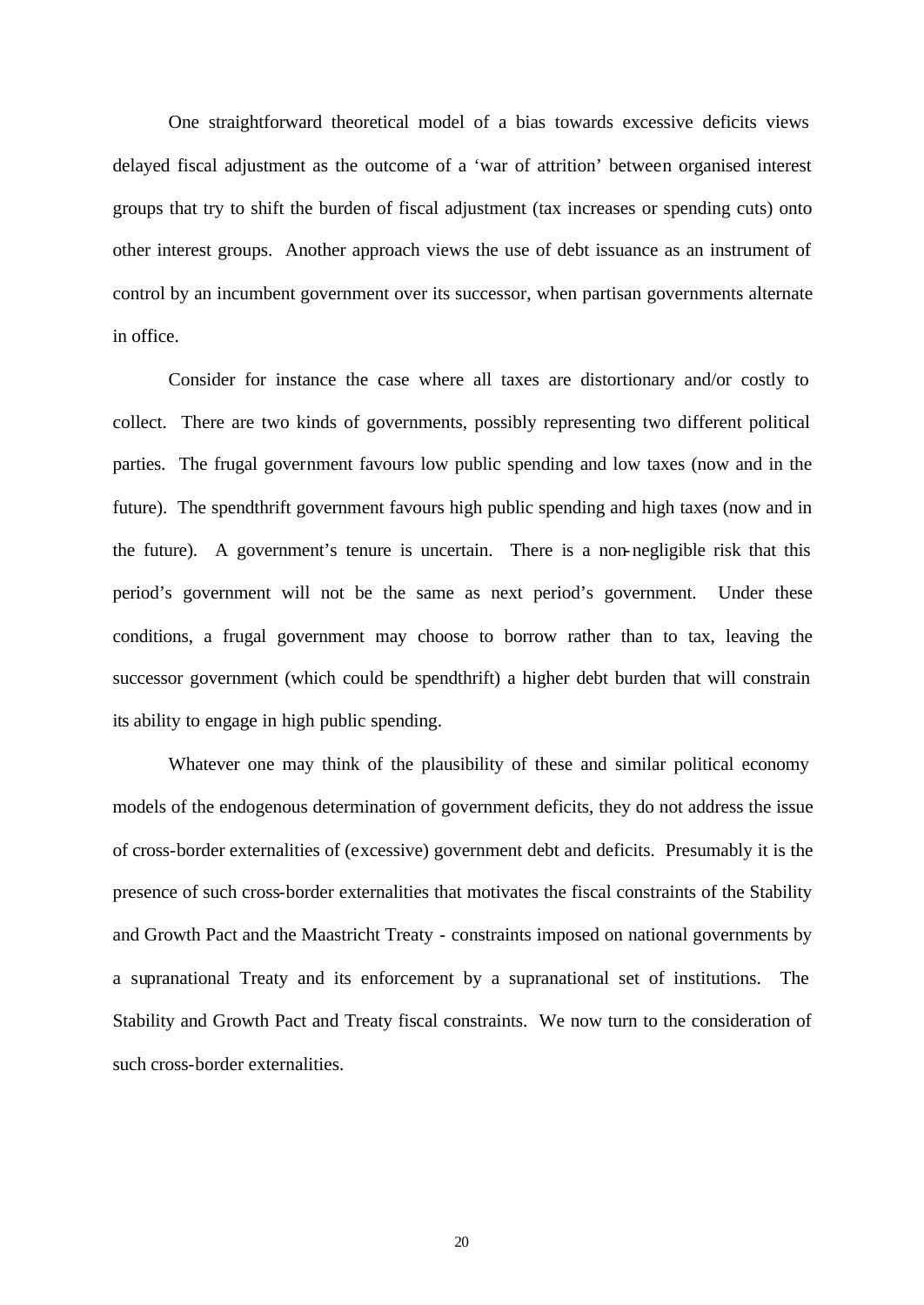# **III.1. A bias towards excessive deficits: free rider problems among national budgetary authorities.**

A case can be made that implicit or explicit guarantees by the EMU area member countries of each other's public debt could give rise towards a bias towards inflated budget deficits. Suppose one country's government runs deficits that are unsustainable in the long run. Without any guarantee from other EMU member countries, financial markets would raise the default risk premium on the debt issued by the government of the country in question. If this debt were to keep on growing, domestic and international financial markets would ultimately impose *de-facto* credit rationing on the country. The cost of higher default risk premia and the threat of being frozen out of international markets will restrain the debt issuance process.

With an implicit or explicit guarantee by the governments of other EMU member countries, the default risk premia on the public debt of each member country would not reflect the risk of default by each individual borrowing country but only the risk of default of the EMU area governments collectively. Thus, any explicit or implicit guarantee would give rise to an externality that could lead to a bias towards excessive budget deficits.

Why would the government of one E(M)U country (say country A) provide an implicit or explicit guarantee, free of charge, for another country's (say country B's) public debt? In the first instance, that is, at given E(M)U-wide prices and levels of economic activity, default on country B's public debt represents a distributional conflict between the owners of that debt, country B's tax payers and country B's beneficiaries from public spending. Unless the government of country A is motivated by empathy towards foreign savers, foreign tax payers or foreign beneficiaries of foreign public spending, it is only likely to respond to the threat of country B's public debt default if country A's holders of country B's public debt would themselves be threatened with insolvency and bankruptcy should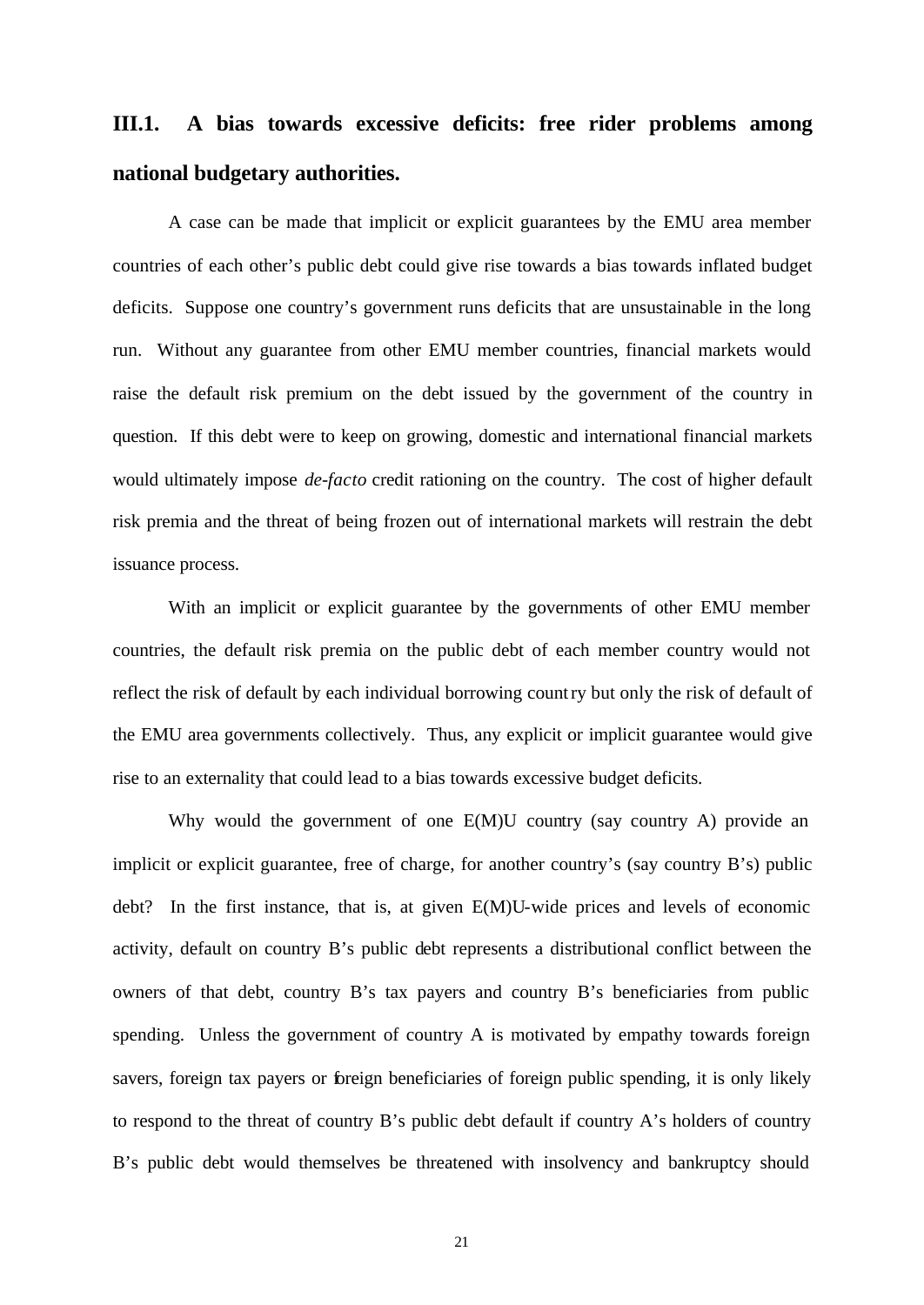country B's public debt go into default. Even then, a policy response from country A would only be forthcoming if either there would be systemic financial stability implications for country A from the country B's debt default or if there would be unacceptable hardship for some of country A's holders of country B's public debt.

The obvious response to this possibility is, however, not the promise of a fiscal bailout of country B's government by country A's government, but a regulatory and supervisory response by the government of country A. Domestic financial institutions and other domestic holders of foreign public debt in country A that are of systemic significance, should not be allowed to hold excessively concentrated portfolios, but should be required to limit their exposure to any single borrower, public or private and to hold well-diversified portfolios. Financial hardship concerns for country A's holders of country B's public debt should be dealt with through the normal, existing fiscal mechanisms and social safety nets in country A.

Implicit guarantees of other countries' public debt clearly not only exist in theory. Both in 1982 and in 1995 the US treasury made substantial funds available to help Mexico handle its debt crises. While there might have been some altruistic motives, the main reason why the US was prepared to step in was to dampen the impact of the crises on the US financial system, which was a major creditor to Mexico. In both instances the US government extended its funds to the Mexican government rather than to its domestic financial institutions, perhaps because an indirect bail-out of the domestic financial sector by means of a bail-out of the government of a (relatively) poor country, is more politically acceptable than a direct bailout of the domestic financial sector.<sup>32</sup>

Even if all of country B's public debt is held by its own residents, and there is therefore no *direct* trans-boundary effect from a debt default by the government of country B,

22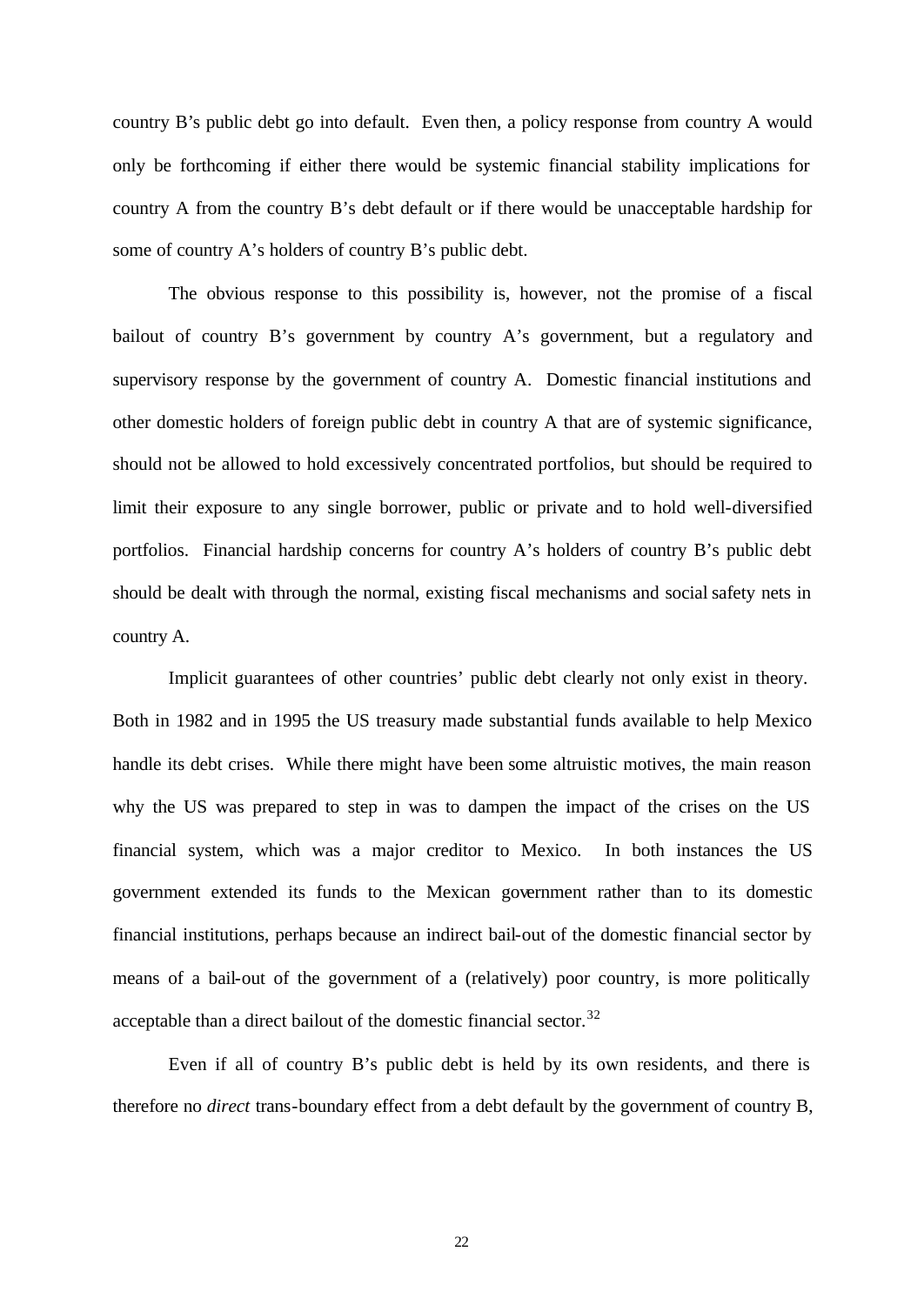other countries can be affected through the impact of country B's public debt default on E(M)U wide prices (including interest rates and other financial asset prices) and levels of economic activity. If this international transmission occurs through prices set in competitive markets, the externalities involved are purely pecuniary, and there are no efficiency issues involved (see Buiter and Kletzer  $[1991a,b]$ ).<sup>33</sup> Where international transmission occurs through imperfectly competitive markets or through other rationing mechanisms, the external consequences of country B's public debt default will in general raise efficiency issues for country A, and some policy response from country A is appropriate. It is not at all clear, however, that the optimal response (either from country A's perspective or from the point of view of the system as a whole) would be for country A to guarantee country B's debt. A domestic fiscal response in country A to a weakening of demand from country B in the event of a public debt default in country B may well dominate a bail-out of country B's fiscal authorities by the government of country A.

Closer economic linkages among the countries in the E(M)U would strengthen the transmission of the shock of one country's default to other member countries. If stronger spillovers strengthen the incentive for member countries to bail out other member countries, the value of the implicit guarantee would rise. Note, however, that this implicit guarantee in principle does not stem from being in a monetary union like EMU, but rather depends on the strength of underlying economic linkages. Only when and to the extent that EMU deepens the integration of the economies, does it raise the value of any implicit guarantee.

Finally, international transmission can occur through pure or blind 'cont agion effects', where risk premia on the debt of country A's public debt move in line with those on country B's public debt, even though the fundamentals for country A's public debt are much stronger

 $32$  The ultimate incidence of the bailout may, however, be very similar for the direct and indirect bail-out mechanisms.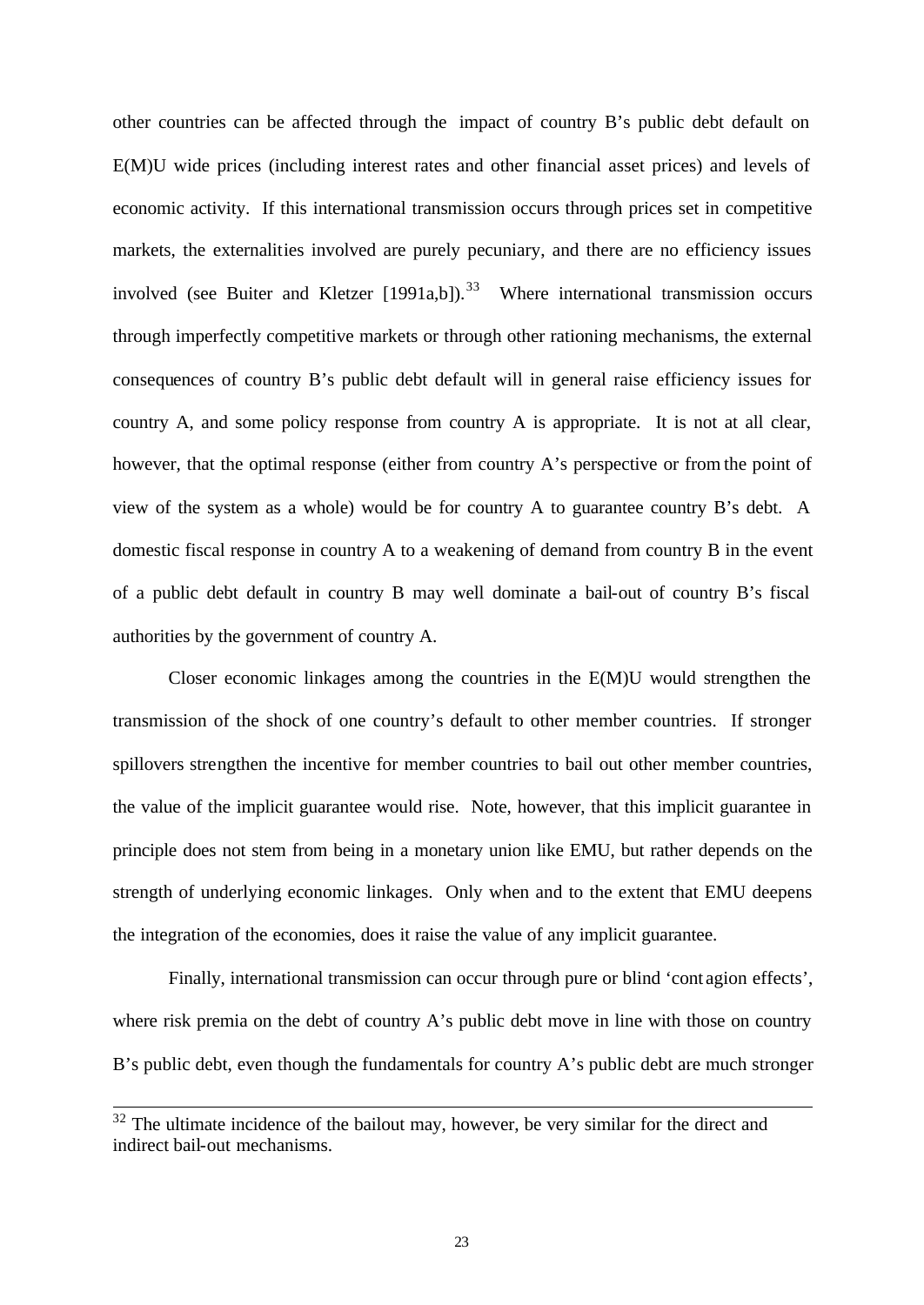(and are known to be much stronger) than those for country B's. Such blind contagion, if it occurs at all, appears to be a rare event. The recent financial crises in Turkey and Argentina have been noticeable for the almost complete absence of blind contagion.

If there is a free rider problem, the solution is self-evident and can be found in the Treaty. European institutions are banned from bailing out member states' governments (at all levels). Neither the Maastricht criteria nor the Stability and Growth Pact make any provisions for cross country guarantees among governments, nor do they rule them out. Legally, nothing can stop one sovereign nation's government from bailing out another sovereign nation's government. In principle, there could be an implicit guarantee with associated free-rider effects leading to excessive deficits. In practice, however, the likelihood of, say, the UK bailing out the Italian fiscal authorities because of a concern about the level of the Italian public debt or Italy's unfunded implicit public pension liabilities is probably similar to the likelihood of Italy bailing out the UK's fiscal authorities because of a concern about the UK's unfunded implicit National Health Service liabilities or about the implicit liability represented by the UK's unfunded infrastructure investment programme.

#### **III.2. A bias towards excessive deficits: free riding on the ECB**

A second cross-boundary externalities argument for a tendency towards excessive government deficits is based on the response of the ECB to the threat of default by an EMU member government or, more generally, the perception of the ECB's response to the pursuit of excessively expansionary fiscal policy by member governments.

As regards the threat of default, the mechanism is the same as in the previous section. If the ECB attaches value to the prevention of sovereign default (or to the mitigation of the consequences of a sovereign default), the markets will anticipate that, at some point, rather

 $\overline{a}$ 

 $33$  There will be distributional consequences from changes in competitive market prices.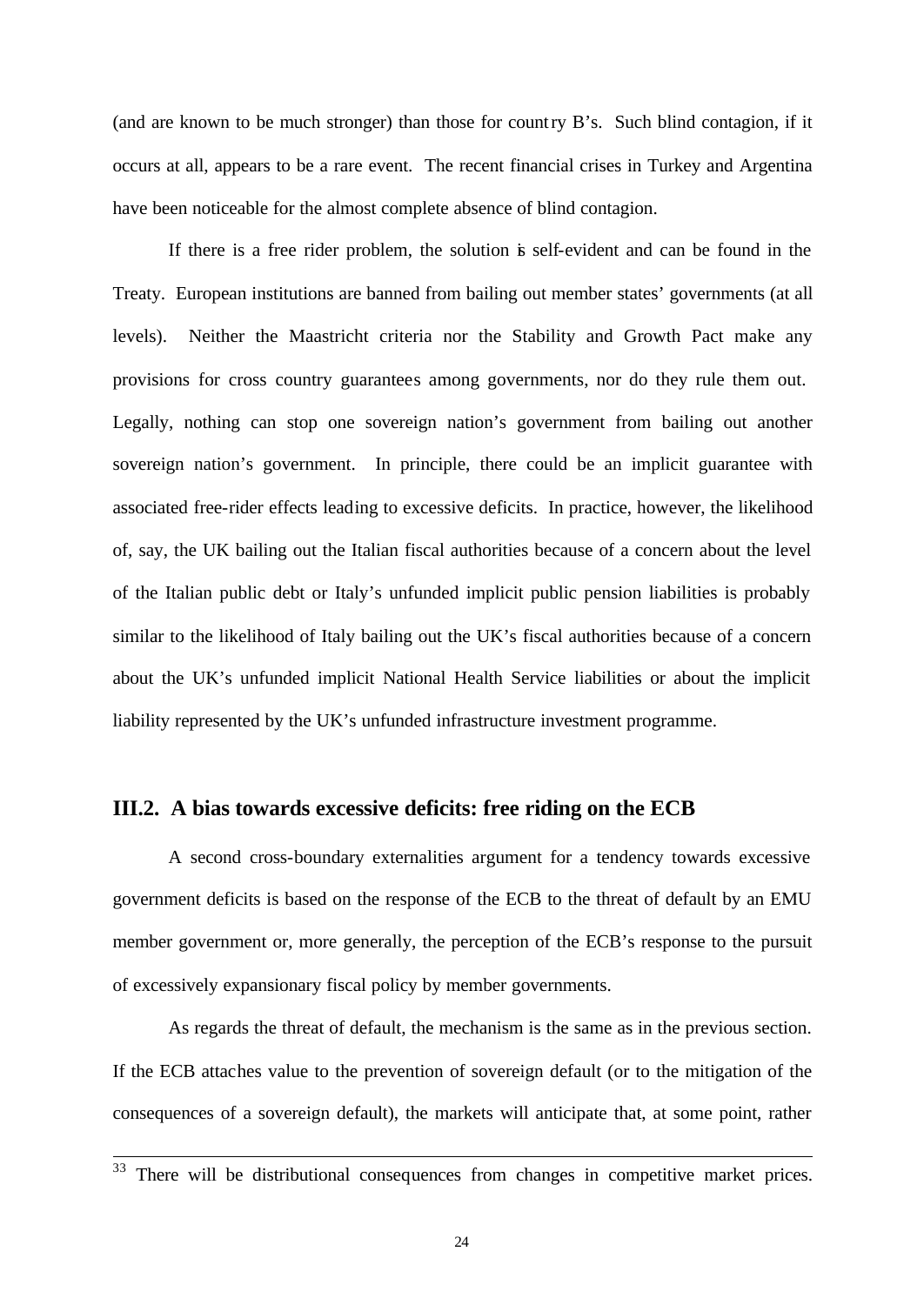than enduring (or even just risking) a national sovereign default, the ECB will monetise some or all of the public debt issued by a fiscally lax national authority. It is as if the ECB implicitly guarantees the public debt of the national authorities.

The Treaty explicitly forbids the ECB (and the National Central Banks that, together with the ECB constitute the European System of Central Banks (ESCB)) from extending credit directly to any national authority (at any level of government), or indeed to any other public body. However, this does not eliminate or even diminish to any appreciable extent, the ability of the ESCB to monetise public sector deficits and outstanding stocks of public debt. The reason is that, while the Treaty bans the ECB and the ESCB from the primary issues market for public debt instruments, the ESCB has the public debt of all EMU member states on its balance sheet and can freely conduct open market operations in the secondary markets for public debt instruments.

Thus, through open market purchases (in the secondary markets) of the public debt of any EMU member government, the ECB/ESCB has the technical and legal capacity to monetise any EMU member's public debt and deficit. Whether the ECB will do so depends both on the way it trades off price stability against default risk and other desiderata, and on its ability to commit itself to a pre-announced future course of action. Note that this mechanism for a bias towards excessive debt and deficits is present even if the monetary authority faces but a single fiscal authority. It does not require multiple fiscal authorities for any one fiscal authority to be able to free ride on the ECB.

As regards the objectives of the ECB, it is clear that the primary, overriding objective is price stability. If this means that the ordering of the price stability objective and all other objectives, such as financial stability, employment, growth etc., is *lexicographic*, then the capacity of national fiscal authorities to induce the ECB to (implicitly) guarantee their debt,

 $\overline{a}$ 

These may be of concern to the authorities.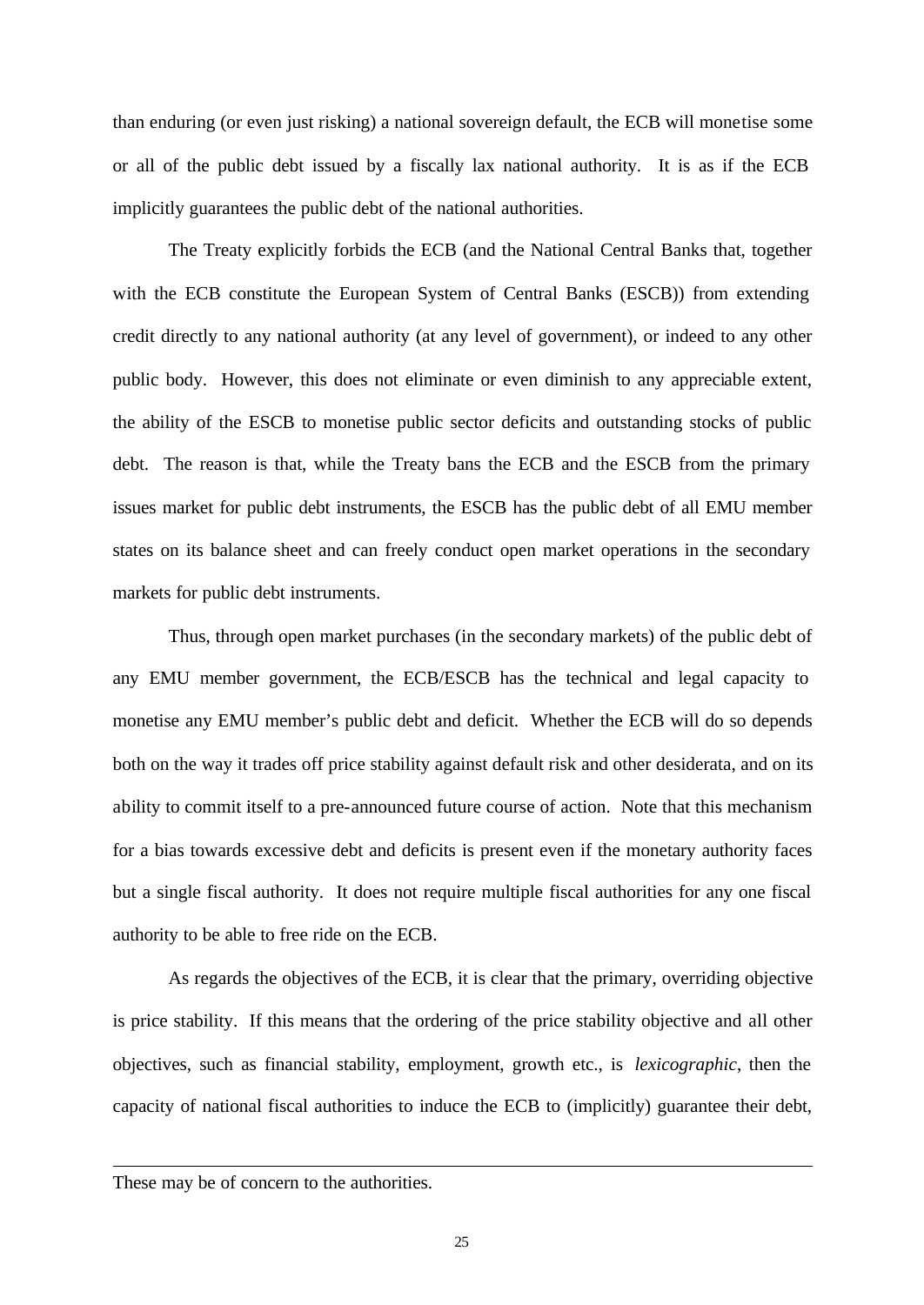vanishes. If the priority attached to price stability is high but not absolute, some tendency towards excessive deficits can still be present.

Another mechanism for generating a bias towards excessive deficits through the interaction of the central bank and the fiscal authorities can operate even if there is no default risk that the fiscal authorities can use to put pressure on the central bank. The mechanism works even if price stability is the only thing the central bank cares about. It does, however, require that there be more than one national fiscal authority.

Consider a national fiscal authority who is part of a monetary union, and dislikes inflation but likes a higher level of economic activity in his own country. In the monetary union, there is a common rate of inflation. In the short run, EMU-wide inflation is driven by all the output gaps in the union as a whole. Each country's contribution to the common inflation rate is therefore scaled by that country's size (say GDP) relative to the size of the Union as a whole. Assume that effective demand for a country's output and, in the short run, real economic activity in a country, can be boosted by using domestic expansionary fiscal policy.<sup>34</sup> More expansionary fiscal policy is identified with larger budget deficits<sup>35</sup>. When expansionary fiscal policy in country B, say, raises output in country B, and inflation in the EMU area as a whole, the central bank will tighten monetary policy uniformly in the union as a whole. Part of the unemployment and output cost of the higher inflationary pressures created by country B's expansionary fiscal policy is therefore borne by the other EMU members. Each country's fiscal authority can free ride on the other EMU members, through the ECB's anti-inflationary policy. There is a bias towards excessive domestic demand stimuli, which, with some hand waving, is then identified with excessive fiscal deficits.

 $34$  For simplicity, assume that the fiscal expansion is through increased spending on nontraded goods only. Trans-border demand spillovers therefore occur only through the effect of domestic fiscal policy on domestic economic activity and thus on import demand.

 $35$  This literature is extremely sloppy and hand-waving. A larger government deficit is, in general, neither necessary nor sufficient for budgetary policy to boost demand.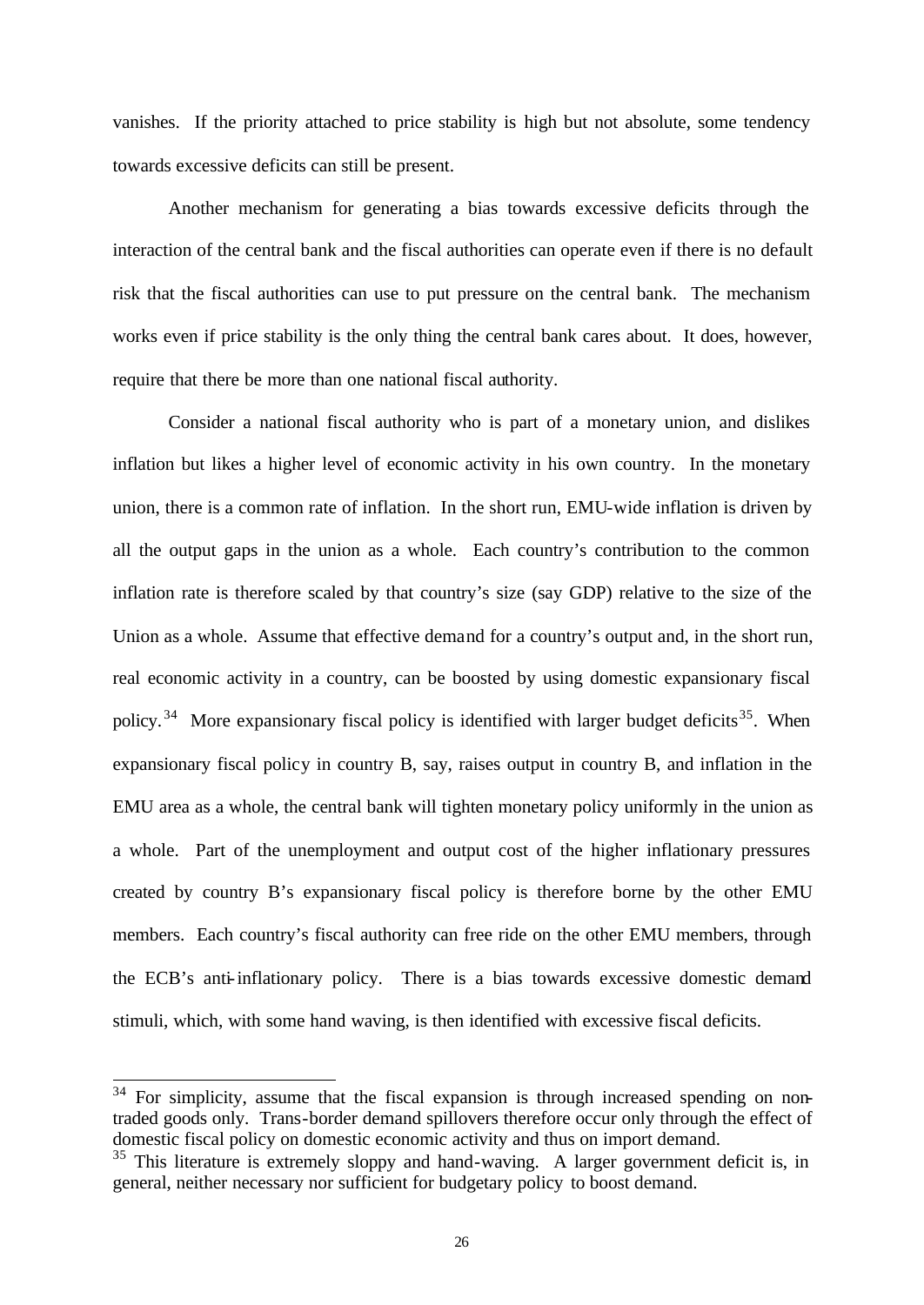While this mechanism, or something like it, may well be at work in EMU, its practical significance is unknown. The effect of fiscal expansions on demand is far from clear, especially in countries that are highly indebted. Some of the major fiscal consolidations in Europe in the 80's and 90's may well have boosted output rather than reduced it. Furthermore, even if a fiscal expansion raises output, with a common currency its spillovers on foreign production are likely to be positive. Thus, they do not only raise domestic demand but also foreign demand, which reduces the magnitude of the externality.

In practice, the evidence for a bias towards excessive deficits in Europe is thin. If we consider just the post-World War II period, we see, for instance, that in the UK, the government debt - GDP ratio came down steadily (without the assistance of externally imposed debt or deficit ceilings) from its immediate post-war high of almost 300% of annual GDP, throughout the fifties, sixties and seventies. Following a brief hiccup in the eighties, the UK debt-GDP ratio has resumed its steady downward path since the early nineties. It now stands at about 40 percent of annual GDP. Virtually all of this decline occurred without the benefit of externally imposed debt or deficit ceilings.

## **IV. The Stability and Growth Pact and Counter-cyclical Stabilisation Policy**

The Stability and Growth Pact can interfere with national fiscal stabilisation policy if the numerical constraints of the Pact are binding on a national fiscal authority. Under those circumstances it is not possible to let the automatic fiscal stabilisers operate as they should when there is an unexpected downturn in economic activity. Fiscal policy could be forced to become pro-cyclical in the downturn, with tax rates rising and spending programmes being cut during a slowdown in economic activity.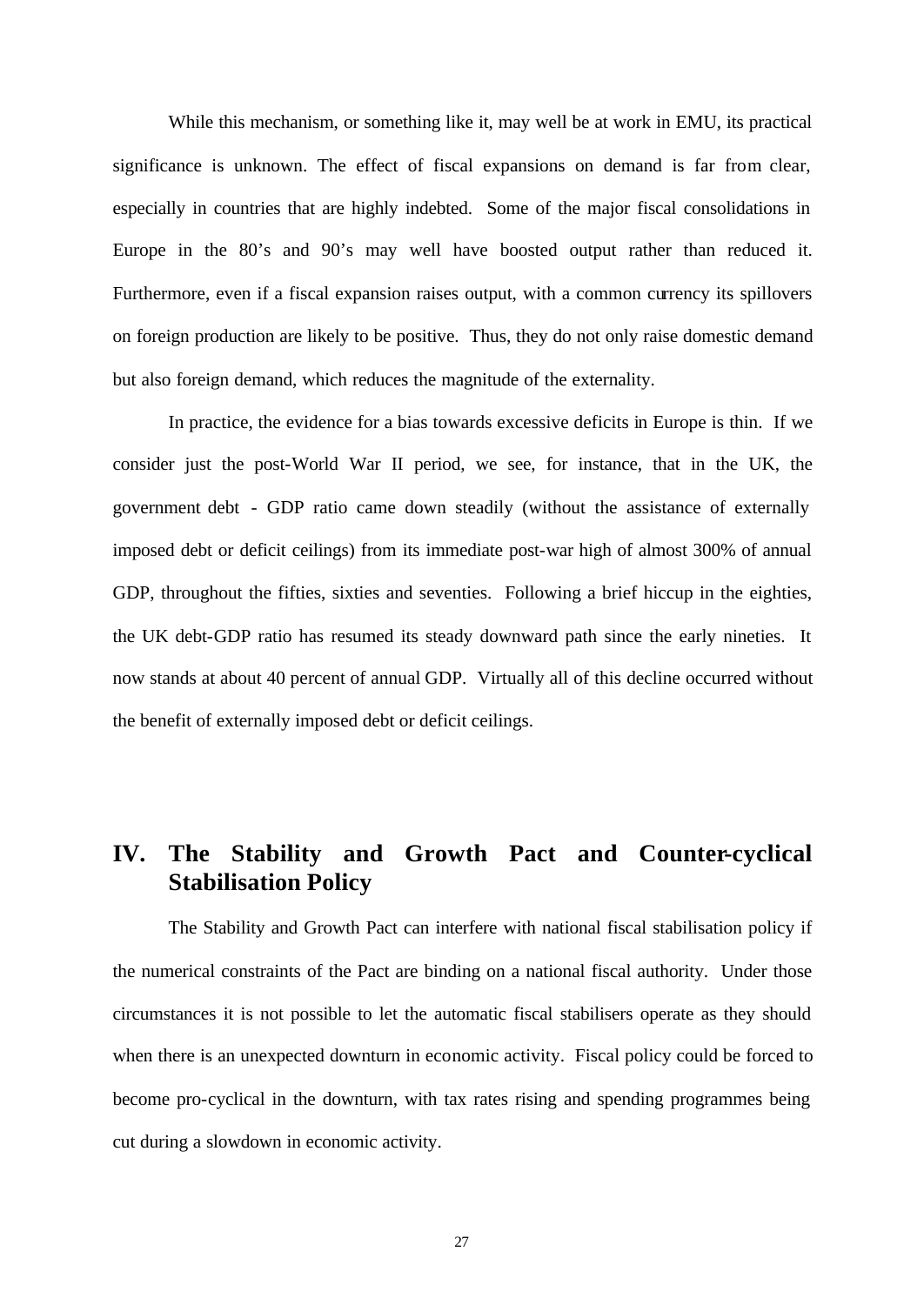Of course, a country can reduce the risk of the deficit limits becoming binding constraints by positioning its budgetary stance in such a way that, over the cycle, it runs a sufficiently large surplus to ensure that the likelihood of hitting the deficit ceiling becomes arbitrarily low. The automatic stabilisers could then operate freely, even during a downturn see e.g. Dalsgaard. and DeSerres [1999]). The point is correct, but the proposed remedy has two weaknesses, one related to the short-run costs of getting there from here, and the other related to the long-run implications of such a policy.

As regards the short-run problem, most E(M)U countries still have cyclically adjusted general government deficits. Moving to a position of a cyclically adjusted budget surplus large enough to reduce to an acceptable level the risk of hitting the deficit limits during a downturn, would involve a process of fiscal tightening, which would involve short-term economic costs.

As regards the long-run problem, the implication of a government budget that is sufficiently in surplus over the cycle to minimise the risk of hitting the deficit ceilings could be a long-run negative government debt position. We shall discuss some aspects of the 'creditor state' in Section V below.

Keynesian arguments for counter-cyclical government deficits rest on the assumption that some private agents are liquidity-constrained and/or constrained in their current spending not just by their permanent income but also by their current disposable income, while other private agents continue to be willing and able to absorb additional public debt. Under these conditions, deficit financing by the government during a downturn can stimulate aggregate demand, even if it is recognised by all that the newly issued debt (inclusive of interest) will be retired again during the next upswing.

Similar counter-cyclical behaviour of the government deficit follows from some neoclassical theories of the optimal use of distortionary taxes. These imply that, faced with

28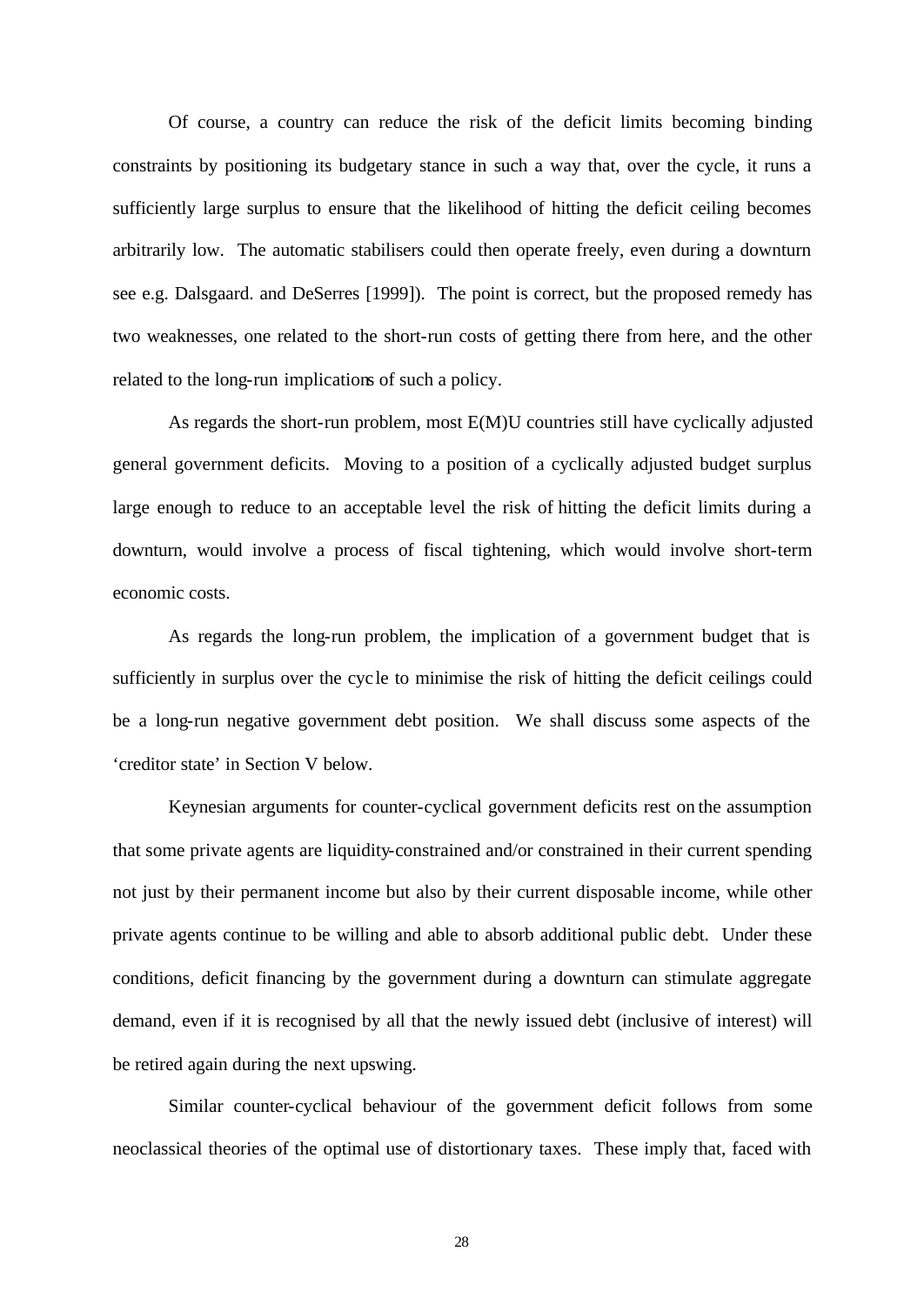temporary variations in public spending or in the tax base, public sector deficits and surpluses should be used to smooth distortionary taxes over time and thus to minimise the excess burden of distortionary taxes (see e.g. Barro [1979]). Arbitrary constraints on the size of permissible budget deficits will be welfare-decreasing when they become binding. This neoclassical approach to optimal government deficits and debt points to the need to distinguish between temporary or transitory and permanent or persistent changes in public spending and revenues in general. Cyclical variations in deficits due to the operation of the automatic fiscal stabilisers are just one example of temporary variations in revenues and spending. We expand on this when we propose our own fiscal rule in Section VIII below (see also van den Noord [2000]).

## **V. The Long-Run Implications of the Stability and Growth Pact**

A straightforward but nevertheless startling implication of adherence to the Stability and Growth Pact is that it will cause the eventual amortisation of all general government debt and the possible emergence of creditor governments in all EU countries.

The Stability and Growth Pact and the numerical criteria it contains have no expiration date. They are meant to apply for all time. As regards the cyclically adjusted budget, we assume that 'close to balance or in surplus' means that, in the long run, the public sector financial deficit is non-positive:  $\hbar \le 0$ , where overbars are used to indicate steadystate values. This means that the long-run stock of government debt is either zero or negative, as long as the long-run growth rate of nominal GDP is positive.

$$
\overline{b} = \frac{\hbar}{\overline{p} + \overline{n}} \le 0 \text{ if } \overline{h} \le 0 \text{ and } \overline{p} + \overline{n} > 0 \tag{15}
$$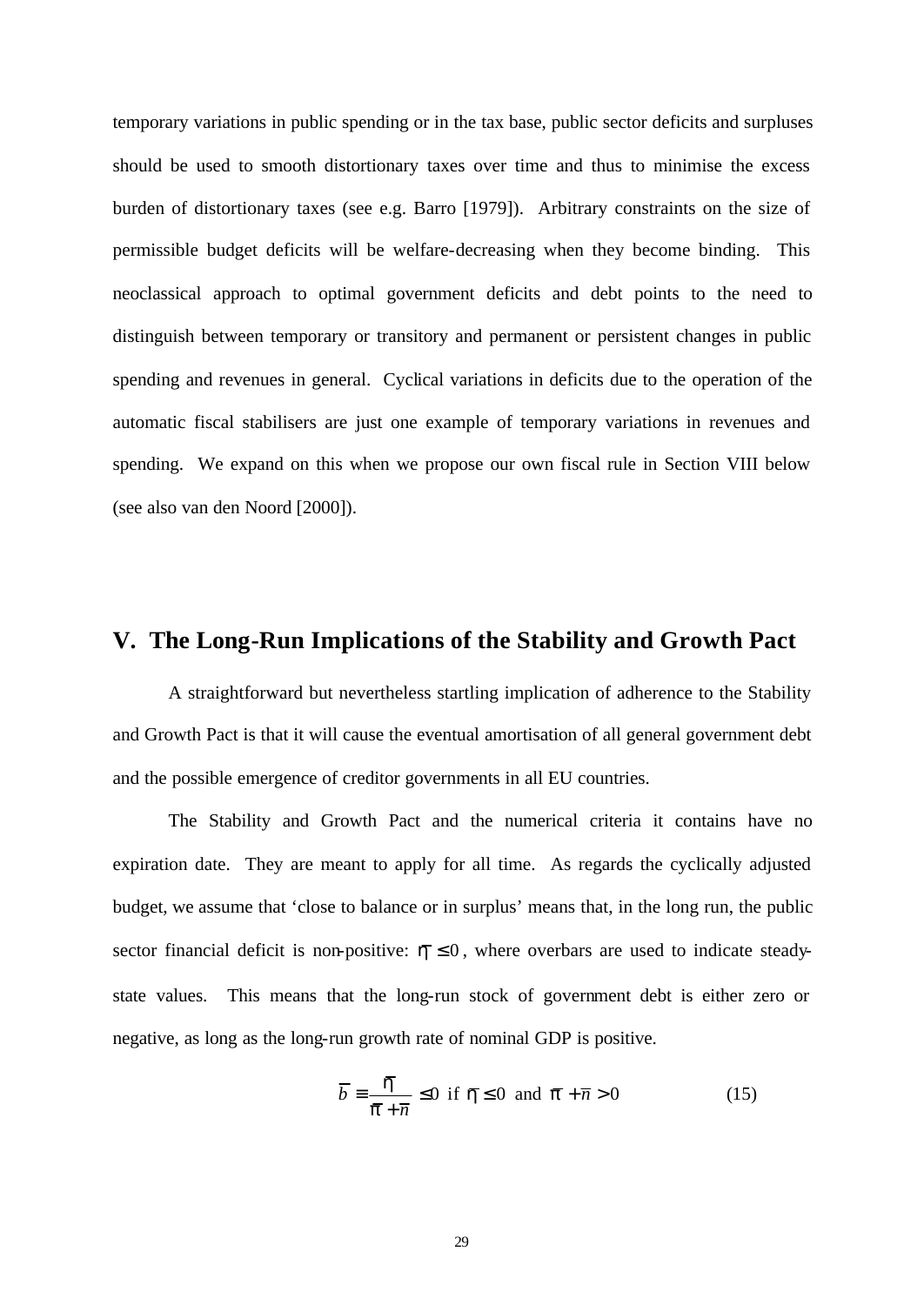There are neoclassical theories of optimal taxation in a world where only distortionary taxes exist, that imply that the steady-state tax rate on capital income is zero (see Chamley [1981, 1986] and Lucas [1988]). If labour income is viewed as mainly the return to augmentable human capital, the optimal labour income tax rate would also be zero in steady state. If distortionary capital taxes are the only taxes (i.e. there is no consumption tax), all steady-state tax rates will be zero. If public spending is positive, this means that the steadystate net stock of government debt is negative. The government is a long-run net creditor.

Since  $\overline{b} = \frac{\overline{t} - \overline{g}}{a}$  $\overline{r} - \overline{n}$  $=\frac{t}{t}$  − − , when all tax (and subsidy) rates are zero,  $\bar{\tau} = 0$  and

$$
\overline{b} = \frac{-\overline{g}}{\overline{r} - \overline{n}} < 0 \text{ if } \overline{r} > \overline{n} \text{ and } \overline{g} > 0
$$
 (16)

In this rarefied universe, steady state all public spending is financed out of the government's earnings on its portfolio of financial assets. Distortionary capital taxes are not used in steady state.

Even as theory, this result is not robust. It depends crucially on the equalisation, in the long run, of the after-tax marginal product of capital and the exogenous pure rate of time preference, common to households and the tax authority. In the very short run (at a point in time) the capital stock is predetermined and has zero supply elasticity. In the long run, the stock of capital takes on whatever value is required to equate its after-tax marginal product of capital to the constant pure rate of time preference of the households and the tax authority. Speaking loosely, the steady-state supply elasticity of capital is infinite. It is therefore optimal not to tax (or subsidise) capital in steady state.

An obvious political economy problem with the conclusion that the optimal tax rate on augmentable capital is extremely high in the short run and zero in the long run, is that it assumes that the government can credibly commit itself to such a policy. At any given point of time, the fiscal authorities are in the short run, with a predetermined stock of capital,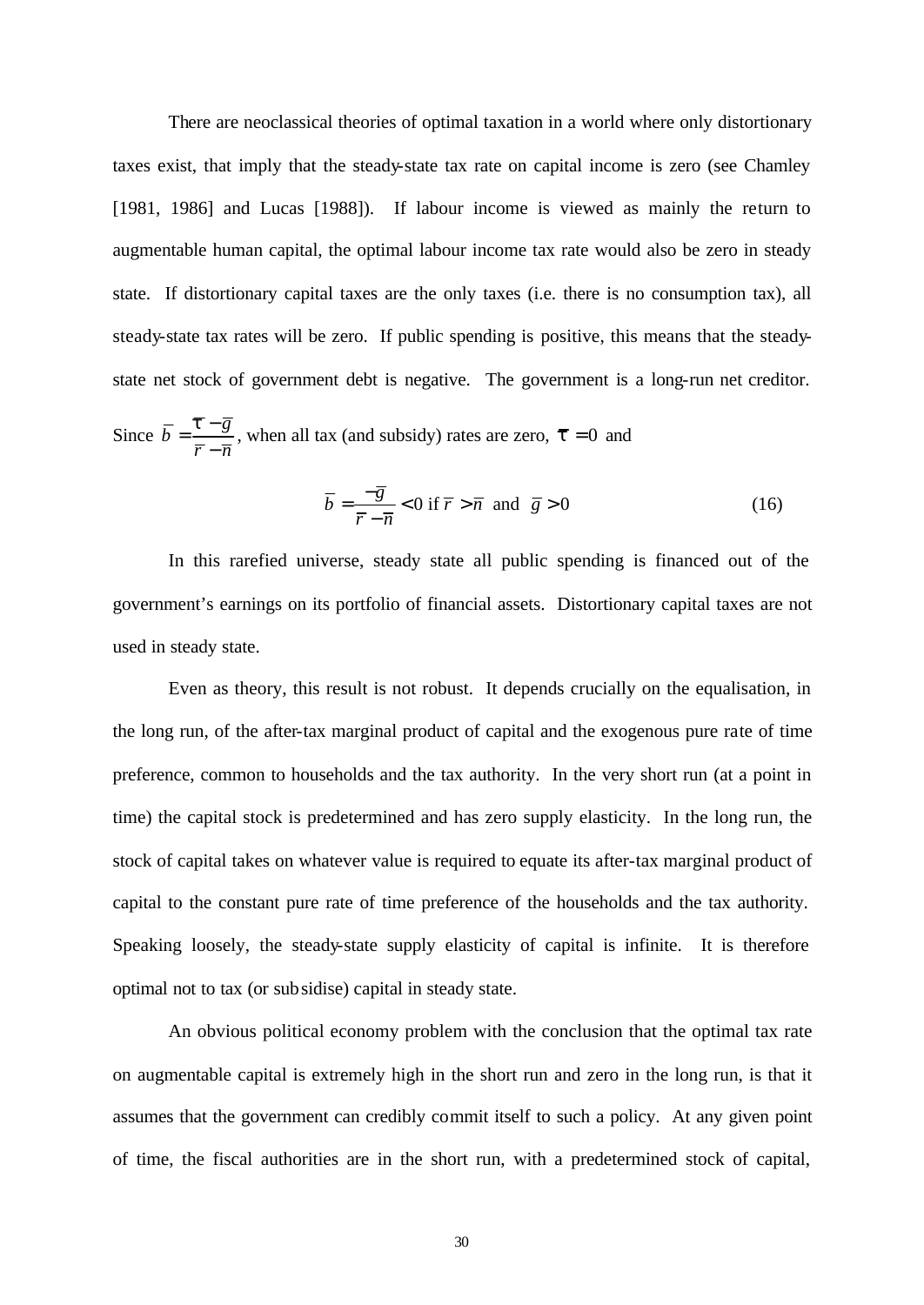begging to be subjected to confiscatory capital taxation. Chamley's optimal fiscal policy is therefore unlikely to be time-consistent.

Finally, there are problems with the compatibility of a private market economy with a government that is a large net creditor. The European Bank for Reconstruction and Development is frequently engaged in policies aimed at getting the government out of the business of lending to the private sector - an activity for which civil servants are neither wellqualified nor appropriately motivated. Instead of a becoming a lender to the private sector, the government could become the owner of part of the capital stock. If the government did not want to get into the stock-picking business, it could buy a share of the 'market portfolio', that is a common fraction of the value of all shares outstanding. Whether a share-holder government would be willing and able to leave the management of the capital stock to the private sector is questionable. A way would have to be found either to restrict the government to owning non-voting shares only, or to make sure that the government is a passive portfolio investor who does not try to influence management or board of directors. It is ironic that the Stability and Growth Pact and the neoclassical theory of optimal taxation may have as one of their implications the (partial) socialisation of the means of production in the long run.

## **VI. Co-ordination of National Fiscal Stabilisation Policies.**

In any economy which has nominal rigidities in price and/or wage setting and which does not exhibit Ricardian equivalence or debt neutrality, there is a need for the coordination of fiscal and monetary stabilisation policy. While there have been some attempts to address fiscal incentives and tax administration-related issues (such as state aid, tax competition and the taxation of savings) at the level of the EU as a whole, there is no institutional mechanism or policy framework in the EU for co-ordinating 15 national fiscal stabilisation policies (let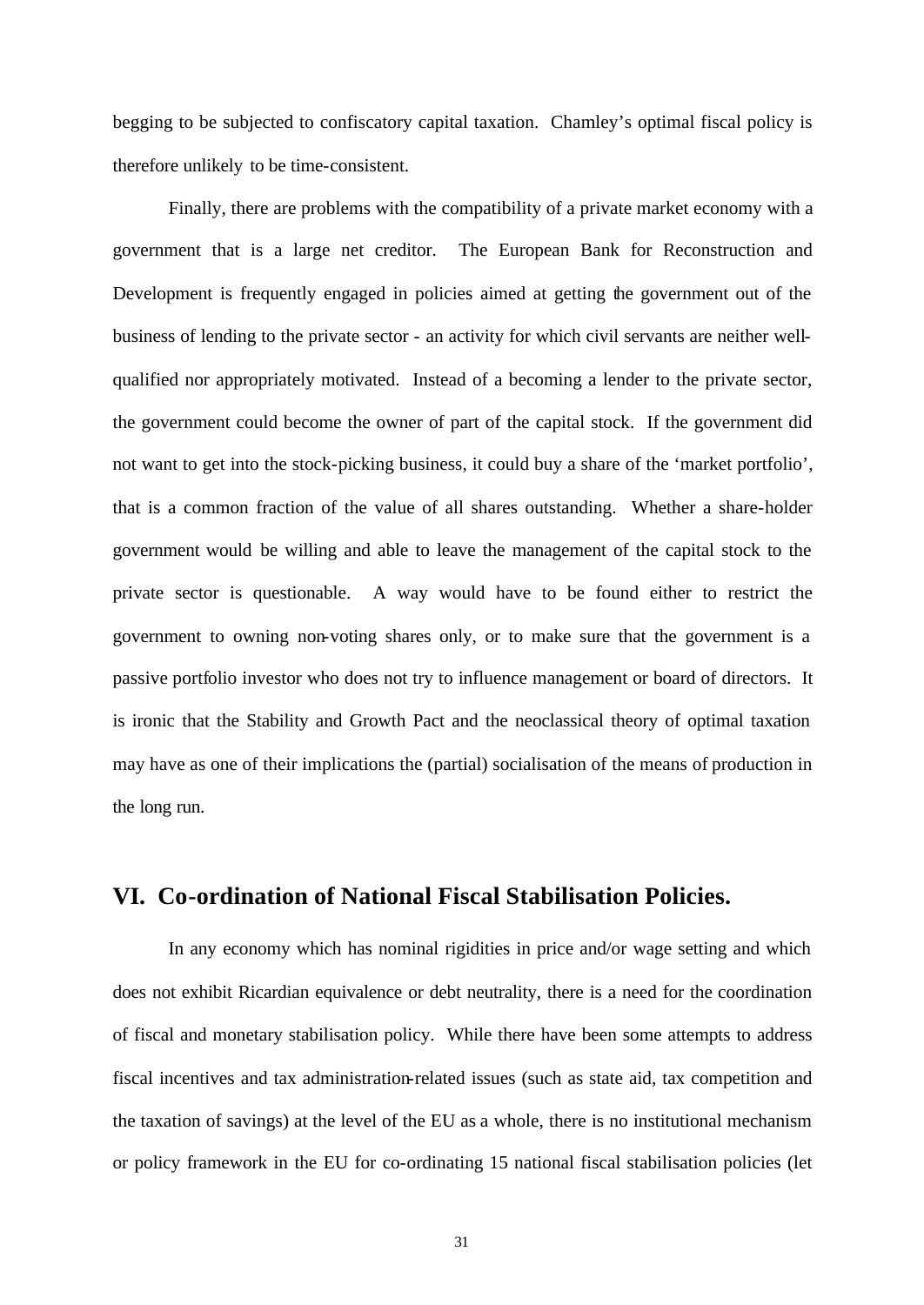alone for co-ordinating 15 national fiscal stabilisation policies and four monetary policies). Likewise, there exists no institutional mechanism or policy framework today in the EMU for co-ordinating the 12 national fiscal stabilisation policies of its members, or for co-ordinating these 12 national fiscal stabilisation policies with the EMU-wide monetary policy determined by the ECB.

Each EU member state draws up a Stability Programme or a Convergence Programme, which is updated yearly. These programmes are considered by the Commission and Council through a system of *'multilateral surveillance'* designed to ensure consistency with the guidelines and the proper functioning of EMU. This surveillance process provides an early warning system under which the Council can issue a recommendation for actions by the member state to remedy the difficulties identified. In princ iple, this multilateral surveillance system, required by the Treaty, has a very wide scope. In practice, however, it has focused on fiscal issues, supplementing the Stability and Growth Pact and the excessive deficit procedure. No pecuniary or other tangible sanctions are imposed if a member state does not follow the Council's recommendation

The available material on economic policy co-ordination in the EU does not contain evidence of efforts at macroeconomic policy co-ordination at the level of the E(M)U area as a whole.<sup>36 37</sup> The budgetary norms and performance criteria of the Stability and Growth Pact apply to each EMU member country separately without reference either to the performance of other individual EMU members or to EMU-wide economic indicators. The Stability and Convergence Programmes and the recommendations they contain are strictly one-country-ata-time. The country-specific budgetary recommendations are not made contingent on EMU area-wide developments or on the budgetary policy actions of other individual EMU

<sup>36</sup> http://ue.eu.int/emu/en/index.htm.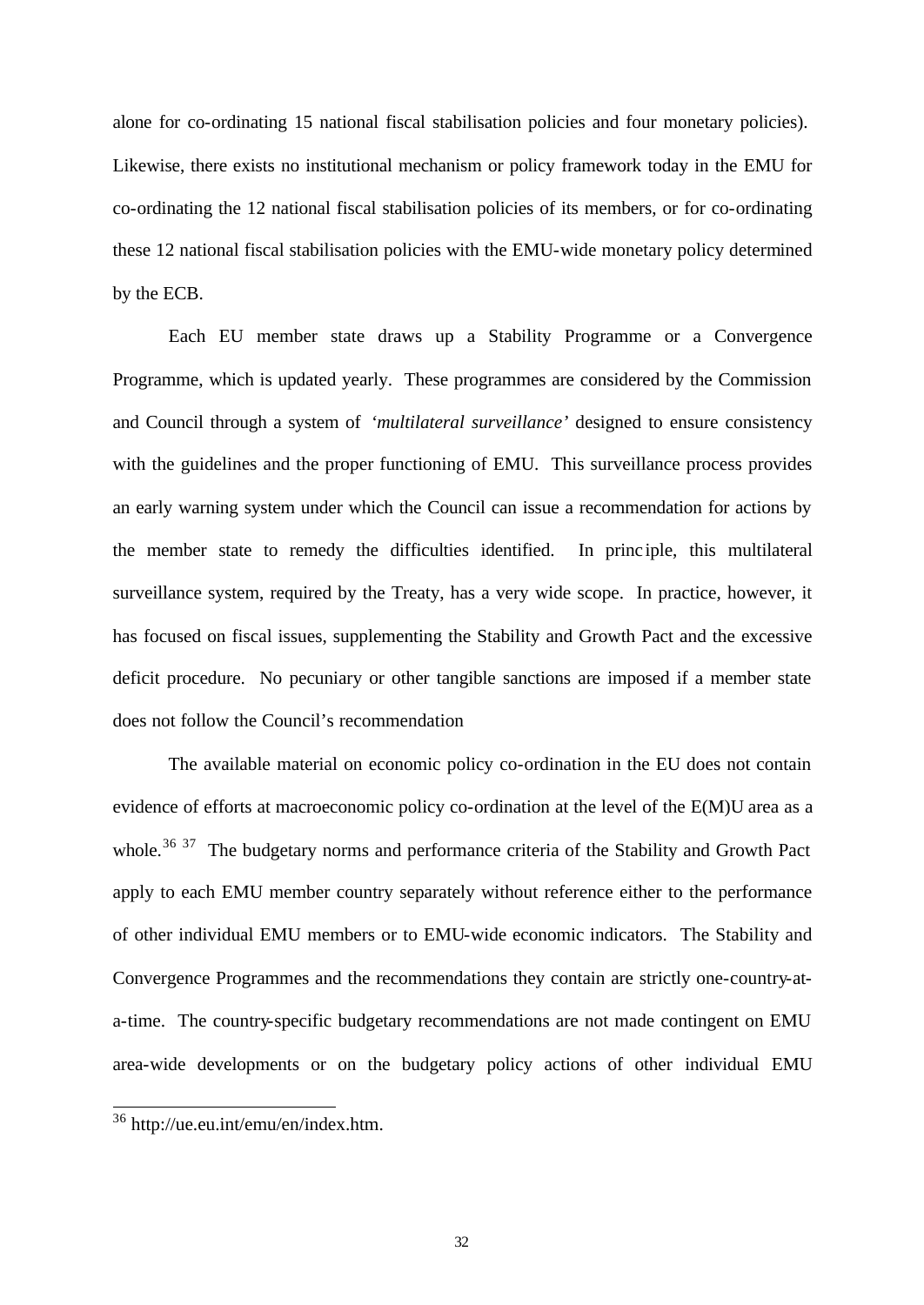countries. Nor is any attention paid to whether the entire set of national fiscal recommendations are congruous with the monetary policy rule implemented by the ECB.

The Commission-run monitoring and surveillance process that takes place to ascertain that the recommendation of the Stability and Convergence Programmes are followed up, is also implemented on a country-by-country basis, without reference to whether the sum of the national parts makes sense for the region as a whole.<sup>38</sup> Macroeconomic policy co-ordination in the E(M)U, other than the systematic exchange of relevant information, is clearly still at the pre-embryonic stage.

## **VII. Different Economic Realities Meet the Stability and Growth Pact.**

# **VII.1. Persistent nominal GDP growth differentials among E(M)U members.**

There are likely to be persistent and significant differences among E(M)U members in the growth rates of real GDP and in the rates of inflation. These differences are likely to become even larger when 10 or so accession candidates join the EU, possibly as early as January 2004. In this Section we argue that the existing fiscal rules are ill equipped to deal with the increasing economic diversity of EU member countries. This is true both because of a different status quo or set of initial conditions (e.g. different debt to GDP ratio, public capital stocks) and because of differences in likely future economic developments (e.g. growth rates, real exchange rate appreciation rates).

<sup>37</sup> See Appendix 1 for the text of the *'Resolution of the European Council on the Stability and Growth Pact'*. See also European Commission [2001b] and European Central Bank [1999], pp. 62-72.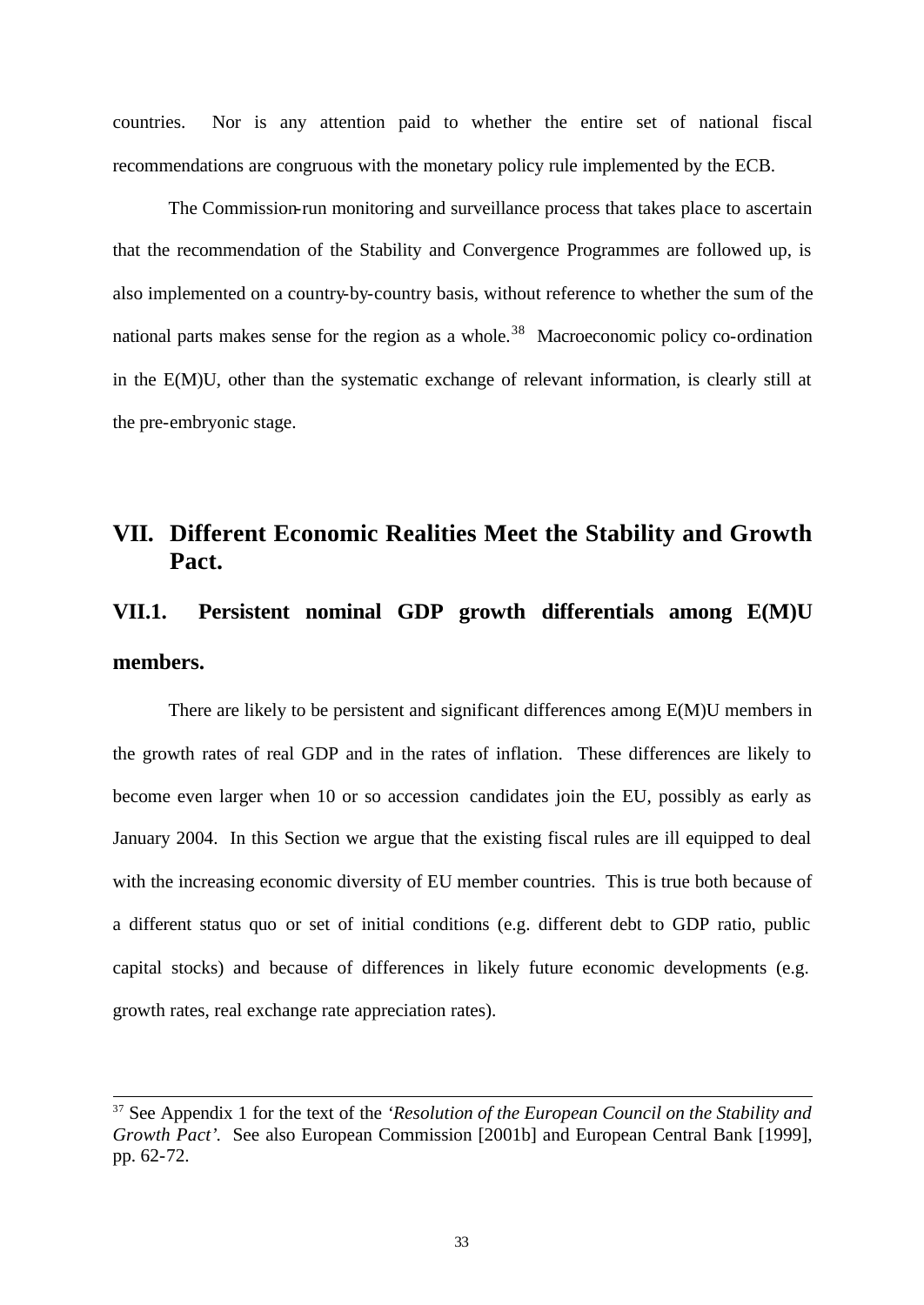#### **VII.1A. Real GDP growth differentials among E(M)U members**

The eight likely early EU accession candidates are all still very much in a catching-up phase. Table 6 shows that per capita income and per capita productivity levels in the five most advanced East and Central European early accession candidates (the Czech Republic, Estonia, Hungary, Poland and Slovenia) were, in 1999, between one third (in the case of Poland) and two thirds (in the case of Slovenia) of the existing EU average when PPP measured of real GDP are used. The per capita output gaps between the most advanced current accession candidates and the current EU average are even larger when current exchange rates are used. They are also larger than the gaps, in 1986 between the per capita output levels in Greece, Portugal, Ireland and Spain, and the 1986 EU average.

#### **TABLE 6 HERE**

Following accession, there is likely to be a convergence process, taking many decades for most candidates, during which real GDP growth in these East and Central European countries systematically exceeds that in the rest of the EU.<sup>39</sup> This difference could easily amount to 2 or 3 percentage points per annum for many years. For instance, if Slovenia were to catch up to the current EU average in 25 years, its annual real growth rate for these 25 years would have to be 1.3% higher than the growth rate of the current EU average.<sup>40</sup> For Poland, the annual growth rate differential would have to be 4.0% if catch-up is to occur in 25 years. If catch-up takes 50 years for Poland, the annual growth rate differential would come down to 2.0%.

Aggregate productivity growth differentials are likely to be similar to aggregate output growth differentials, because the demographics of the existing E(M)U members are

<sup>&</sup>lt;sup>38</sup> In addition to this rudimentary multilateral surveillance mechanism, there is a similar system of guidelines and information exchange for employment policy.

 $3<sup>5</sup>$  See Crespo-Cuaresma et. al. [2002] for evidence that integrating the accession candidates in the EU may provide a further boost to their growth rates.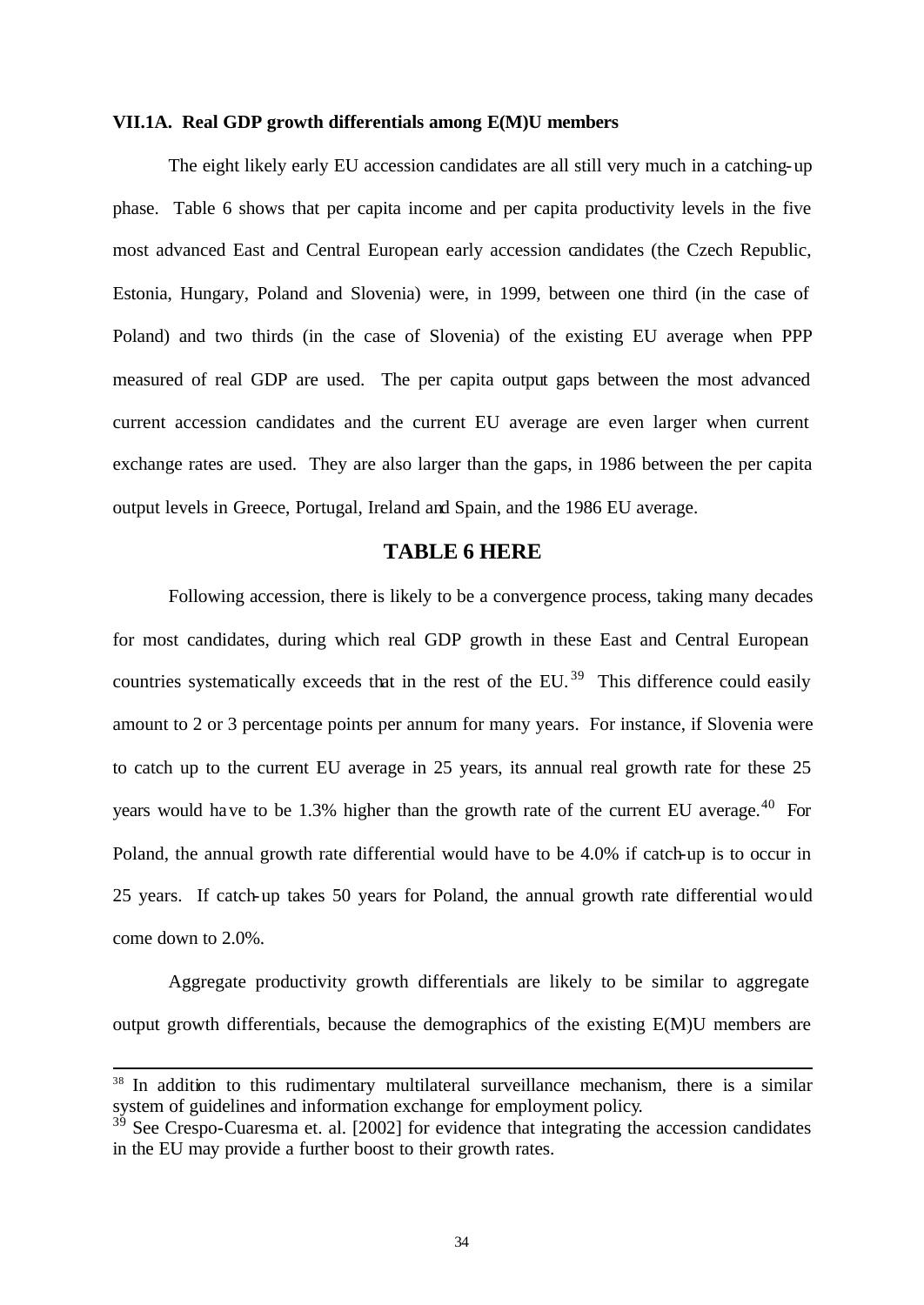rather similar to that of the eight likely early accession candidates from Central and Eastern Europe. Both regions have graying populations and (in the absence of large-scale migration) stationary or declining populations in the medium term. The catch up will also result in appreciating real currencies in the accession countries as we argue in the next section.

### **Table 7 here**

#### **VII.1B. Real exchange rate appreciation**

l

Because of the Balassa-Samuelson effect (see Balassa [1964], Samuelson [1964, 1994], Heston, Nuxoll and Summers [1994]), the relative price of non-traded goods is likely to be rising faster in the accession countries than in the current EU members. At a fixed exchange rate, this means that the inflation rate in the accession countries is likely to exceed that in the existing EU members. $41$  This difference could, for several decades, easily amount to 1.5 to 2 percent per annum.

Suppose that the exchange rate of an accession country is fixed against the Euro. Under reasonable assumptions, the difference between the aggregate inflation rates in an accession country and in the E(M)U equals the (common) share of nontraded goods in GDP, multiplied by the excess of the productivity growth differential between the traded and nontraded goods sectors in the accession country over that same sectoral productivity growth

 $40$  We assume for simplicity that the growth rate differential is constant during the catching up period.

<sup>&</sup>lt;sup>41</sup> The accession countries could, following EU accession, choose to let their currencies appreciate vis-B-vis the currencies of the existing EU members. Elsewhere we have argued (see Buiter and Grafe [2002]), that, provided fiscal sustainability is ensured, it is optimal for the accession candidates to join EMU as soon as possible after joining the EU. Microeconomic efficiency arguments, portfolio diversification arguments and macroeconomic stability arguments all point to the superiority of early full monetary union. Two of the current crop of early accession candidates, Estonia and Lithuania, already have currency boards with the euro. It would make no sense to replace this with a looser peg for a short period prior to EMU membership.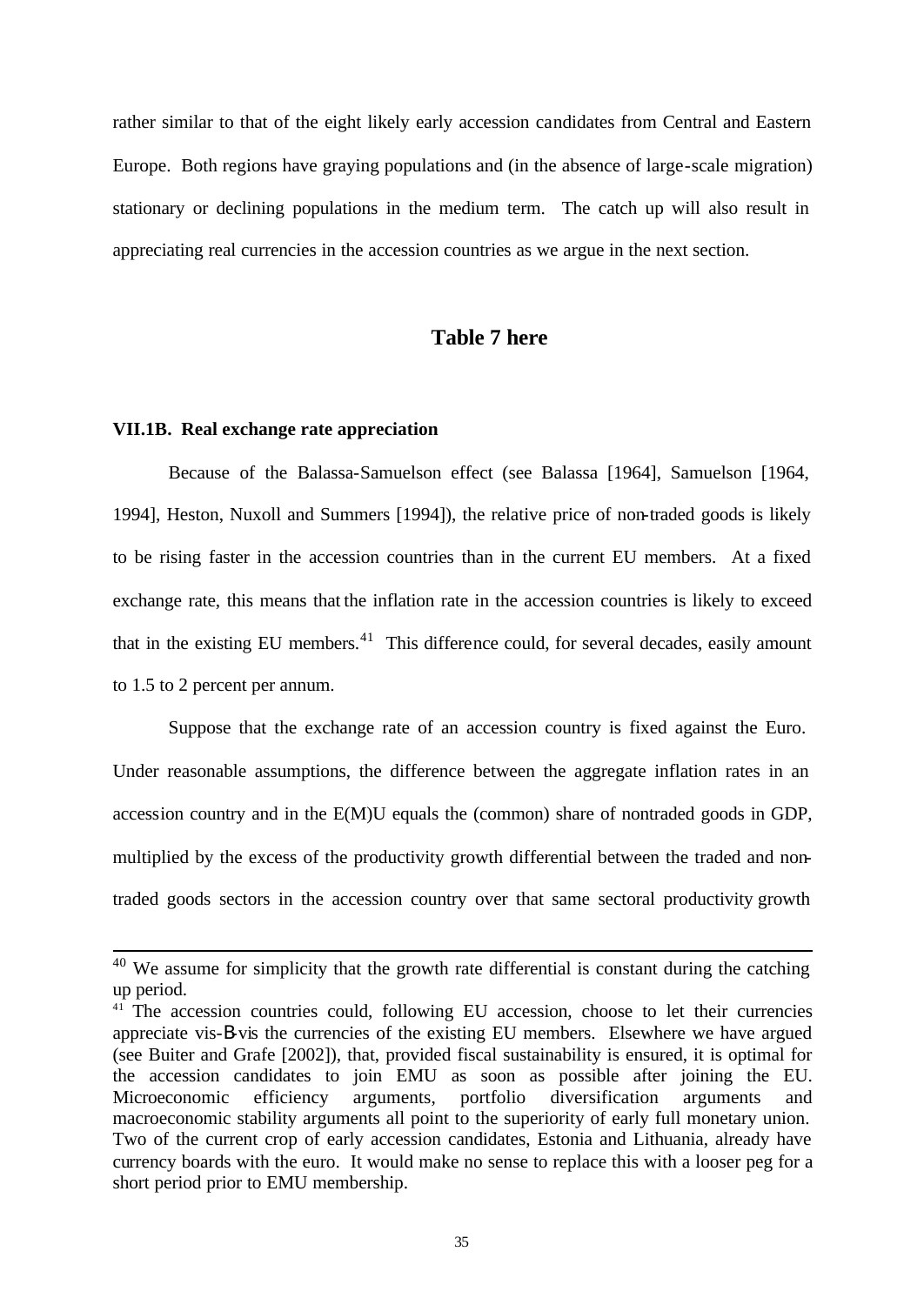differential in the E(M)U (see Appendix 2). It seems likely that the differential between productivity growth in the traded goods sector and productivity growth in the non-traded goods sector is larger in the candidate accession country than in the E(M)U. This is because productivity catch-up is likely to be faster in the industrial sector, which produces mostly tradables than in the sheltered sector. This means that the relative price of non-traded goods to traded goods will be rising faster in the accession candidate than in the E(M)U. This in turn implies that, at a given exchange rate, the overall inflation rate will be higher in the accession candidate than in Euroland.

Table 6 is consistent with this presentation. In our discussion of aggregate GDP growth differentials, we already pointed to the sizeable gap in real per capita income, and therefore also in aggregate labour productivity, between the accession countries and the existing Euroland members. Aggregate productivity catch-up is therefore possible and, in our view, likely. Second, the real per capita GDP gap is much larger at market exchange rates than at PPP exchange rates. Average real per capita income of the five most advanced Central and East European accession candidates is 21% of the Euroland level at market exchange rates and 48% at PPP exchange rates. This reflects the fact that the relative price of non-traded goods to traded goods is much lower in the accession countries than in Euroland, reflecting a larger differential between the traded sector productivity levels of Euroland and the accession countries than between the non-traded sector productivity levels. If there is gradual catch-up between the accession countries and Euroland on a sector-by-sector bases, the relative price of non-traded goods will rise in the accession countries, since their productivity growth differential between the traded goods sector and the non-traded sectors can be expected to be larger than the corresponding Euroland productivity growth differential.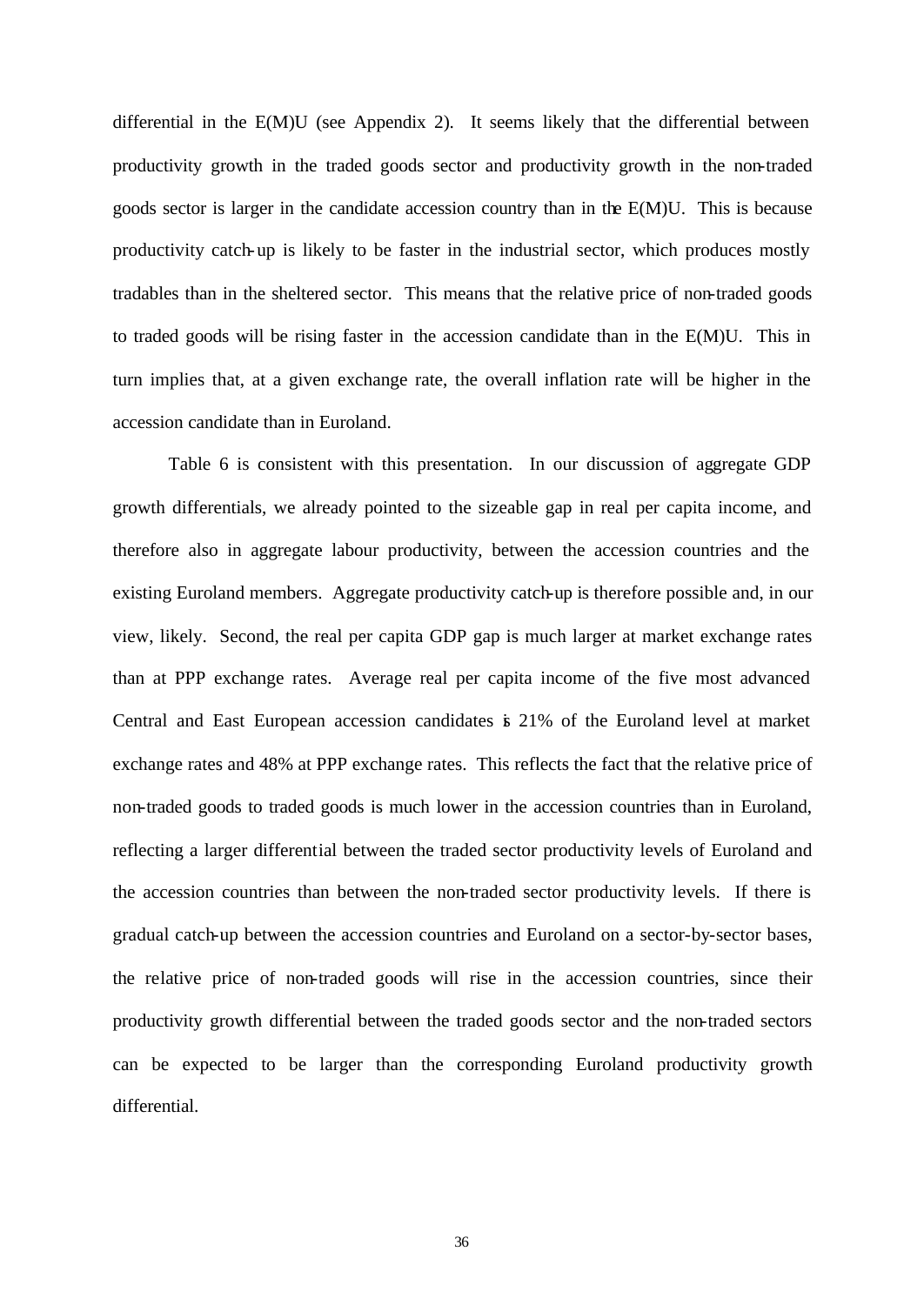In a paper prepared by the CEC5 National Banks [2002], a range of 'guestimates' of the Balassa-Samuelson effect for these 5 advanced accession candidates is presented.<sup>42</sup> They range from a low of 0.8 percent per annum for Slovenia (1993-1999), to 1 to 2 percent per annum for Slovakia (with 3 percent per annum deemed a possibility in the future), 1.2 to 1.5 percent per annum for Poland, 1.9 percent per annum for Hungary and 1.6 percent per annum for the Czech Republic.

All these estimates have the obvious shortcoming that they are based on very short data sets that do not allow the authors to filter out some of the cyclical factors. Nevertheless, estimates of the impact of the Balassa-Samuelson effect on the real appreciation of the Eastern European currencies against the EMU appear to be in the range of 1.5% to 2.5% per annum. Thus, at constant exchange rates, this appreciation would raise annual inflation rates in accession countries by about 1.5-2.5% compared to those in the EMU area.

This has important implications for real interest rates. Suppose the peg of the currency to the Euro is perfectly credible. International financial mobility would then imply that the risk free nominal interest rate in the accession countries would be the same as in the current EMU area. Given that inflation rates are likely to be higher in the accession countries, real interest rates there will be lower than in the existing EMU area and hence the real cost of public debt in these countries is likely to be lower for a given debt level.

# **VII.1C. Implications of the real appreciation and higher real growth rates for debt sustainability.**

Nominal income growth in the early accession countries could therefore, for several decades, exceed that in the existing EU members by as much as 3.5 to 5 percent per annum. In Section II we showed that a country remains solvent as long as the solvency constraint in equation (13) is satisfied.

 $\overline{a}$ 

 $42$  The CEC5 countries are Czech Republic, Hungary, Poland, Slovakia and Slovenia.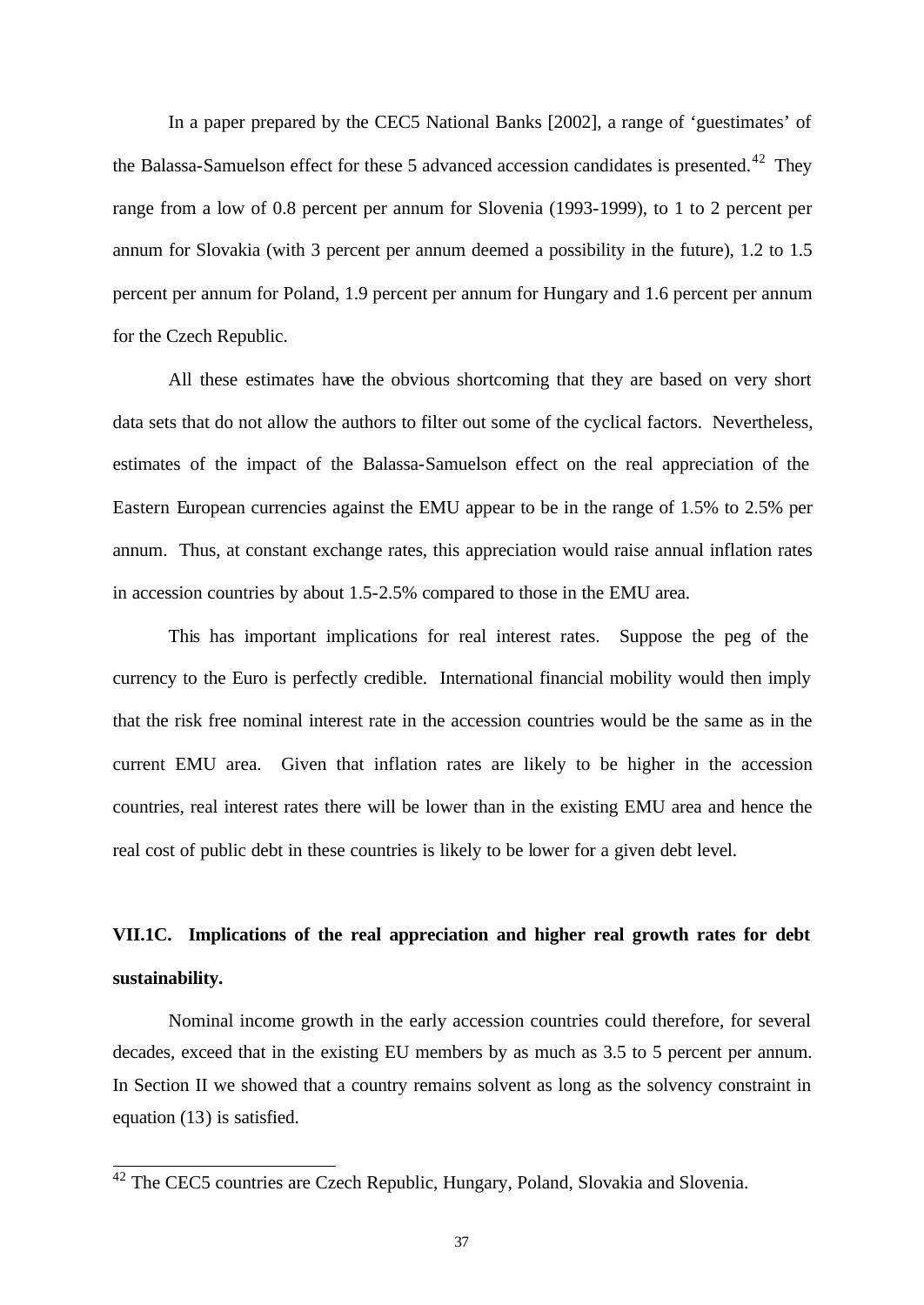The first line of equation (14),  $\dot{b} = h - (p + n)b$ , shows that, for any given ratio of outstanding government debt to GDP ratio, *b*, a higher growth rate of nominal income,  $p + n$ , makes a higher government deficit-GDP ratio, *h* , sustainable, in the (loose) sense that the same future behaviour of the government debt-GDP ratio is implied. Conversely, for any given government deficit-GDP ratio, a higher growth rate of nominal income suggests that a higher government debt-GDP ratio is sustainable. Yet neither the deficit ceilings nor the debt ceiling of the Pact allow for these obvious, persistent structural differences.

Rather than focusing on the general government financial deficit-GDP ratio, which is not very informative from the point of view of government solvency and debt sustainability (because *nominal* interest payments are included in it), we shall approach the fiscal sustainability issue using the fundamental determinants of government solvency, the (net) debt-GDP ratio, the primary surplus-GDP ratio, the real interest rate and the real growth rate.

Consider the case where the future flows of primary surpluses as a fraction of GDP, summarised in the permanent primary surplus-GDP ratio,  $s<sup>p</sup>$ , are the same for all current and future EU countries. In that case, countries with a higher real long-run growth rate,  $n^p$ , and/or a lower risk-free long-run real interest rate,  $r^p$ , will be able to support a higher debtto-GDP ratio. We have argued above that following EU accession, the present accession candidates may well have, for an extended period of time, lower risk-free real interest rates (as well as higher real growth rates) than the average of the current EU members. This would imply that any debt threshold (such as (3)) could be higher for the accession countries than for the existing E(M)U members without this automatically compromising fiscal sustainability.

This conclusion could be reversed if the maintained assumption of the thought experiment in the last paragraph – that, following accession, existing E(M)U members and current accession candidates do not differ in their ability and willingness to run primary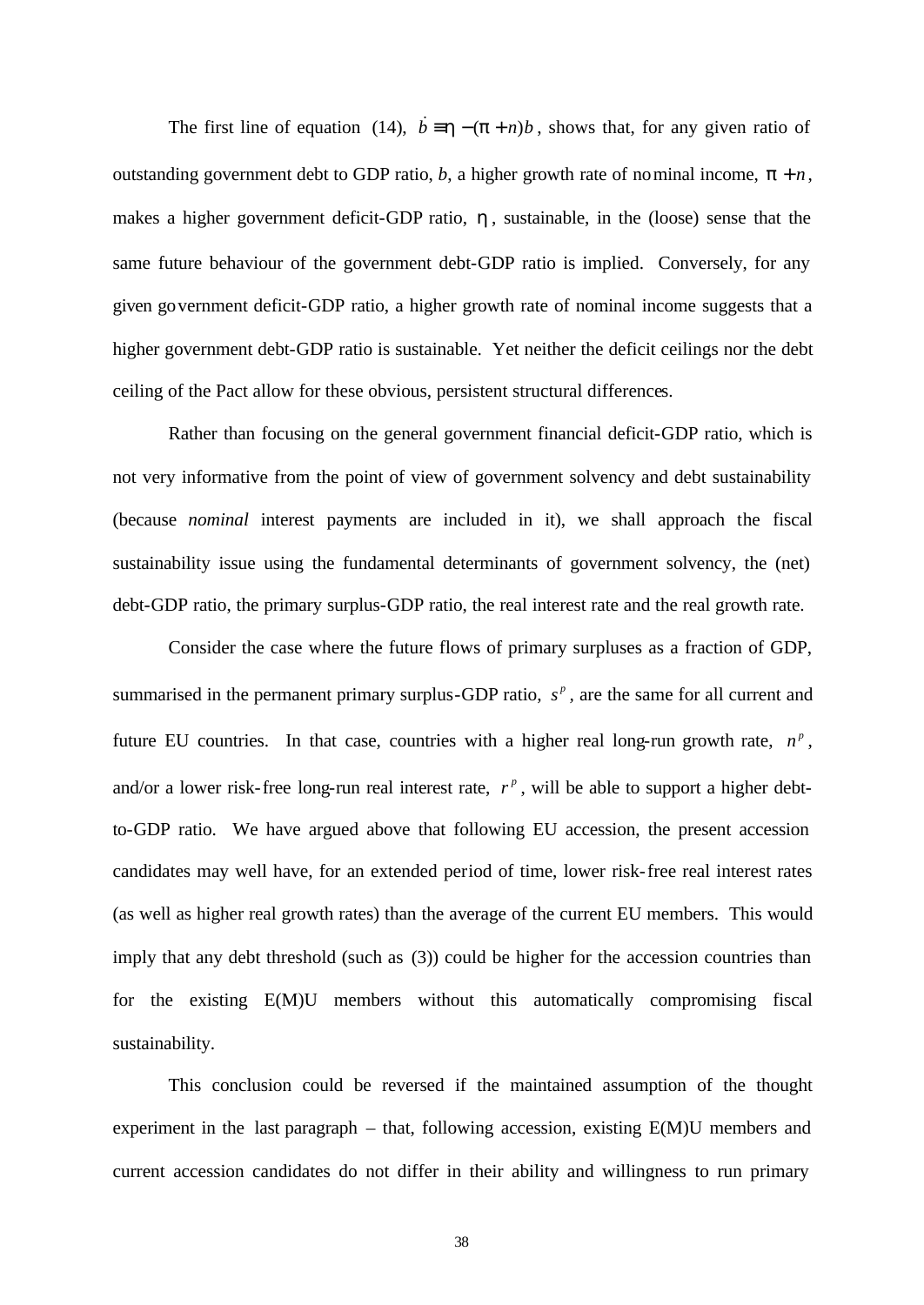surpluses – is not justified. It could be that the ability/willingness to run primary surpluses (as a share of GDP) is more limited, for an extended period of time, in the accession candidates than in the existing E(M)U members. In view of the demands that will be placed in the coming years on the budgets of the accession candidates by their obligation to meet the 'Acquis Communautaire' requirements (especially in the environmental and infrastructure fields), it seems quite likely that their ability to run future primary surpluses will be impaired at least for a couple of decades to come. *Cet. par.* this would lower the safe debt-GDP threshold of these countries.

Since  $h = -s + ib$ , and since the risk-free nominal interest rate will be equalised among EMU members and among EMU members and those non-EMU members that have a credible fixed exchange rate vis-à-vis the euro, those countries with a higher long-run real growth rate and/or a lower long-run real interest rate can safely run a somewhat larger government financial deficits (as a share of GDP). Of course, the magnitude of increase in the financial deficit-GDP ratio that can be tolerated is limited, and determined by the magnitude of the difference between  $r^p - n^p$  for the accession candidates and for the existing EU members, and by the level of the common short nominal rate of interest.

Thus, starting from the 'fundamentals' of primary surpluses, real interest rates and real growth rates, quite simple implications can be drawn as regards appropriate differences in government debt-GDP and government deficit-GDP ceilings among countries. The Pact, however, does not start from the fundamentals of *real* interest rates, *real* growth rates, *real* public spending shares of GDP and *real* current revenue shares in GDP. Both the deficit criterion and cyclically adjusted deficit criterion involve uniform deficit-to-GDP ceilings across countries. Information that is highly valuable for an accurate assessment of public debt sustainability is ignored.

### **VII.2. The Stability and Growth Pact and Public Sector Investment.**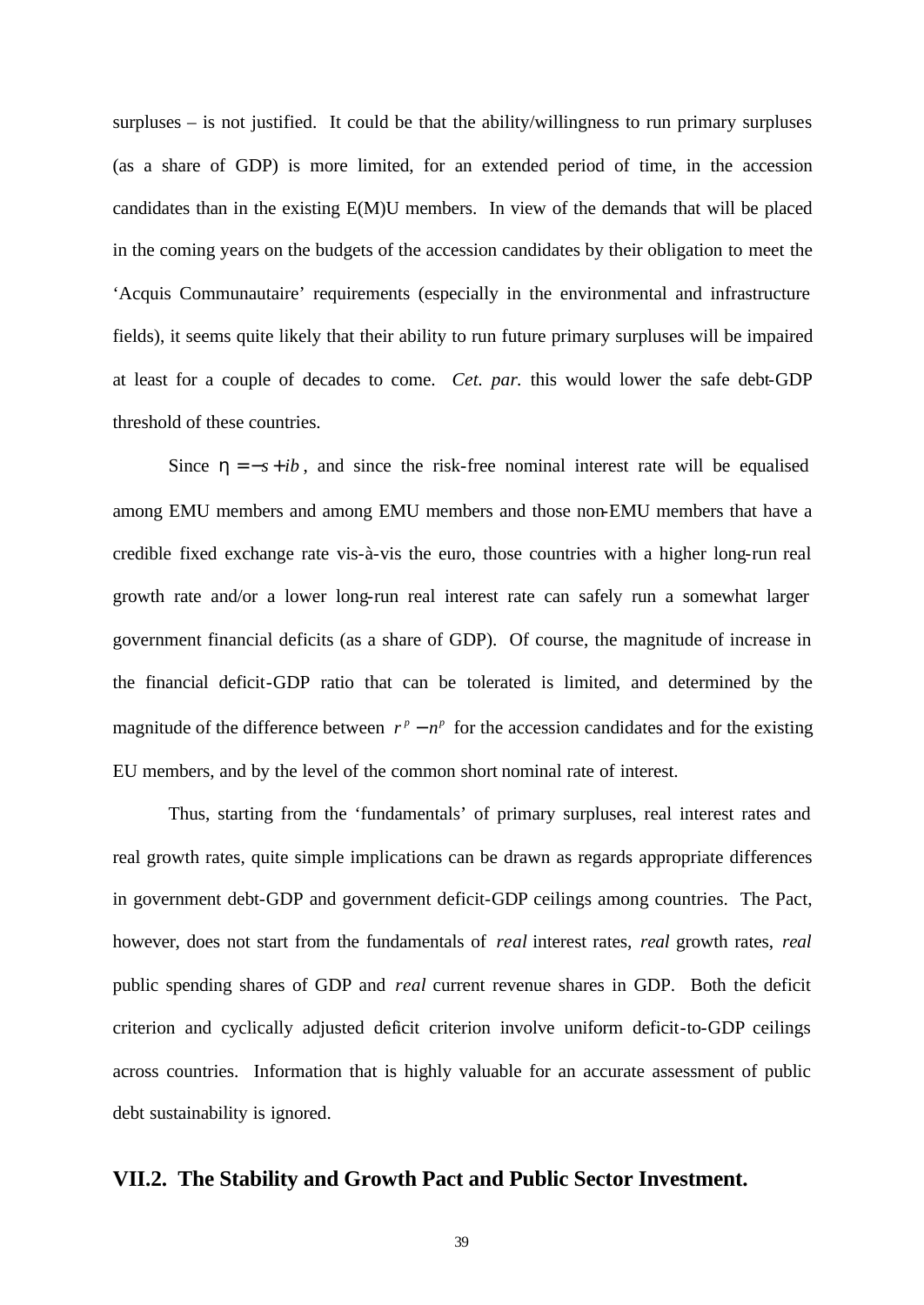The Stability and Growth Pact criteria do not allow for differences between current spending and general government capital formation. Both the existing capital stock and spending on public capital formation varies widely across countries. Unfortunately data on the value of the existing public sector capital is hard to come by. Table 8 shows gross capital spending by general governments for accession countries and existing EU member countries. The variation is large inside the existing EU, but even more so with respect to the accession countries. While Greece was spending 4.1% of its GDP on public capital formation, Britain was spending as little as 1.4%. In contrast, the accession countries were spending on average 3.9% of GDP on public capital formation with the Czech Republic spending as much as 5.9% of GDP. Given the state of public infrastructure in accession countries and the requirements put on it by the Acquis and by the need to catch up with the more advanced Western European economies, the differences are unlikely to decline in the near future. Thus, the IMF expects public spending on capital formation to account for about 4.3% of GDP until 2005 and it is not going to decline substantially for the rest of the decade. In effect this means that all the accession countries would have to run a surplus net of investment of 4.3% if they were obliged to reach a cyclically balanced budget in order to meet the requirements of the Stability Pact. This is clearly a tall order. That is why it should not have come as a surprise that the current Czech government coalition has not to try to meet the requirements of the Stability Pact and of the Treaty before 2007, even if this jeopardises early entry into the European Monetary Union.

### **Table 8 here**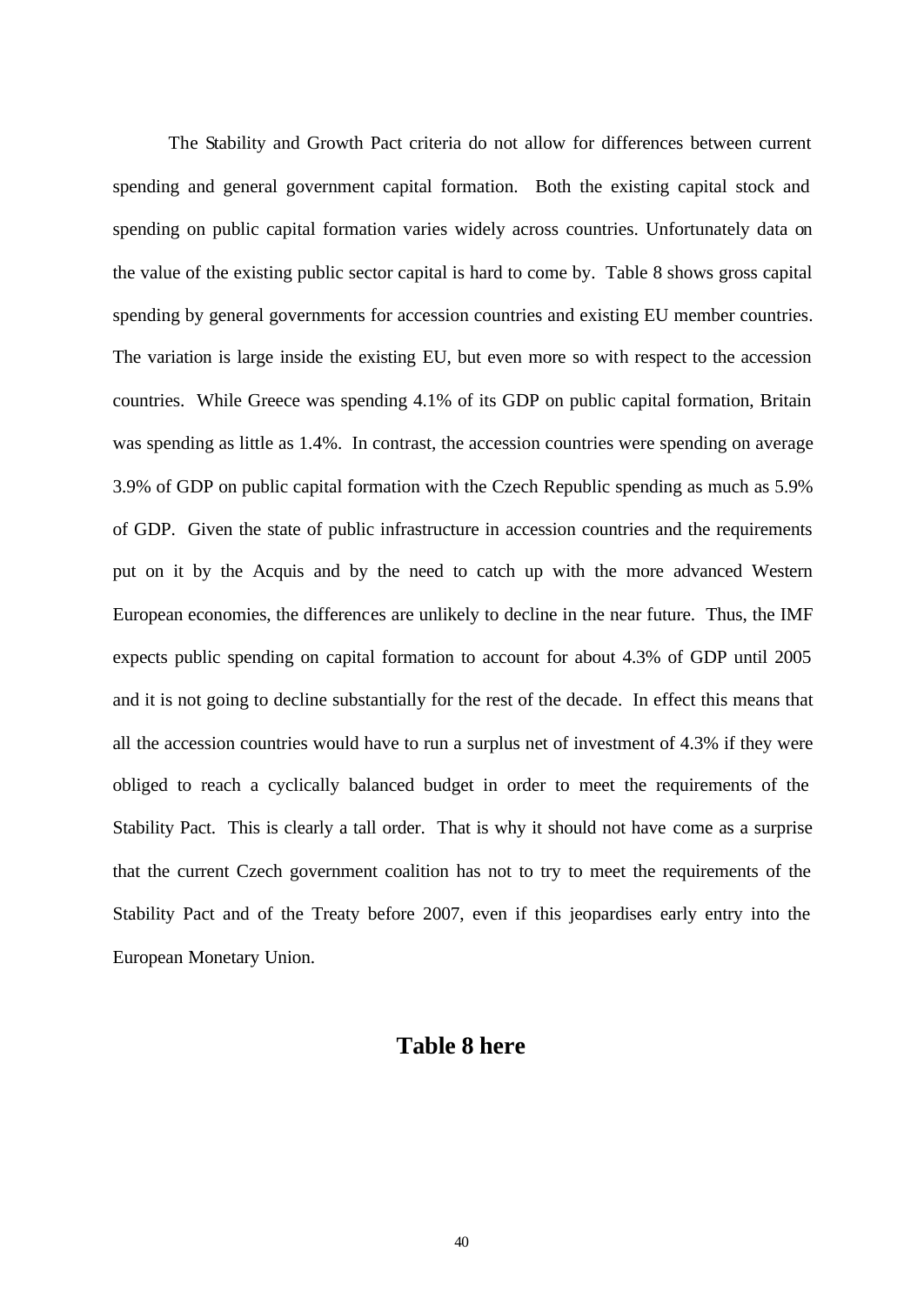In the UK, one of the principles governing the fiscal-financial programme is the 'cyclically adjusted golden rule' (see Buiter [2001] and Kell [2001]). According to this rule, on a cyclically adjusted basis, government borrowing should not exceed government capital formation. In the 'net' capital formation version of the golden rule, this implies:

$$
\tilde{\boldsymbol{h}} = \tilde{\dot{b}} + (\tilde{\boldsymbol{p}} + \tilde{n})\tilde{b} \le \tilde{g}_I - \tilde{\boldsymbol{d}}\tilde{k} = \tilde{k} + \tilde{n}\tilde{k}
$$
\n(17)<sup>43</sup>

Note that the government's budget identity can be written as

$$
\dot{b} = (g_c + g_r + dk - t_0 - qk + ib) + g_l - dk - (p+n)b
$$
\n(18)

Thus the *cyclically adjusted golden rule* implies for current expenditures and revenues that:<sup>44</sup>

$$
\tilde{g}_c + \tilde{g}_T + \tilde{\boldsymbol{d}}\tilde{\boldsymbol{k}} - \boldsymbol{\tilde{t}}_0 - \tilde{\boldsymbol{q}}\tilde{\boldsymbol{k}} + \tilde{i}\tilde{\boldsymbol{b}} \le 0
$$
\n(19)<sup>45</sup>

There are two aspects of this rule that give grounds for concern. First, the nominal amount that can be borrowed for investment is independent of the rate of inflation, or more precisely, independent of the reduction in the real value of the outstanding stock of domesticcurrency-denominated government interest-bearing debt brought about by inflation. Inflation (when it is anticipated) increases the nominal interest rate on the (domestic-currencydenominated) public debt and through that the financial deficit of the government. The higher nominal interest payments are, however, compensated for, as regards the sustainability of the government's fiscal-financial programme, by the reduction in the real value of the domestic currency-denominated stock of public debt outstanding. By measuring the government financial deficit at real interest rates rather than at nominal rates, we would avoid

```
\tilde{\boldsymbol{h}} = \tilde{\vec{b}} + (\tilde{\boldsymbol{p}} + \tilde{n})\tilde{\vec{b}} \leq \tilde{\vec{g}}_I \equiv \tilde{\vec{k}} + \tilde{\boldsymbol{d}}\tilde{\vec{k}} + \tilde{n}\tilde{\vec{k}}.
```
l

<sup>45</sup> The corresponding constraint for the 'gross' version of the golden rule would be

 $43$  The 'gross' capital formation version of the golden rule would be

<sup>44</sup> Depreciation, that is, capital consumption, is counted as current expenditure.

 $\tilde{g}_c + \tilde{g}_r - \mathbf{f}_0 - \mathbf{q}k + i\mathbf{b} \leq 0$  $\tilde{g}_c + \tilde{g}_r - \tilde{t}_0 - \tilde{q}\tilde{k} + \tilde{i}\tilde{b} \le 0$ , which is of course less restrictive than (19).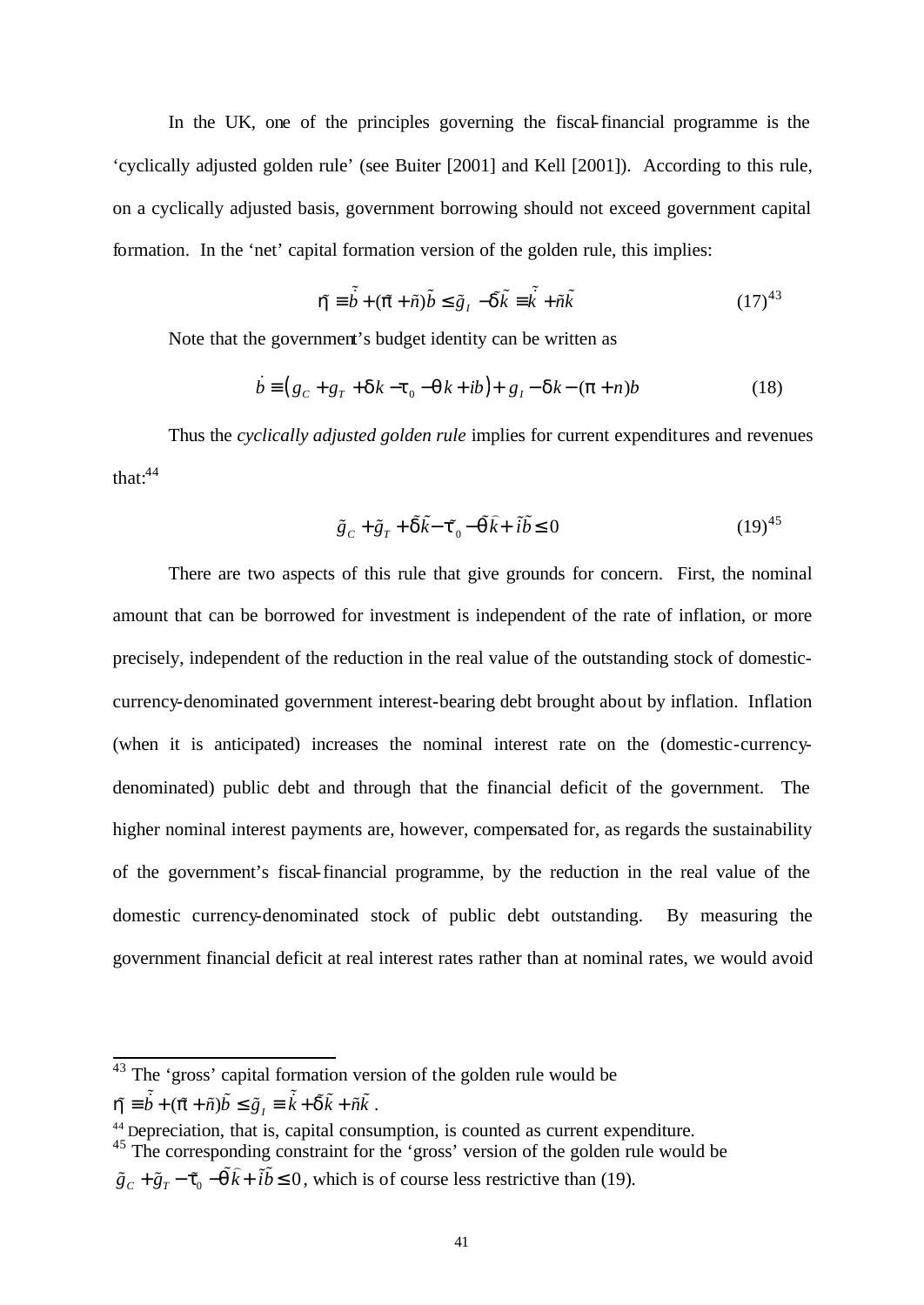the situation that the permissible change in the real value of the public debt becomes lower when the inflation rate increases, even when the real interest rate remains constant.

The second obvious flaw of the cyclically adjusted golden rule as a guide to debt sustainability and government solvency is that the amount of borrowing that is permitted is independent of the real growth rate of the economy. Clearly, other things equal, a higher real growth rate allows more borrowing without this adversely affecting debt sustainability. On the other hand, a higher rate growth rate calls for a higher rate of investment simply to sustain the capital-output ratio.

This suggests that an *inflation-and-real-growth-adjusted and cyclically-adjusted golden rule* may be a better guide to sustainable public sector financing. It is given in equation (20):

$$
\tilde{g}_c + \tilde{g}_r + \tilde{\mathbf{d}}\tilde{k} - \tilde{\mathbf{t}}_0 - \tilde{\mathbf{q}}\tilde{k} + (\tilde{r} - \tilde{n})\tilde{b} + \tilde{n}\tilde{k} \equiv \tilde{\dot{b}} - \tilde{\dot{k}} \le 0
$$
\n(20)

For the general government deficit as a share of GDP this implies that

$$
\mathbf{\tilde{h}} \leq \tilde{g}^{\,l} - (\tilde{\mathbf{d}} + \tilde{n})\tilde{k} + (\tilde{p} + \tilde{n})\tilde{b} \equiv \tilde{k} + (\tilde{n} + \tilde{p})\tilde{b} \tag{21}
$$

Thus, under the cyclically adjusted and inflation-and-real-growth-adjusted golden rule, the government's stock of net liabilities,  $b - k$ , *with the capital stock valued at current reproduction costs*, will not increase (over the cycle or in the medium and long term). Whether or not this is a prudent rule depends on whether, from the point of view of generating (or freeing up) a future cash flow, public sector capital formation is more like public sector debt repayment or more like public sector consumption.

It is useful to consider the two variants of the golden rule in some greater detail, under two extreme assumptions about the financial (cash) returns to the government from the public sector capital stock.

#### *Case 1: public sector investment is financially equivalent to debt repayment.*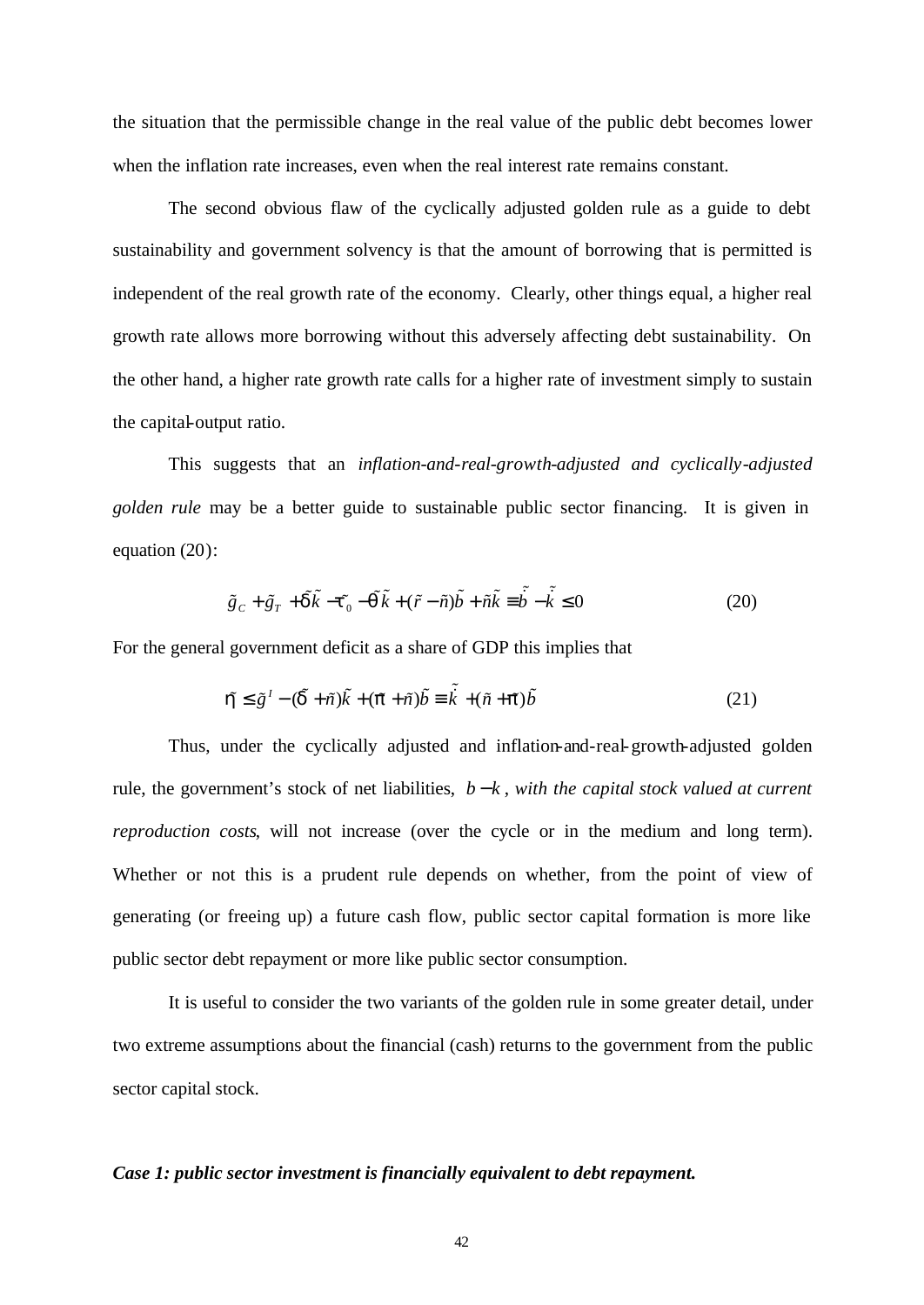Consider as the first benchmark the case where the net financial (cash) rate of return to the government on the public capital stock is the same as the cost of borrowing:  $q-d = r$ . In that case the government budget identity implies:

$$
\tilde{\dot{b}} - \tilde{\dot{k}} \equiv \tilde{g}_c + \tilde{g}_r - \mathbf{f}_0 + (\tilde{r} - \tilde{n})(\tilde{b} - \tilde{k})
$$
\n(22)

Under the *cyclically adjusted and inflation-and-real-growth-adjusted golden rule*, given in (20) or (21), the evolution of government net assets is government by:

$$
\tilde{\vec{b}} - \tilde{\vec{k}} \equiv \tilde{g}_c + \tilde{g}_r - \mathbf{f}_0 + (\tilde{r} - \tilde{n})(\tilde{b} - \tilde{k}) \le 0
$$
\n(23)

When public sector capital earns a net financial rate of return equal to the government's cost of borrowing, government capital formation is, from a financial or cashflow point of view, exactly the opposite of government borrowing; it amounts to government debt repayment. The cyclically adjusted, inflation-and-real-growth-adjusted golden rule is clearly conservative in this case, as the value of the government's net liabilities at current reproduction cost (that is, government financial debt minus government capital valued at current reproduction cost) is the same as the value of the government's net liabilities 'marked to market', that is, with capital valued at the present discounted value of future net financial returns.

If the inflation rate is positive and the stock of government financial debt is positive, the *cyclically adjusted golden rule* itself would be more conservative. Under this rule we would have:

$$
\tilde{\dot{b}} - \tilde{\dot{k}} \equiv \tilde{g}_C + \tilde{g}_T - \mathbf{f}_0 + (\tilde{r} - \tilde{n})(\tilde{b} - \tilde{k}) \le -\tilde{n}(\tilde{b} - \tilde{k}) - \tilde{p}\tilde{b}
$$
(24)

Obviously, the Stability and Growth Pact rule that the cyclically adjusted budget deficit be non-positive is tighter than the cyclically adjusted golden rule whenever net public sector capital formation is positive.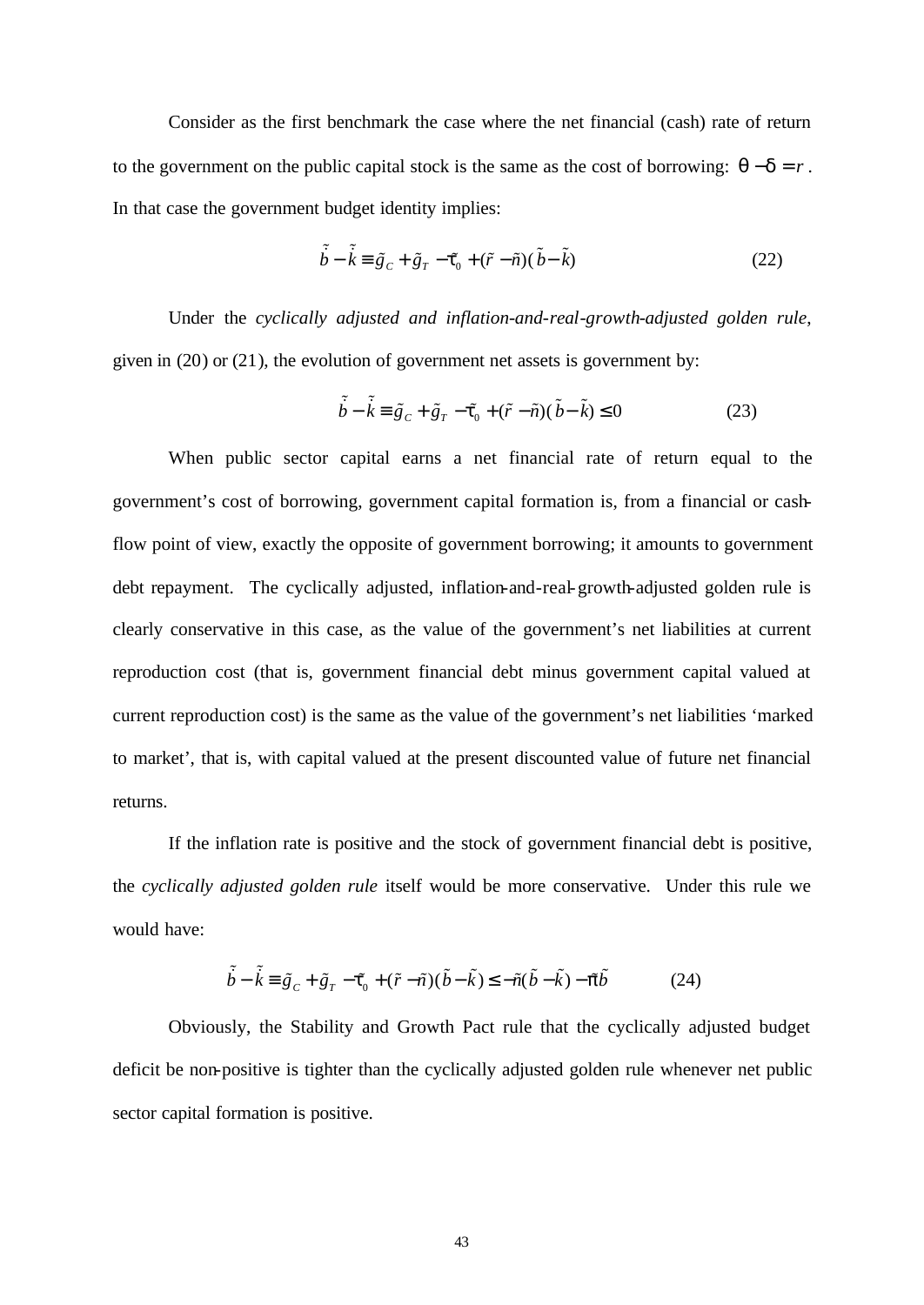#### *Case 2: public sector investment is financially equivalent to government consumption.*

The other interesting benchmark is where the *gross* financial return on public sector investment is zero, that is,  $q = 0$ . In this case, from a financial or cash flow point of view, gross public sector capital formation is equivalent to government consumption.

The cyclically adjusted deficit ceiling of the Stability and Growth Pact for this case is

$$
\mathbf{\tilde{h}} = \tilde{g}_c + \tilde{g}_I + \tilde{g}_T - \mathbf{f}_0 + i\tilde{b}
$$
  

$$
\equiv \tilde{g}_c + \tilde{\mathbf{d}}\tilde{k} + \tilde{g}_T - \mathbf{f}_0 + i\tilde{b} + \tilde{k} + \tilde{n}\tilde{k} \le 0
$$
 (25)

The cyclically-adjusted golden rule for this case is

$$
\tilde{g}_c + \tilde{\mathbf{d}}\tilde{k} + \tilde{g}_r - \mathbf{f}_0 + \tilde{i}\tilde{b} \le 0
$$
\n(26)

The cyclically adjusted and inflation- and real-growth-adjusted golden rule for this case becomes:

$$
\tilde{b} - \tilde{k} \equiv \tilde{g}_c + \tilde{g}_r - \mathbf{f}_0 + (\tilde{r} - \tilde{n})(\tilde{b} - \tilde{k}) + (\tilde{r} + \tilde{\mathbf{d}})\tilde{k} \le 0
$$
\n(27)

Comparing (27) with (23), we see that the absence of any financial returns on the government capital stock puts a squeeze on government consumption, transfer payments permitted and tax receipts required under the rule. Capital valued at current reproduction costs has a price, in terms of current output, of 1. Capital valued at the present value of its future financial returns has a negative value, reflecting the assumption that the gross financial rate of return on capital is zero ( $q \equiv r + d = 0$ ). The net financial rate of return on capital is therefore equal to  $-\boldsymbol{d} < 0$ .

If public sector investment does not yield any cash income, it should be treated as consumption for the purpose of prudent financial management. The fact that public sector capital may not yield any financial returns does *not* mean that one should never borrow to finance public sector investment, or that one should not borrow to finance public sector capital formation on a cyclically adjusted basis. It does mean that *any* increase in public investment spending (like any increase in any other category of public spending) should be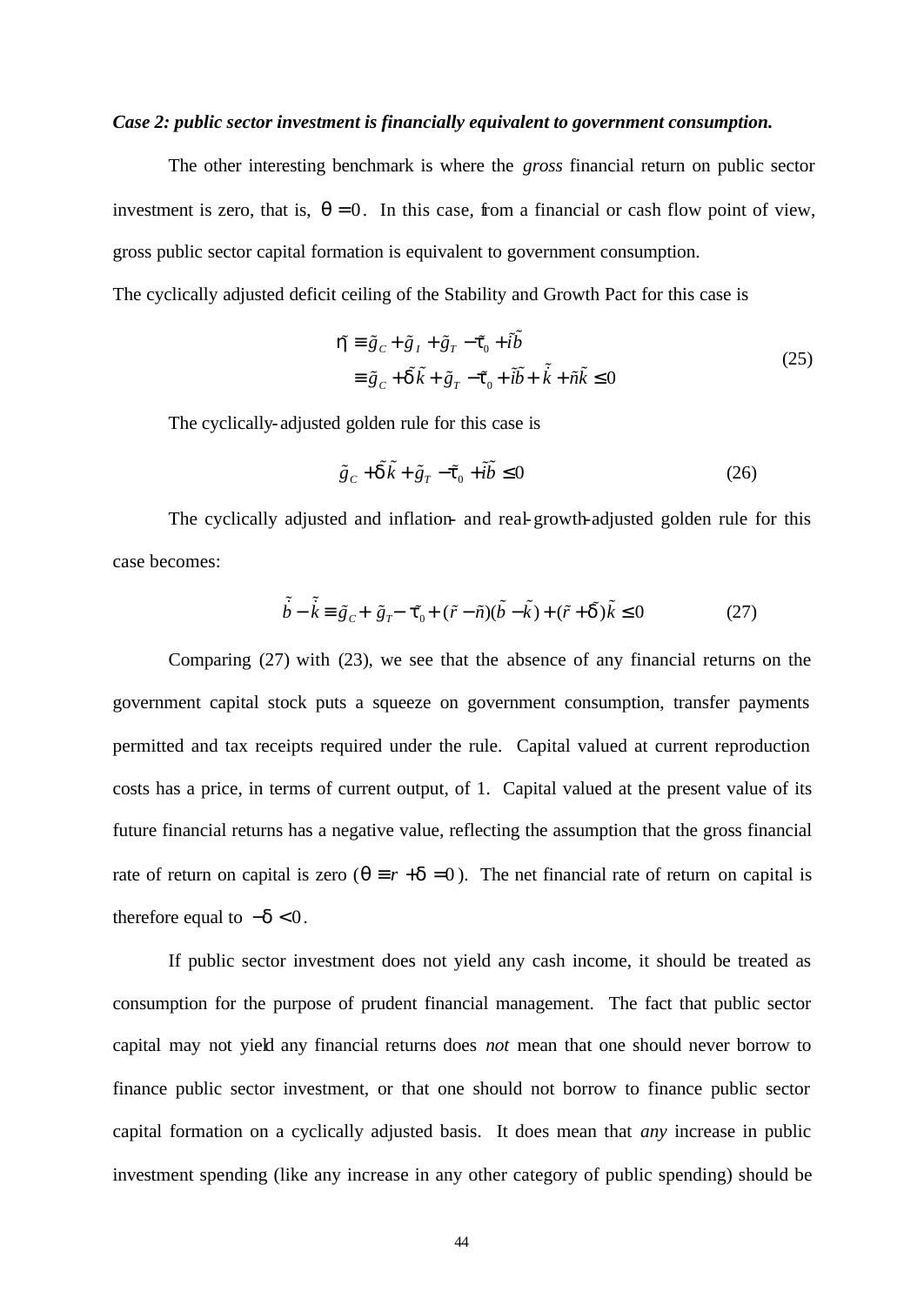matched by an increase in current and future taxes or other public revenues, or by a reduction in other categories of current and future public spending, of equal present discounted value.

It is important to realise that, even when public sector investment is, from a financial point of view, equivalent to public consumption, it does not follow that the cyclically adjusted (or even the cyclically adjusted, and inflation-and-real-growth-adjusted government budget) should always be balanced or in surplus. The reason is that fiscal sustainability does not require that government consumption spending (even cyclically adjusted) should always be financed out of current receipts rather than by borrowing. The ultimate, fundamental rationale for all borrowing is *consumption* smoothing over time. From an economic perspective, investment is just a round-about or indirect way of intertemporal consumption smoothing.

The cyclically, inflation- and real-growth-adjusted golden rule marks a few tentative steps on the road towards a robust government borrowing rule. It fails to recognise, however, that there are many causes for variations over time in government spending and receipts, and that the business cycle is but one possible cause. War-related expenditures come to mind, as do enhanced public sector investment programmes motivated by capital-poor initial conditions, that is, by an inadequate or substandard public sector capital stock.

Such is the case in the UK, where the general government capital stock has been allowed, over a period of many decades, to depreciate and decline to an extent that is unprecedented in advanced industrial societies. The initial phase of a major programme of catch-up public sector investment is finally getting under way. In the next Section, we will argue that borrowing makes sense when there is an excess of actual public sector investment over 'permanent' public investment. 'Temporary', may however, refer to a period of ten or fifteen years in some cases.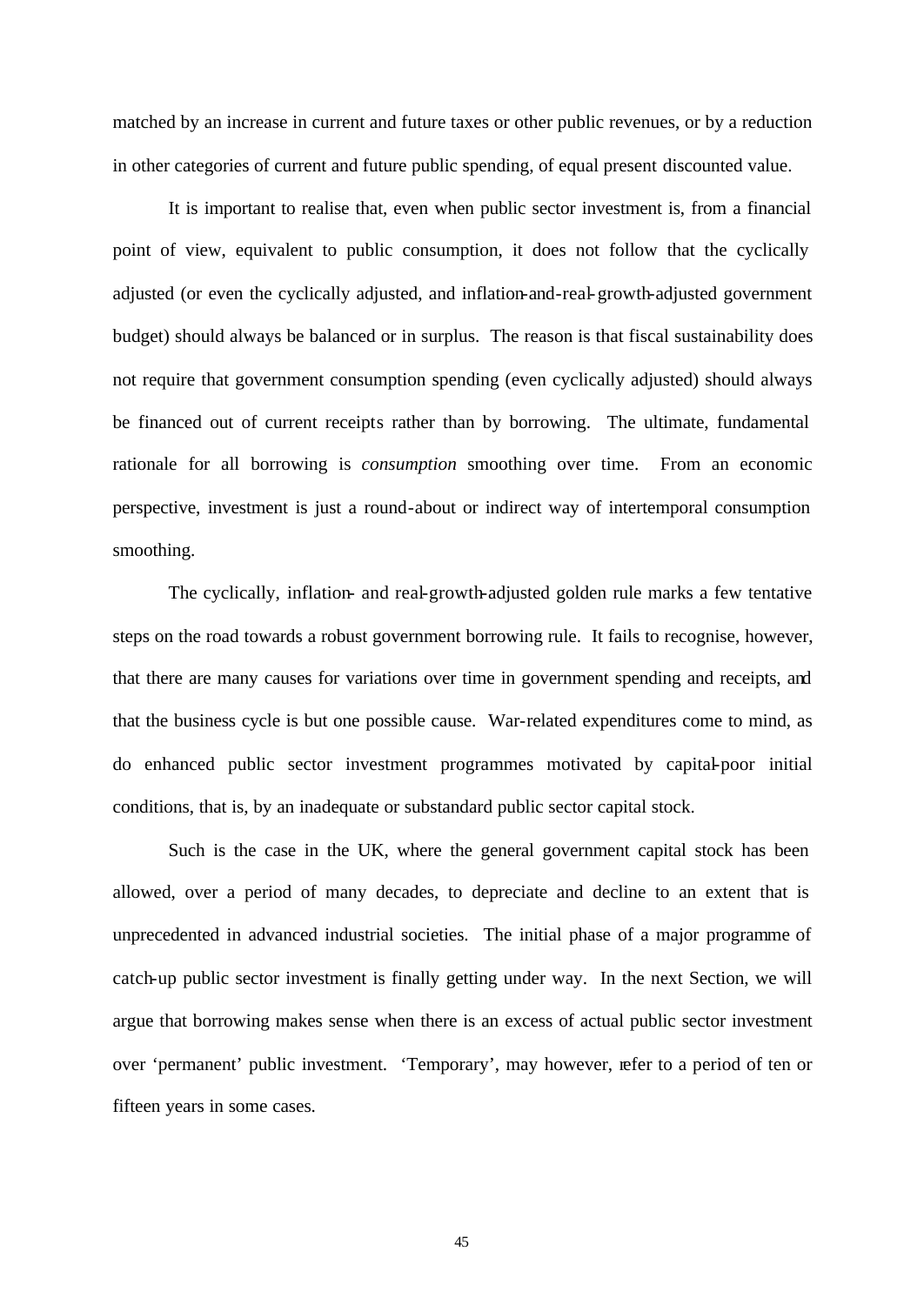## **VII.3 General Government Spending on Pensions**

All current EU member countries as well as the accession countries have traditionally relied on pay-as-you go state pension systems to secure retirement income for the old. These programmes were relatively easy to operate, politically, as long as younger generations were outnumbering the older ones. With falling fertility rates and rising life expectancy, and (in most of the continental EU members) disappointing productivity growth, securing retirement by intergenerational transfers from the working population to the retirees is becoming increasingly difficult. The expectations of past contributors (current beneficiaries) are no longer consistent with the expectations of current contributors (future beneficiaries). If the pay-as-you-go nature of the state pension system is to be maintained, contribution rates will have to go up and/or benefit rates will have to come down. Inevitably, some generation will be disappointed and will feel cheated. Another 'solution' is to abandon the pay-as-you-go nature of the state pension scheme and to finance the excess of current benefits over current contributions it out of general revenues or spending cuts in other public expenditure categories. This 'solution' can be combined with government borrowing, thus postponing, but not ultimately avoiding, the need for future tax increases or spending cuts.

It is widely acknowledged that the shortfall of current and future public pension contributions (at current contribution rates and rules) relative to current and future pension benefit entitlements (at current benefit rates and entitlement rules), sometimes referred to (inaccurately) as the problem of the underfunded state pension systems, will represent a major source of pressure on public spending in the years ahead.<sup>46</sup>

l

 $46$  It is inaccurate because a pay-as-you-go scheme is, by construction, meant to be completely unfunded.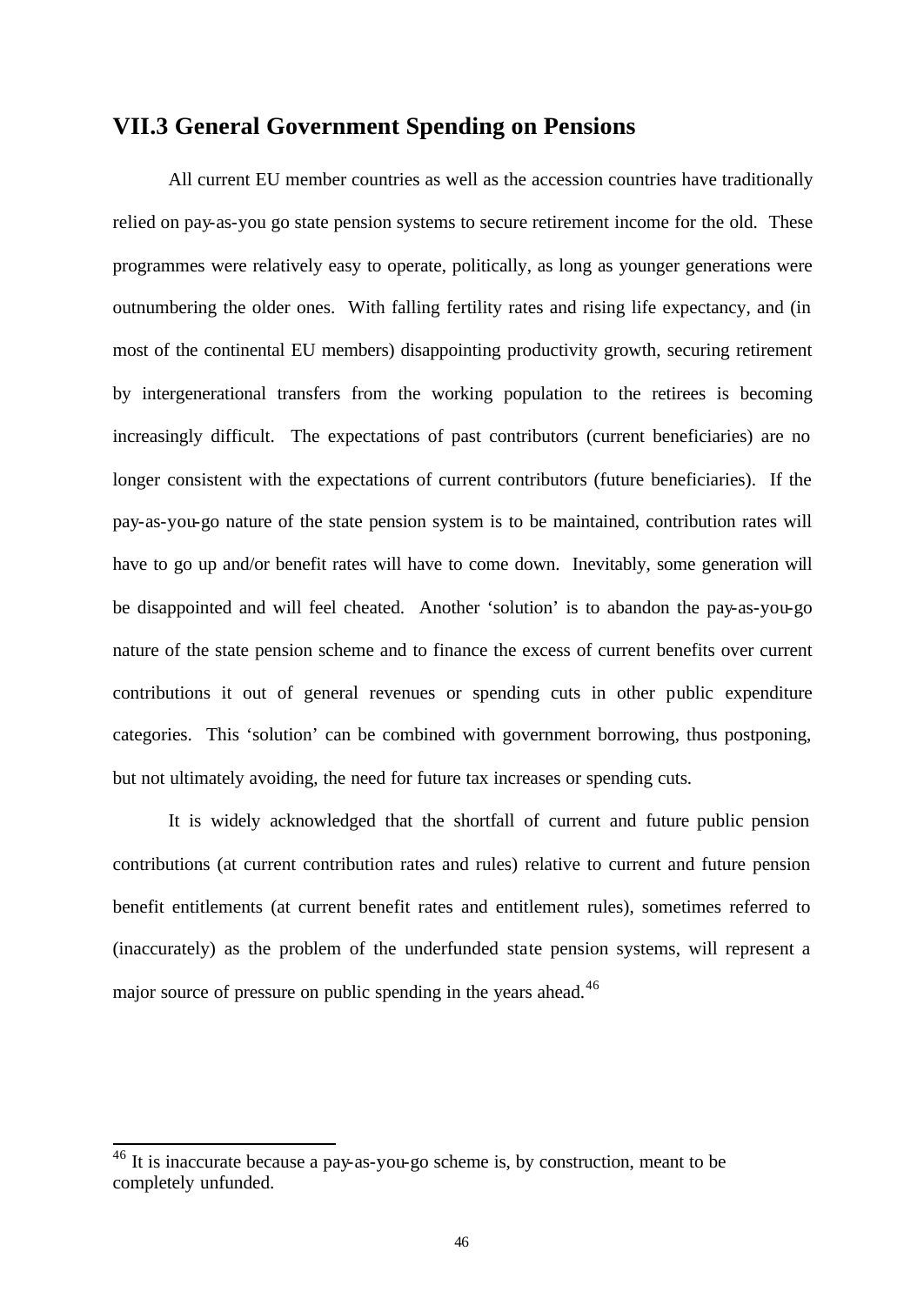Many countries have decided to pre-empt a possible crisis by moving from the payas-you-go system to a partially funded mandatory state pension system. <sup>47</sup> If this were done very abruptly, it would involve impose very high costs for the present working generation. They would still principle have to pay (at the old rates and eligibility rules) for the pensions of the already retired generations. In addition, they would have to save for their own pensions. Since it is not politically acceptable to put all of this burden on one generation, most countries have chosen to spread the cost of adjusting to demographic surprises and productivity disappointments over time. Theoretically this can be done either by phasing in the funded system, i.e. maintaining the pay as go system but allowing funded components to play an increasing role in the provision of pensions, or by state borrowing.

All countries we are concerned with appear to have chosen to put emphasis on the former mechanism than on the latter. Over the last decade many countries have initiated pension reforms that will move the bulk of the mandatory state pension systems eventually to a fully funded system, with a much reduced pay-as-you go component. An international comparison of the resulting pressures on government finances is rather difficult. Future budgetary pressures are greater when pension reforms are less advanced and where the societies are ageing more quickly. With respect to both these categories there are significant differences across the countries in the current EU and the accession countries.

#### **Table 9 here**

The OECD has tried to estimate the impact on government spending of greying populations taking into account the pension reforms already enacted. On average the EU countries were spending 9% of GDP on public pensions in 2000, which is not too different

 $\overline{a}$ 

 $47$  This is an example of a 'solution' to the problem that involves a reduction in benefit rates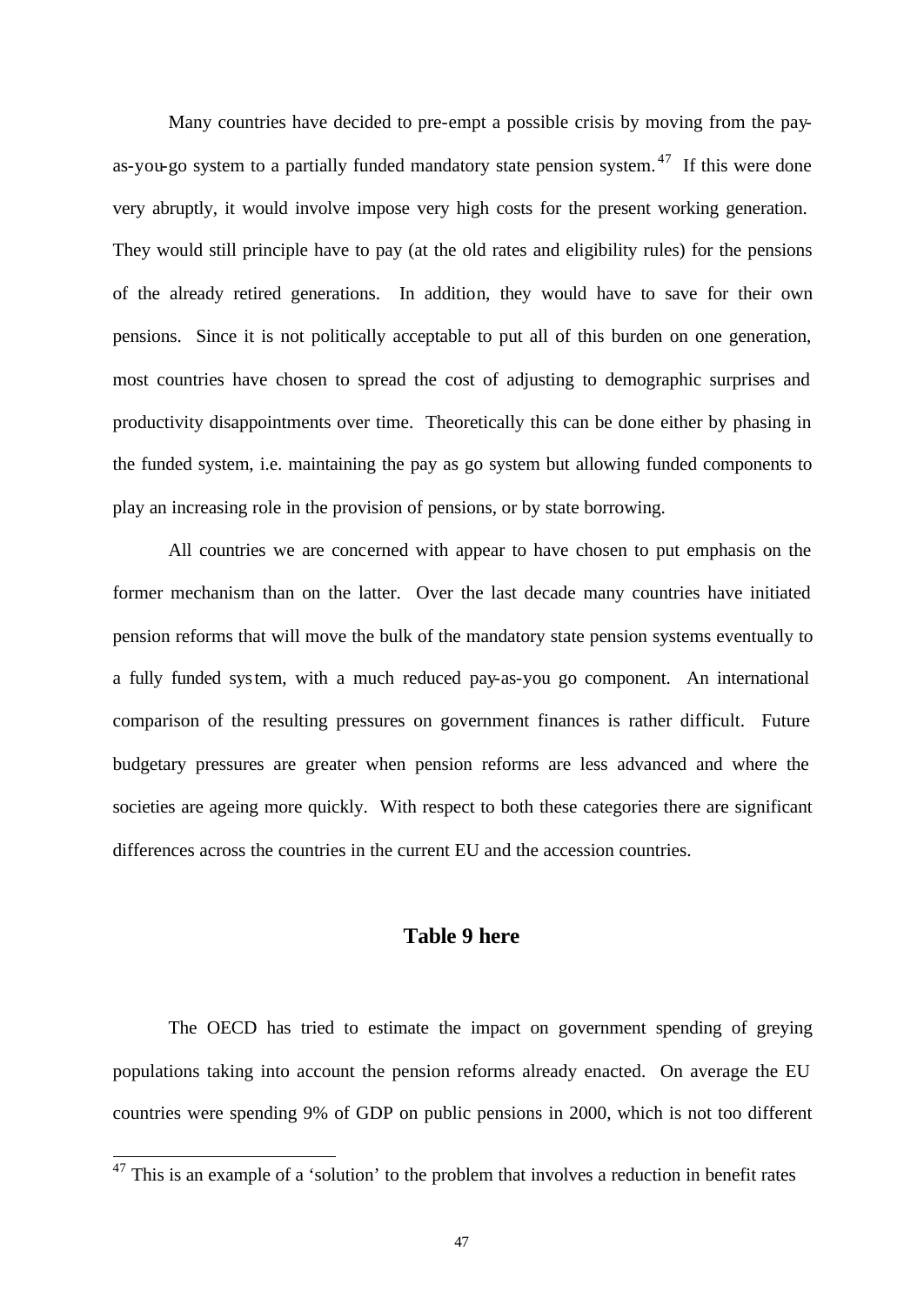from the 8.2% of GDP that was spent by the three largest accession countries in the same year. However in both groups, there are large variations. While the UK spent only 4.3% of GDP on its state pension system, Italy's pension system absorbed a staggering 14.2% of GDP. Similarly, Hungary spent 6% of GDP on its pension system while Poland spent 10.8%.

Similar differences arise when pension liabilities are projected forward. While it is estimated that the Netherlands's public spending on pensions is going to rise by 5.3% of GDP over the next five decades, spending on old age pensions is not expected to rise at all in the UK. Among the accession countries, Poland's spending is expected to decrease by 2.5% of GDP while the Czech Republic is believed to have to spend another 6.8% of GDP on pensions at the peak.

The OECD has simulated the changes in public sector deficits, assuming that other spending and revenues will stay constant. From the last column in Table 9 it becomes apparent that some countries will need much larger adjustments than others if they want to avoid a widening of the government deficits. Spain's deficit at the peak in 2050 will widen by 8% of GDP if no corrective action is taken while the deficit in Italy is going to stay essentially unchanged. Similarly the deficit of the Czech Republic is going to widen by 6.7% of GDP until 2050 while that of Poland is going to narrow by 1.3%.

These differences in the impact of the pension system on the public sector balances are mostly explained by how far advanced the pension reforms are and by different demographic structures. Thus in the decomposition of changes in spending, the largest variation across countries is found in the contribution of the dependency ratio and the benefit ratio. Pension liabilities in Poland, Hungary and the Czech Republic are currently kept down by the still relatively low life expectancy for men (respectively 67 years, 70 years and 72 years) compared to an average of 74 years in the EU. However, these countries also have

#### or more stringent entitlement rules for those currently working

 $\overline{a}$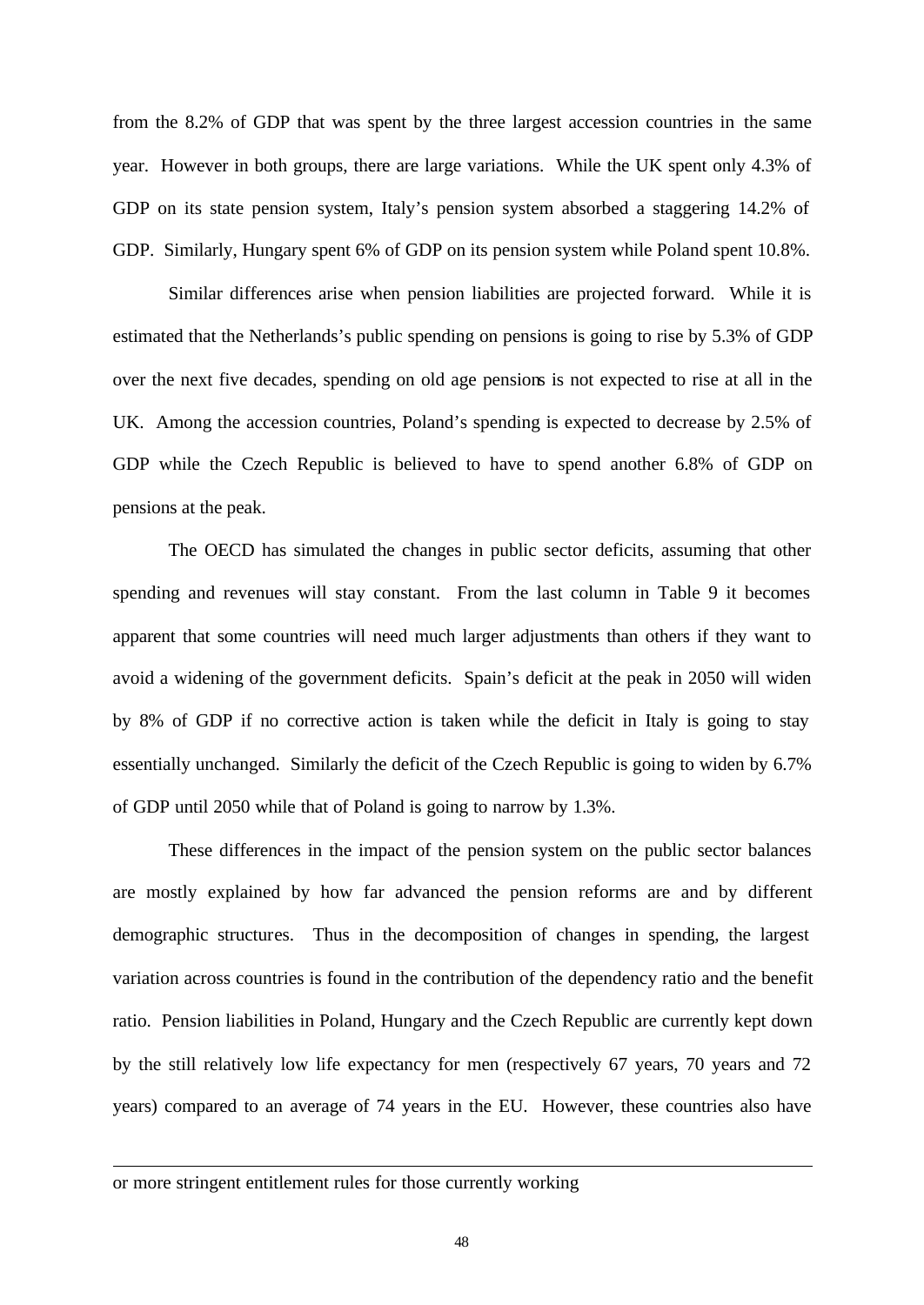among the lowest fertility rates, indicating that while the pressures from an ageing population might not be that strong now, they will become so before long.

While all countries will experience spending pressure due to higher dependency ratios, many countries' pension reforms are now far enough advanced that spending will decline due to cuts in benefit ratios. Thus while Poland's spending on pensions is going to increase by 7.3% of GDP due to its ageing population, its pension reform will result in savings of 5.9% of GDP due to lower average pensions compared to earnings (bene fit ratio).

The sustainability of public sectors finances is clearly affected to different degrees by the future of public spending on pensions. Countries like Poland or the UK are much further advanced in their pension reform than countries like the Czech Republic or Sweden. The lower unfunded pension liabilities of the former as witnessed by the changes in deficits in the last column of Table 9 mean effectively that Poland and the UK countries face significantly lower future pressures on the public finances *from this source* than do the Czech Republic or Sweden.

Neither the current general government gross debt stock, nor the current general government financial deficit (actual or cyclically corrected) can capture the future public finance pressures associated with partial reform of the state pension system. Countries that have already enacted and implemented the bulk of their pension reforms are likely to have brought forward much of the budgetary cost of smoothing across generations the traverse to a fully funded system. A well-designed traverse may well require higher current public spending in return for lower future public spending. The optimal speed and timing of the traverse to a funded system should depend on the demographic structure of a country and a nation's views on intergenerational fairness. However, the fiscal-financial rules of the Pact and the Treaty do not allow for flexibility with respect to borrowing to finance the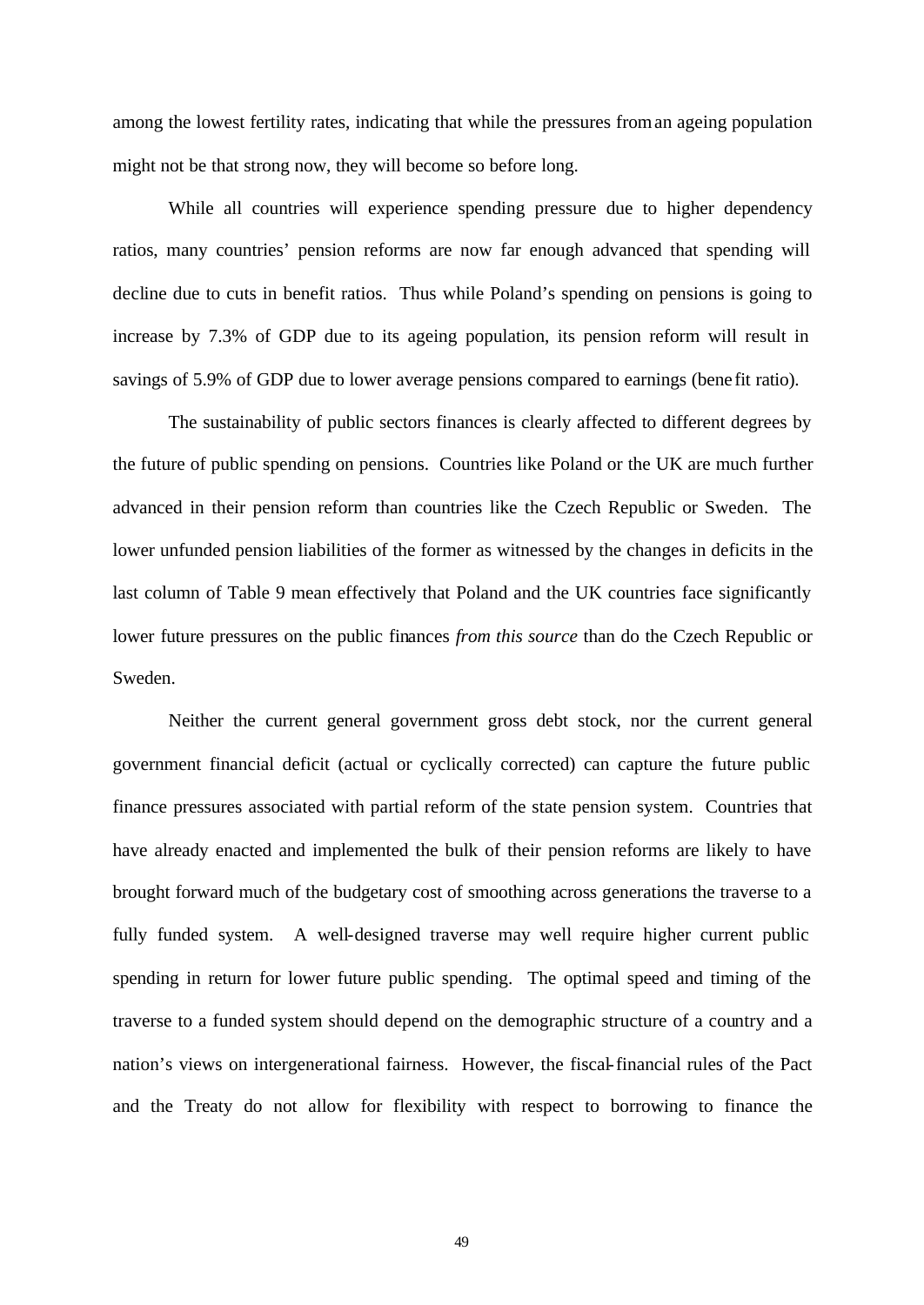appropriate share of the one-off expenditures that may be associa ted with an efficient and fair traverse to a funded system.

## **VIII. A Reform Proposal: The 'Permanent Balance' Rule**

Having reviewed most of the main shortcomings of the current fiscal-financial rules of the Pact, we will now propose a different rule, which would avoid these defects. We start with what the rules are supposed to do, namely secure the solvency of a country's public sector's finances, now and in the future, taking into account different initial positions (e.g. different public sector capital stocks, different nominal debt to GDP ratios and different stages in public pension reform) and different future development paths (e.g. real appreciation, real GDP growth differences etc.).

Again we start from the basics. The general case of unrestricted cash returns on the public sector capital stock implies the following general government solvency constraint:

$$
b \le \frac{s^p}{r^p - n^p} \equiv \frac{t_0^p + q^p k^p - g_t^p - g_c^p - g_l^p}{r^p - n^p} \tag{28}
$$

We now treat all spending and revenue flows other than taxes,  $t_0$ , as exogenous or given to the policy maker. The exercise is to find a 'least-cost' or efficient way of financing a given public expenditure programme, allowing for any future financial returns on the general government capital stock. The policy maker has to determine a rule for tax revenues that (1) ensures that the government's solvency is guaranteed and (2) has other attractive features, from the perspective of cyclical stabilisation and the minimisation of the excess burden of distortionary taxation.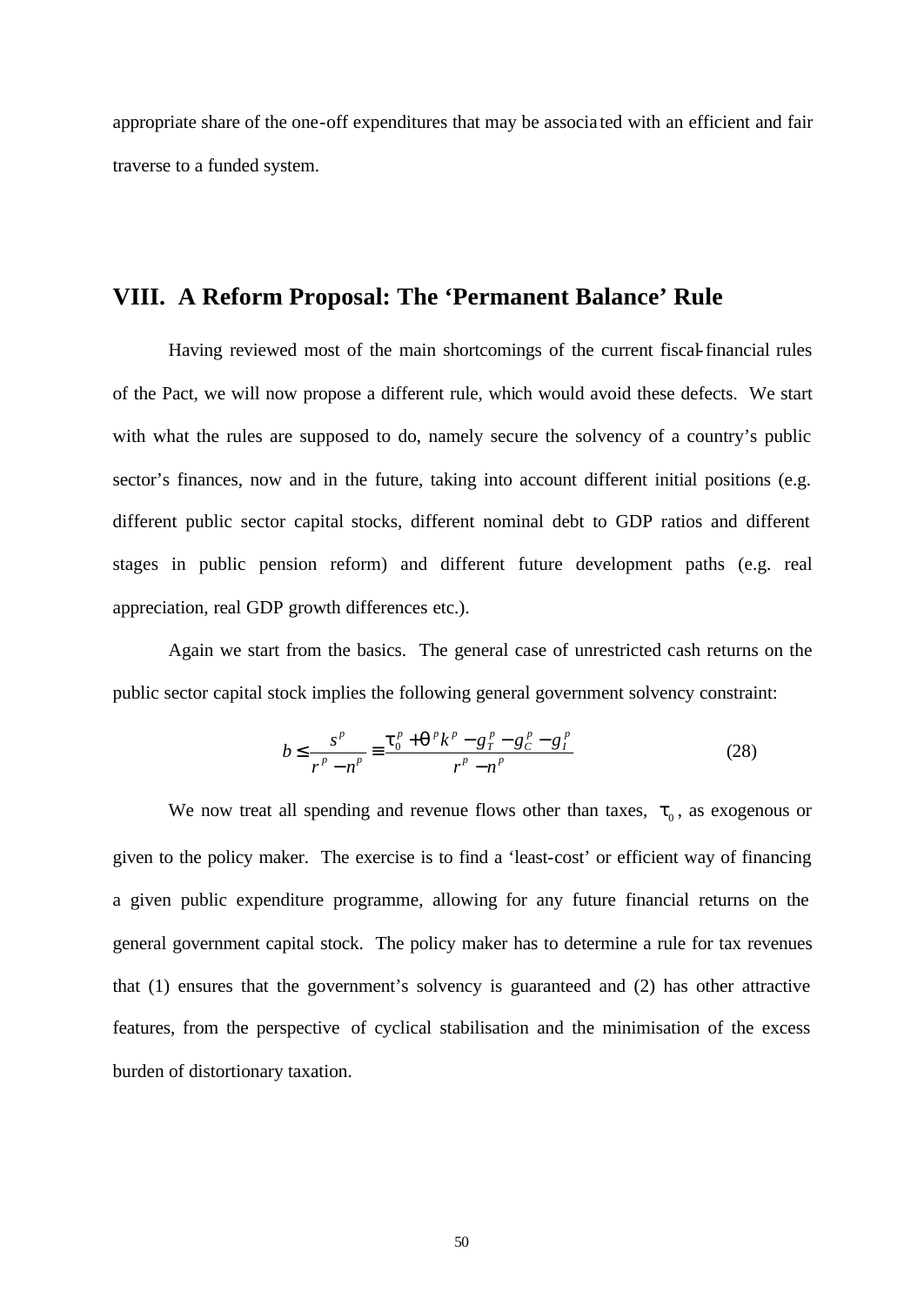A prudent government borrowing rule is achieved if the share of government taxes in GDP,  $t_0$ , is kept constant <sup>48</sup> at a value,  $t_0^p$ , no less than the sum of the permanent public spending share in GDP (itself the sum of the permanent government transfer share, the permanent public consumption share and the permanent public investment share) plus the long-run growth-adjusted real interest cost of the public debt (as a fraction of GDP), minus the permanent government capital income share . That is:

$$
\mathbf{t}_{0} = \mathbf{t}_{0}^{p} \geq g^{P} + (r^{P} - n^{P})b - \mathbf{q}^{P}k^{P}
$$
  
\n
$$
\equiv g_{T}^{P} + g_{C}^{P} + g_{I}^{P} + (r^{P} - n^{P})b - \mathbf{q}^{P}k^{P}
$$
\n(29)

This tax smoothing rule means that the *inflation-and-real-growth-adjusted permanent government budget* is in balance or in surplus. We call it the *Permanent Balance Rule*, because of its analogies with the permanent income hypothesis of household consumption. A household's permanent income is that constant level of consumption that has the same present discounted value as the actual (anticipated) future income stream plus initial financial wealth. If a household consumes its permanent income, that consumption level is (*ex-ante*) the highest constant sustainable level of consumption over its lifetime. Our Permanent Balance Rule for the share of taxes in GDP is that constant value of the share of taxes in GDP whose present discounted value (over an infinite future time horizon) equals the outstanding stock of public debt plus the present discounted value of actual government spending minus government capital income, all takes as shares of GDP.

Other than Barro's tax smoothing paper (Barro [1979]), the intellectual antecedents of the permanent balance rule are found in Buiter [1983, 1985, 1990]. The *'permanent deficit'* in Buiter [1983], the *'permanent income deficit'* in Buiter [1985] and the *'permanent primary surplus'* in Buiter [1990], are analytically equivalent to, albeit less intuitive and transparent

 $\overline{a}$ 

 $48$  In a stochastic world, it would only be constant ex-ante, or in expectation.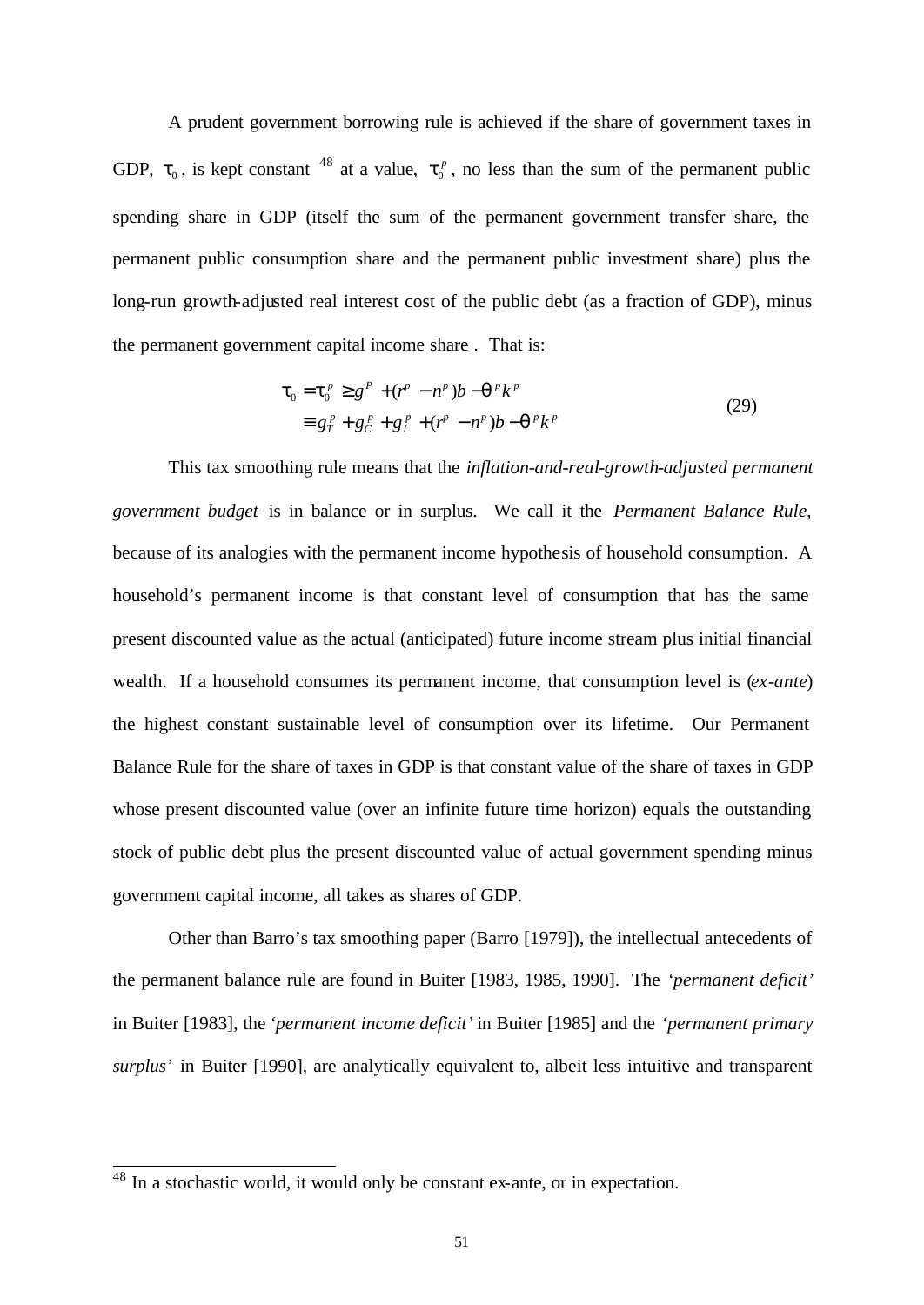than, the *permanent balance* rule proposed here. Blanchard [1990], proposed a similar indicator, the 'primary gap'.

The permanent balance rule given in (29), together with (5) (7) (8), implies the following behaviour of the general government debt-GDP ratio:

$$
\dot{b} \leq g - g^{p} + \mathbf{q}^{p} k^{p} - \mathbf{q} k + \left[ (r - r^{p}) - (n - n^{p}) \right] b
$$
\n
$$
\equiv g_{T} - g_{T}^{p} + g_{C} - g_{C}^{p} + g_{I} - g_{I}^{p} + \mathbf{q}^{p} k^{p} - \mathbf{q} k + \left[ (r - r^{p}) - (n - n^{p}) \right] b
$$
\n(30)

In terms of the conventionally measured financial general government deficit, (30) implies:

$$
\mathbf{h} \leq (n+\mathbf{p})b \n+g_{T}-g_{T}^{p}+g_{C}-g_{C}^{p}+g_{I}-g_{I}^{p}+\mathbf{q}^{p}k^{p}-\mathbf{q}k+\left[ (r-r^{p})-(n-n^{p}) \right]b
$$
\n(31)

This rule recognises that the debt-GDP ratio will be reduced, *ceteris paribus*, by nominal income growth, that is, it is an inflation-and real-growth-adjusted measure. It can also be viewed as a modified and generalised version of the golden rule: when actual, current government consumption is above permanent government consumption, or when actual current government transfer payments and subsidies exceed their permanent values, the maximum amount of permitted borrowing increases *pari passu*. However, the same applies to borrowing for investment: borrowing can only safely finance public investment to the extent that current public sector investment exceeds its permanent level. Finally, the borrowing limit is relaxed (tightened) when the real interest rate is temporarily high (low) or the real growth rate is temporarily low (high).

The Permanent Balance Rule has four attractive features:

1. The Permanent Balance rule is prudent - even cautious: it has government solvency built in. If the tax rule in (29) holds with equality, the (*ex-ante*) constant share of taxes in GDP is the smallest constant share of taxes in GDP that would satisfy the government's intertemporal budget constraint or solvency constraint.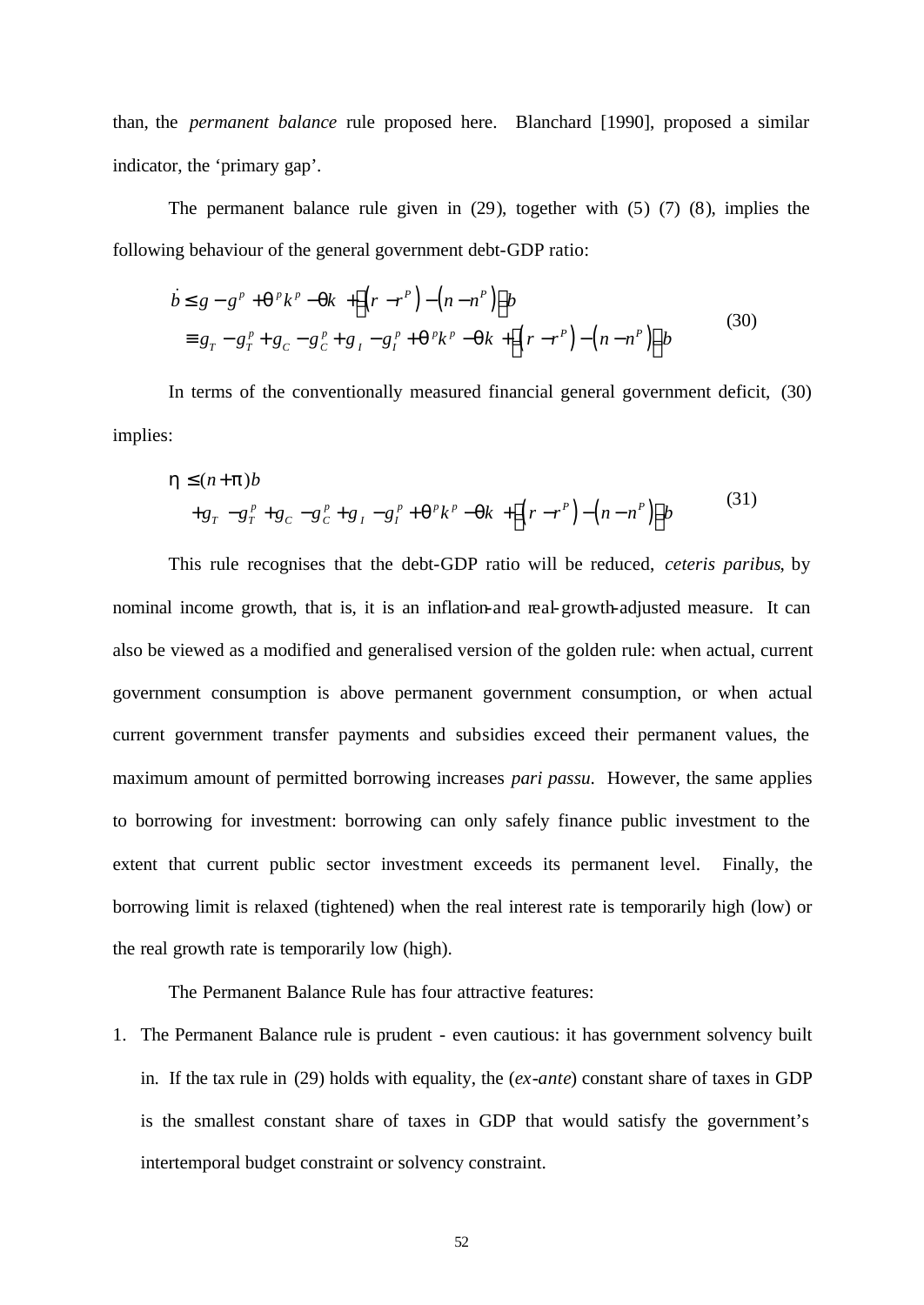- 2. The Permanent Balance Rule is consistent both with Keynesian arguments for countercyclical deficits and with neo-classical (excess burden minimising) arguments for tax smoothing. It goes beyond them, however, by allowing for any kind of departure of current public transfer payments, public consumption and public investment spending from their long-run average or permanent levels. It also allows for the effect on the interest cost of the public debt of departures of the current short real interest rate and the current real growth rate from their long-run or permanent values,.
- 3. The Permanent Balance Rule allows for the effects of inflation and real GDP growth on the true burden of the public debt. It does not 'condone' inflation any more than it 'condones' real GDP growth. It simply recognises the influence of nominal GDP growth on the burden of servicing domestic-currency-denominated general government debt.
- 4. The Permanent Balance Rule amends, extends and completes the golden rule by allowing fully for the degree, if any, to which public sector investment generates future cash flows to the government, either directly, say through user charges, or indirectly by the positive effect of general government capital on existing government tax bases.

Under the Permanent Balance Rule for taxes, the long-run or steady-state government debt-GDP ratio is constant ex-ante. In a simple stochastic setting, the long-run or steady-state government debt-GDP ratio follows a random walk (see Barro [1979]).<sup>49</sup>

Conceptually, the Permanent Balance Rule is both intuitive and simple. Of course, the permanent shares in GDP of public consumption and public investment are not directly observable. Neither is the long-run growth rate directly observable. In some countries, with index-linked long-dated public debt, reasonable proxies for the long-run real interest rate may be obtainable. Observance of the Permanent Balance Rule would force governments to make explicit their assumptions about the long-run paths of public consumption, transfer payments

 $^{49}$  Long-run means  $g_T = g_T^P$ ;  $g_C = g_C^P$ ;  $g_I = g_I^P$ ;  $r = r^P$ ;  $n = n^P$ .

 $\overline{a}$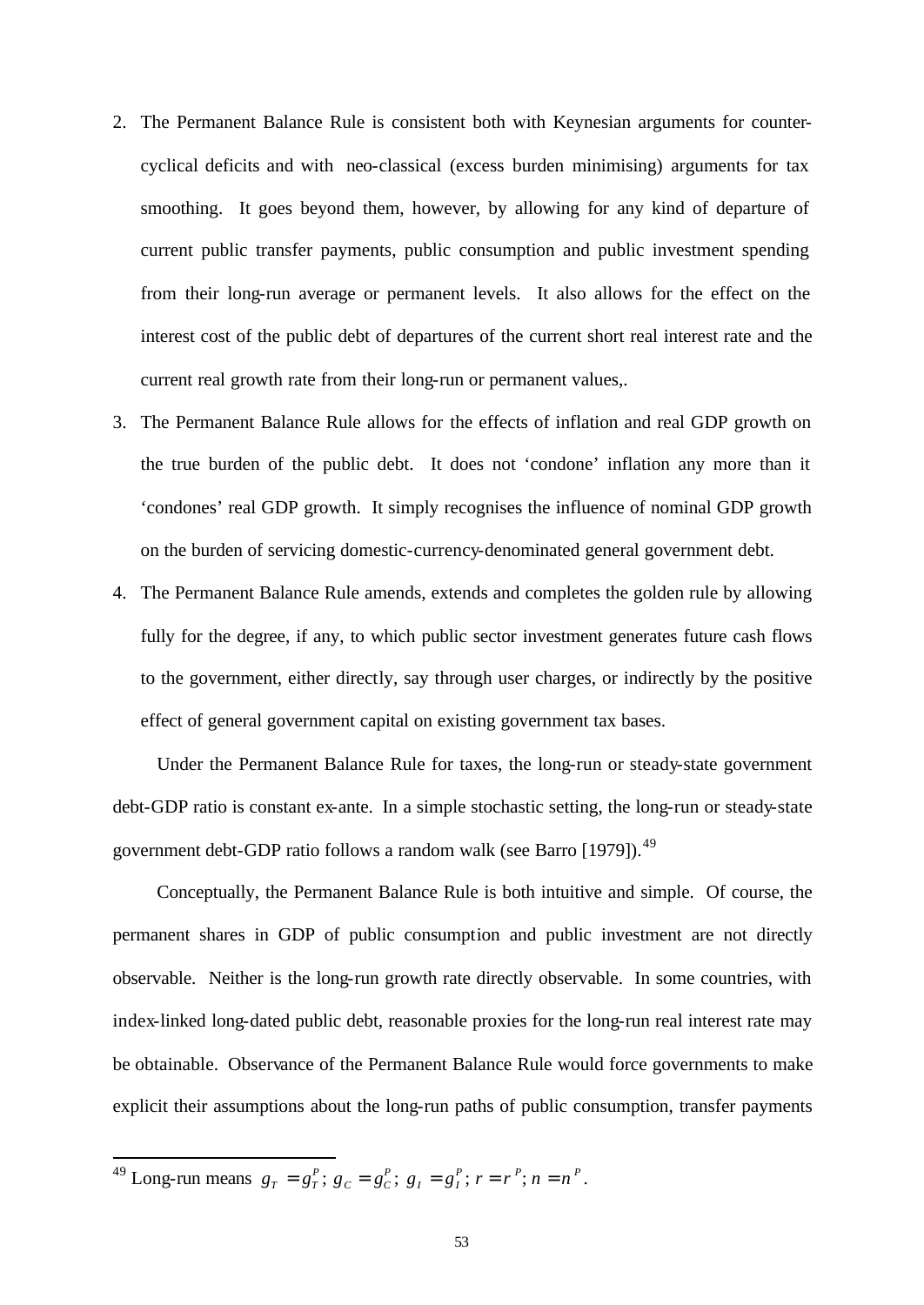and investment. That would be a positive development from the point of view of informed policy debate.

## **IX. The Pact vs the Permanent Balance Rule**

Consider two countries with the same debt-GDP ratio and the same public sector consumption programmes. Country *U* has a low initial public sector capital stock and low implicit future state pension liabilities. The government of country *U* now wishes to build up its public sector capital stock. This means it would like to set  $g_i > g_i^p$ . Therefore, the government of country *U* would like to borrow. It ought to be able to borrow, and the Permanent Balance Rule would permit it to borrow.<sup>50</sup> The Stability and Growth Pact, however, would stop it from borrowing (on a cyclically adjusted basis).

Now consider country *I*, which has a large and reasonably efficient general government capital stock but also has large implicit future state pension liabilities.<sup>51</sup> For this country,  $g_I \leq g_I^P$ , and  $g_T \ll g_T^P$ . The last inequality reflects the expectation that future state pension benefit payments will significantly exceed current levels. The Permanent Balance Rule implies that, *cet. par.,* country *I* should be making efforts to reduce its debt-GDP ratio now, in order to make room for these future pension obligations. The Stability and Growth Pact rules consider only the present and the past (as summarised in the outstanding stock of (gross) debt). As the rules are not forward-looking, they will not suggest any need for fiscal restraint until the high future pension payments are upon us and show up in excessive current deficits and a rising debt ratio..

<sup>50</sup> In the case of the UK, the catch-up investment boom in the general government sector could easily last a couple of decades.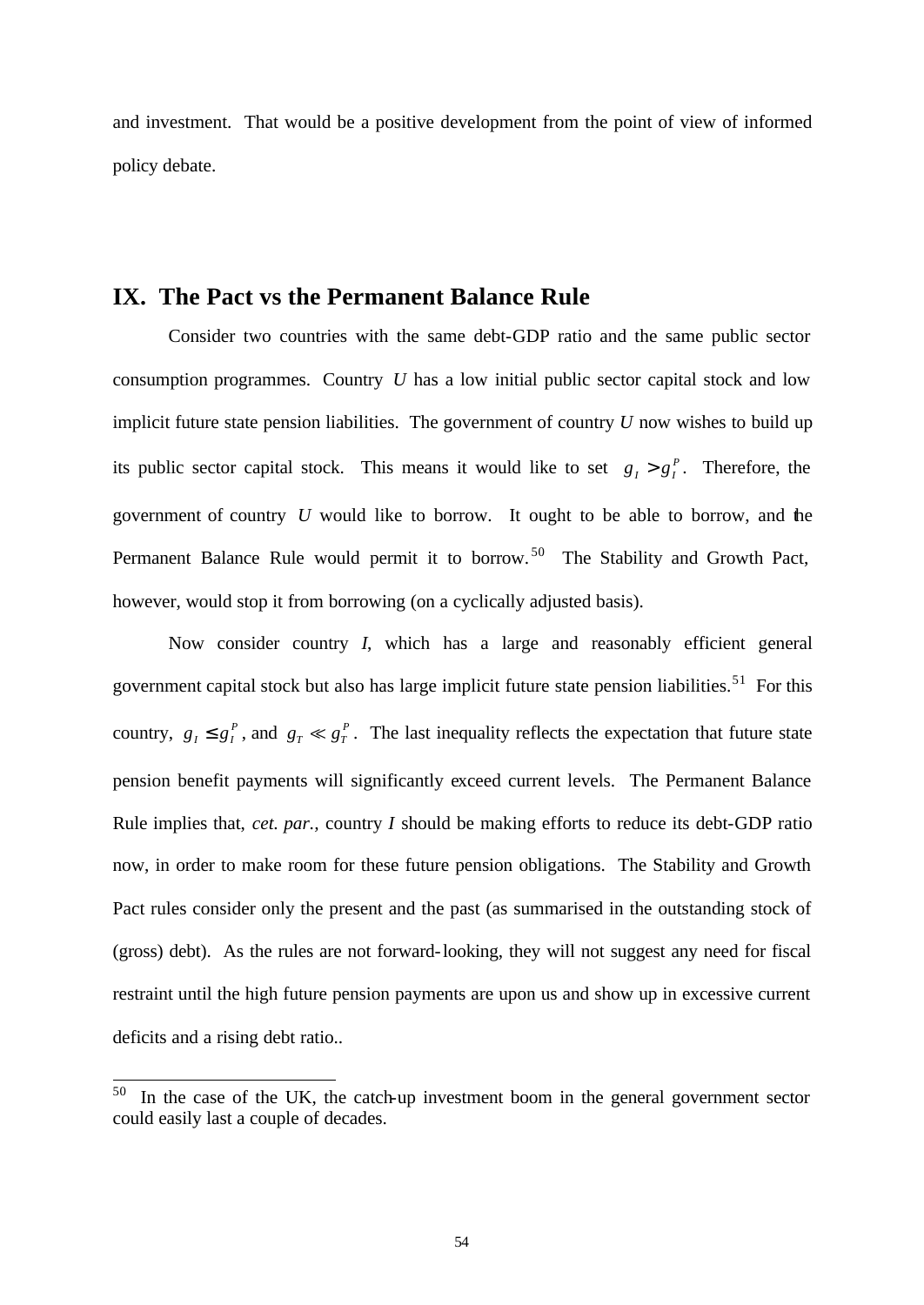If this is a serious issue for countries *U* and *I*, it could be an even more serious issue for the accession candidates. Despite eleven years of, by and large, successful transition, the infrastructure of these countries is still in a woeful state. They should be investing heavily in infrastructure ( $g_I \gg g_I^P$ ). Indeed the 'Acquis' requires them to engage in such investment. Communism and central planning have also left an appalling environmental legacy in the accession candidates. Both the 'Acquis' and common sense mandate a large-scale environmental clean-up effort. It does not matter whether this expenditure is classified as public investment or public consumption. There can be little room for doubt that the accession candidates should, for the next couple of decades, be in a position where, at least as regards environmental expenditures,  $g_c + g_l \gg g_c^P + g_l^P$ . Ceteris paribus, this justifies a rising public debt-GDP ratio, according to the Permanent Balance Rule. The Stability and Growth Pact may, however, prevent these essential expenditures from occurring, unless they can be financed contemporaneously by cuts in other expenditures, tax increases or transfers from the EU budget.

The eight East and Central European early accession candidates have demographic structures rather like those of the existing continental EU members: birth rates are low, the population is greying and total population size is constant or declining gently. Some of them, like the Czech Republic, also have costly unfunded state pension systems. Extrapolating current benefit entitlement and contribution rules, there will be a growing 'social security deficit' in the coming decades. In terms of the Permanent Balance rule,  $g_T < g_T^P$ . Ceteris *paribus* this should encourage the accession candidates to reduce their debt-GDP ratios now. It is of course essential that, with such large infrastructure and environmental spending

 $5\sqrt{1}$ See European Commission [2001a] for some interesting data on future state pension scenarios in EU member states. Reform options are reviewed in McMorrow and Roeger [2002].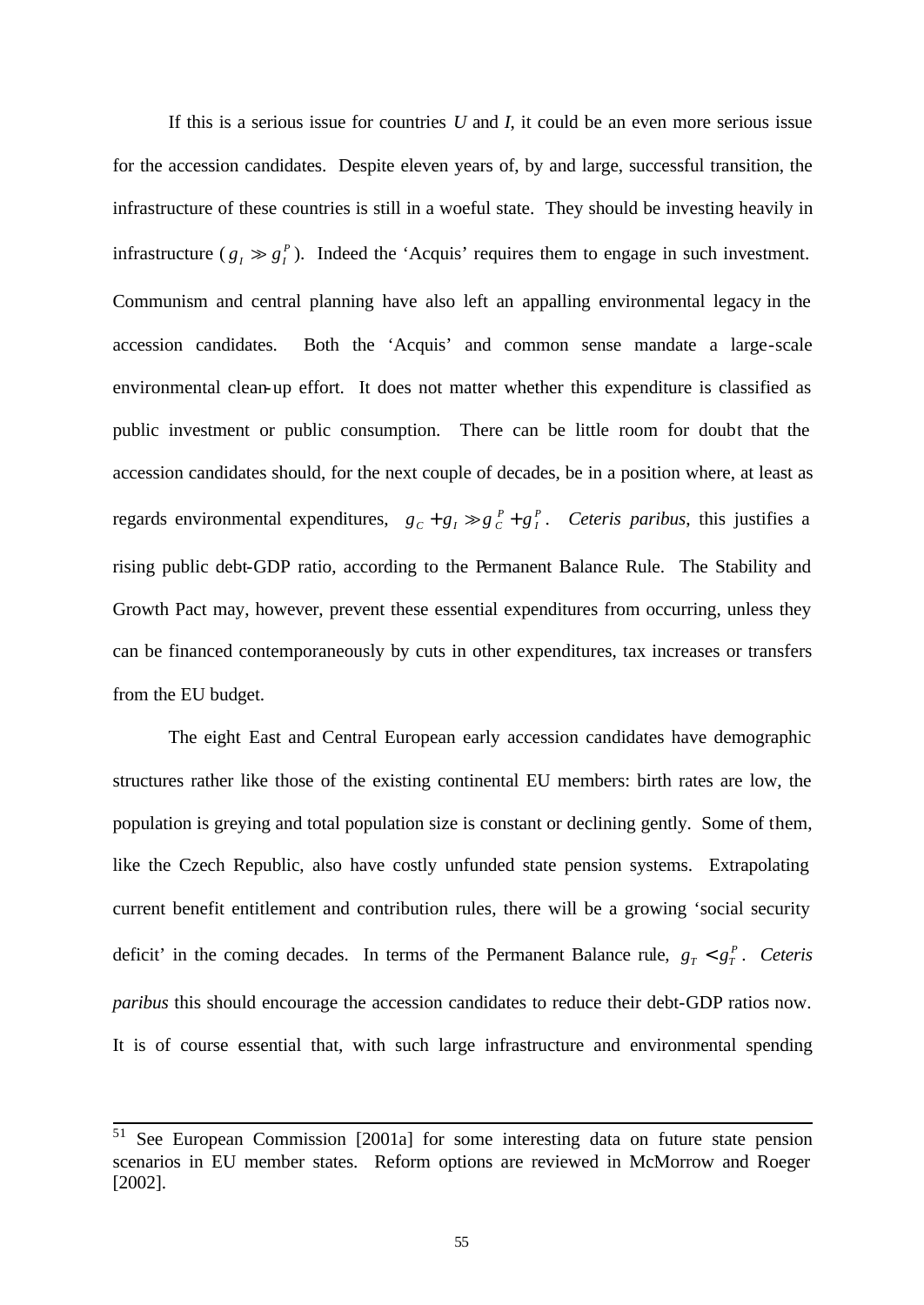programmes mandated by unfortunate initial conditions, every expenditure item and tax exemption in the general government budget be scrutinised carefully.

Finally, consider again two countries, once more labelled *U* and *I*. They are the same, except that *U* has a low public debt and a small public sector capital stock, while *I* has a high public debt and a large public sector capital stock. Assume that  $b-k$  is the same for both countries, and assume, to simplify the argument, that the net financial real rate of return on the public sector capital stock equals the risk-free real rate of interest:  $q-d = r$ . Assume that the government of country *U* wishes to raise both  $k$  and  $b$ , keeping  $k - b$  constant; and that the government of country *I* wishes to reduce both  $k$  and  $b$ , again keeping  $k - b$  constant. Under the Stability and Growth Pact, country *U* will not be allowed to do what it wants to do, while country *I* can. The economic logic of the two cases requires them to be treated symmetrically. The Permanent Balance Rule handles this case gracefully. With  $g_I > g_I^P$ country *U* can increase its debt-GDP ratio according to the Permanent Balance Rule, and with  $g_l < g_l^P$  country *I* can reduce its debt-GDP ratio.

## **X. Conclusion.**

One (perhaps *the*) important virtue of the numerical fiscal-financial criteria of the Pact and the Treaty is that they are simple, 'objective' and verifiable. In principle, the determination of whether these criteria are satisfied can be performed mechanically, requiring neither political judgement nor significant administrative or analytical competence or sophistication. During the gestation period of the Stability and Growth Pact, there was indeed quite a bit of support for putting the process of determining compliance with the fiscal-financial criteria on 'auto-pilot'. The view that the monitoring of compliance and the imposition of penalties should be turned into a purely technical verification procedure,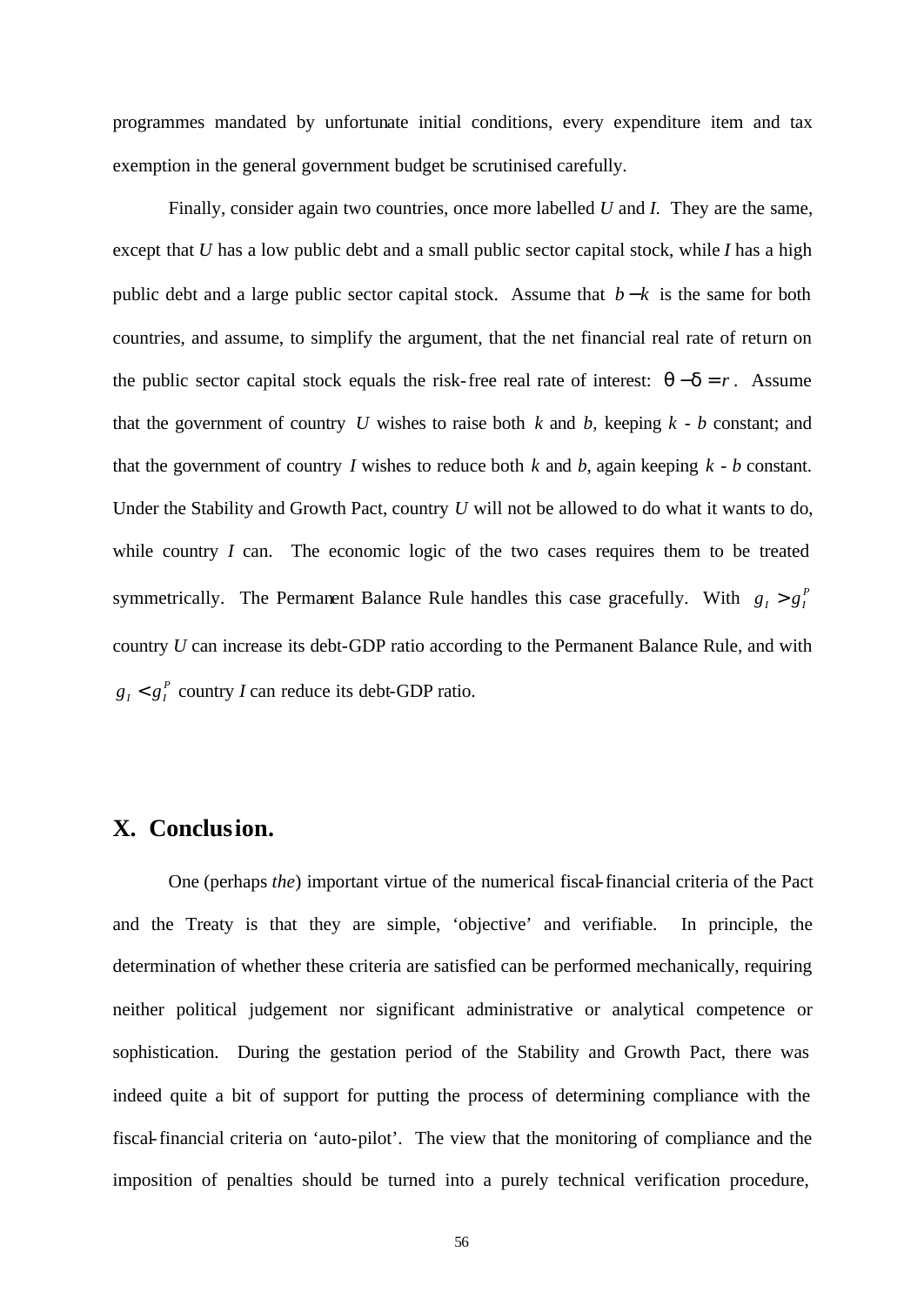without any room for political discretion and negotiation, did not prevail. In many ways, this was just as well. The criteria may be precise, but they also are arbitrary and may well give the wrong signals. It is better to be approximately right than precisely wrong.

What the parties negotiating the Pact ultimately agreed upon were not only the three numerical ceilings, suggesting a non-discretionary procedure for verifying compliance, but also two ways of introducing elements of flexibility and discretion.

The first of these is a procedure for judging members' performance with respect to the fiscal-financial criteria that leaves the final determination of compliance to the Council (ECOFIN). By making the Council the final arbiter, the Pact has created scope for political discussion and negotiation regarding both the 'findings of fact' and the determination of sanctions and penalties. A striking example is the decision in April 2002 not to issue a formal warning to Germany and Portugal about the risk of the two countries violating the three percent deficit ceiling. This was followed in June 2002 by leniency towards France and Italy, both as regards the date by which the budget was to be close to balance or in surplus (this was postponed by one year), and as regards the meaning of 'close to balance' which now has softened to encompass a general government deficit of up to 0.5 percent of GDP. With Portugal now also likely to breach the three percent deficit ceiling without a 'deep recession' as a mitigating factor, it will be interesting to see whether the financial penalties permitted under the Treaty will be imposed.

The second element of flexibility and discretion relates to the interpretation of the requirement that the cyclically adjusted budget be close to balance or in surplus. The *time horizon* over which this is to be achieved has been interpreted with steadily augmenting leniency. In a number of cases deadlines in Stabilisation and Convergence Programmes have been extended without any substantive economic justification being given (such as, say, unexpected developments in the duration and/or amplitude of the business cycle). In

57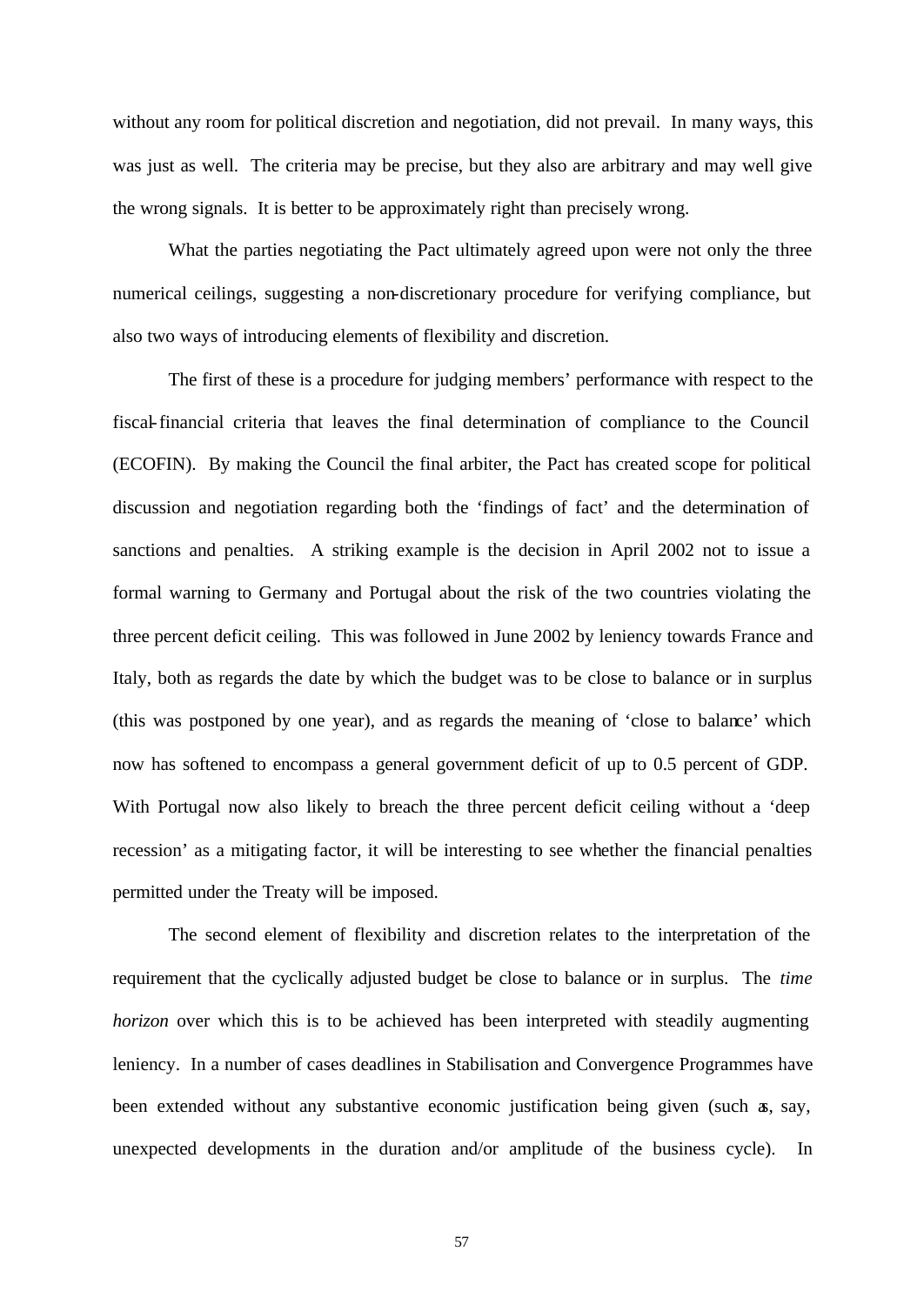addition, the target 'close to balance or in surplus' has, in June 2002, been interpreted as compatible with a deficit of up to half a percent of GDP, and it is not at all unlikely that further relaxation is in store.

An optimal rule is both credible and flexible. Flexible need not mean opportunistic. Credible need not mean rigid and inflexible. Commitment is not necessarily sacrificed when a rule is made contingent on observable, verifiable events or outcomes - preferably events or outcomes that cannot be manipulated by those implementing the rule or by those judging performance under the rule.

The problem with the current informal compromise is that today there still is insufficient flexibility but there also is too much scope for opportunistic, politically motivated manipulation of the framework and the process. There is no coherent conceptual framework to structure and focus the assessment of the likelihood and significance of one or more of the numerical thresholds being exceeded. The conditions under which warnings will actually be issued and penalties actually imposed are obscure and intensely political.

There is a need for the EU and ECB to present to the public a clear conceptual framework to motivate and explain the concepts of fiscal sustainability and excessive deficits, and to relate these fundamental notions to concrete quantitative fiscal-financial objectives (which could be time- or state-contingent) and to specific policy actions or rules. Without such a conceptual framework, it will be hard to convince a sceptical public of the economic merits of any ECOFIN decision to condone or penalise an overshooting of the numerical ceilings. Without it, not only are the Pact's numerical criteria becoming discredited, but also the fundamental notion of fiscal-financial sustainability.

We conclude that the Stability and Growth Pact's 'close to balance or in surplus' requirement and the Maastricht Treaty's 3% of GDP reference value for the general government budget deficit and 60 percent of GDP general government gross debt ceiling are

58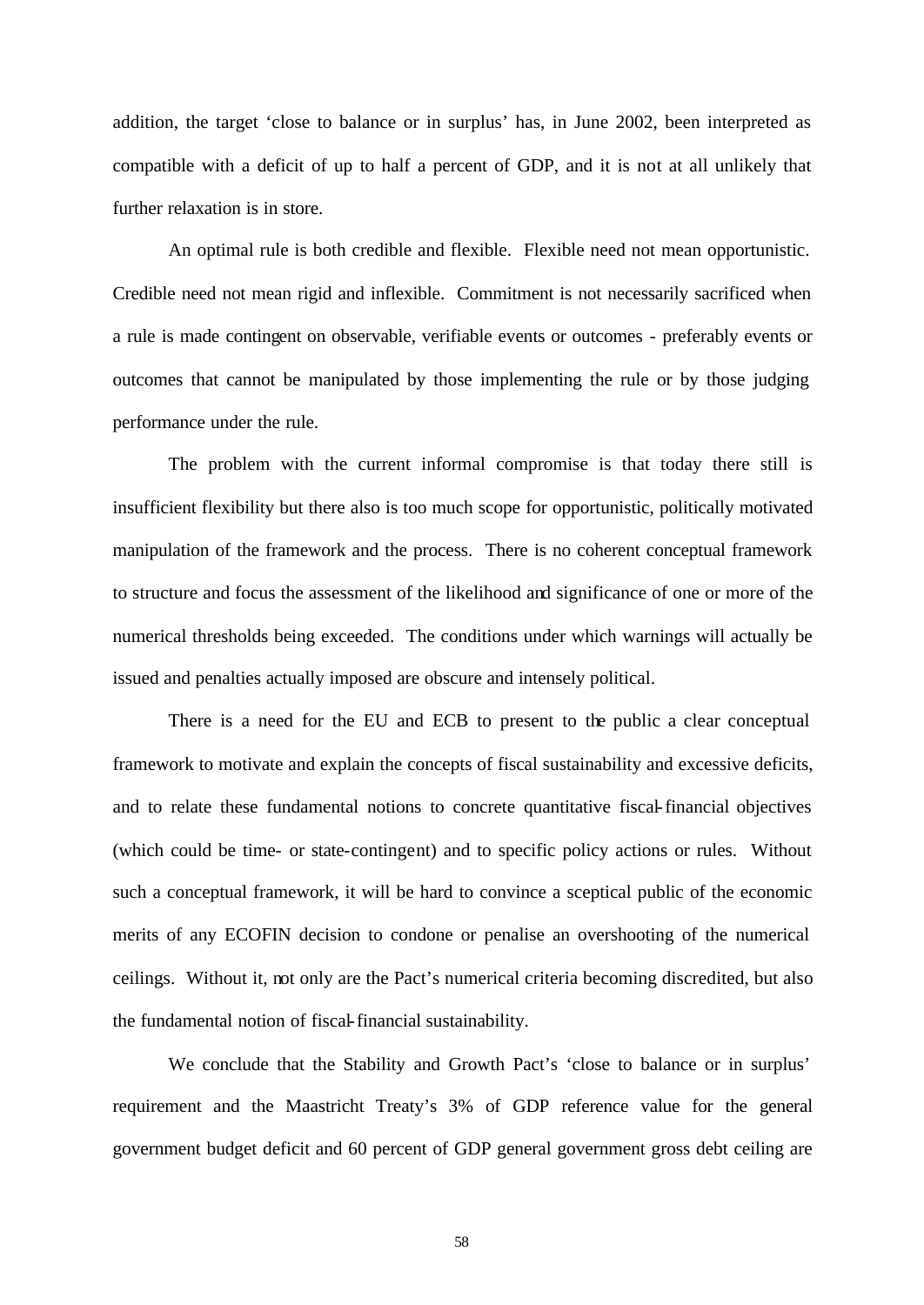not well-designed to deliver their objectives of viable fiscal-financial programmes conducive to sustainable growth. The strains on the Pact will be greatly increased once the current accession candidates become EU members.

The fiscal challenges put before the accession candidates are formidable. They include inadequate infrastructure and a depleted environmental capital stock, as well as unfavourable demographics and welfare state ambitions found elsewhere only in much richer countries. In addition, several accession countries, among them Poland, the Czech Republic and Hungary, are entering the run-up to EU membership with general government deficits that are, by any measure, excessive. It is essential that the difficult, indeed painful fiscal choices that will have to be made by the accession candidates not be compounded by arbitrary, externally imposed, fiscal-financial constraints that are not grounded in economic fundamentals.

The aim of preventing excessive government deficits and excessive public debt is shared by everyone. The Pact, unfortunately, is apt to lead to errors of commission as well as to errors of omission. It will cause the cry of 'wolf' (or 'excessive deficit') to be raised on many occasions when there is no wolf in the vicinity. It may also cause the shepherd to relax when the wolves are sneaking up on the flock.

Strict enforcement of uniform numerical deficit rules and the uniform debt norm would cause serious problems even for existing EU members whose initial conditions are different from the EU average (e.g. the UK) and whose medium-term growth rates and inflation rates may differ significantly from the EU average (e.g. Ireland). The problem of 'one Pact fits all' will be even more serious for the accession candidates.

High nominal GDP growth rates (through real GDP catch-up and Balassa-Samuelson effects with a fixed exchange rate or a common currency) make, other things being equal, higher debt-GDP ratios sustainable in accession countries. Higher real GDP growth rates and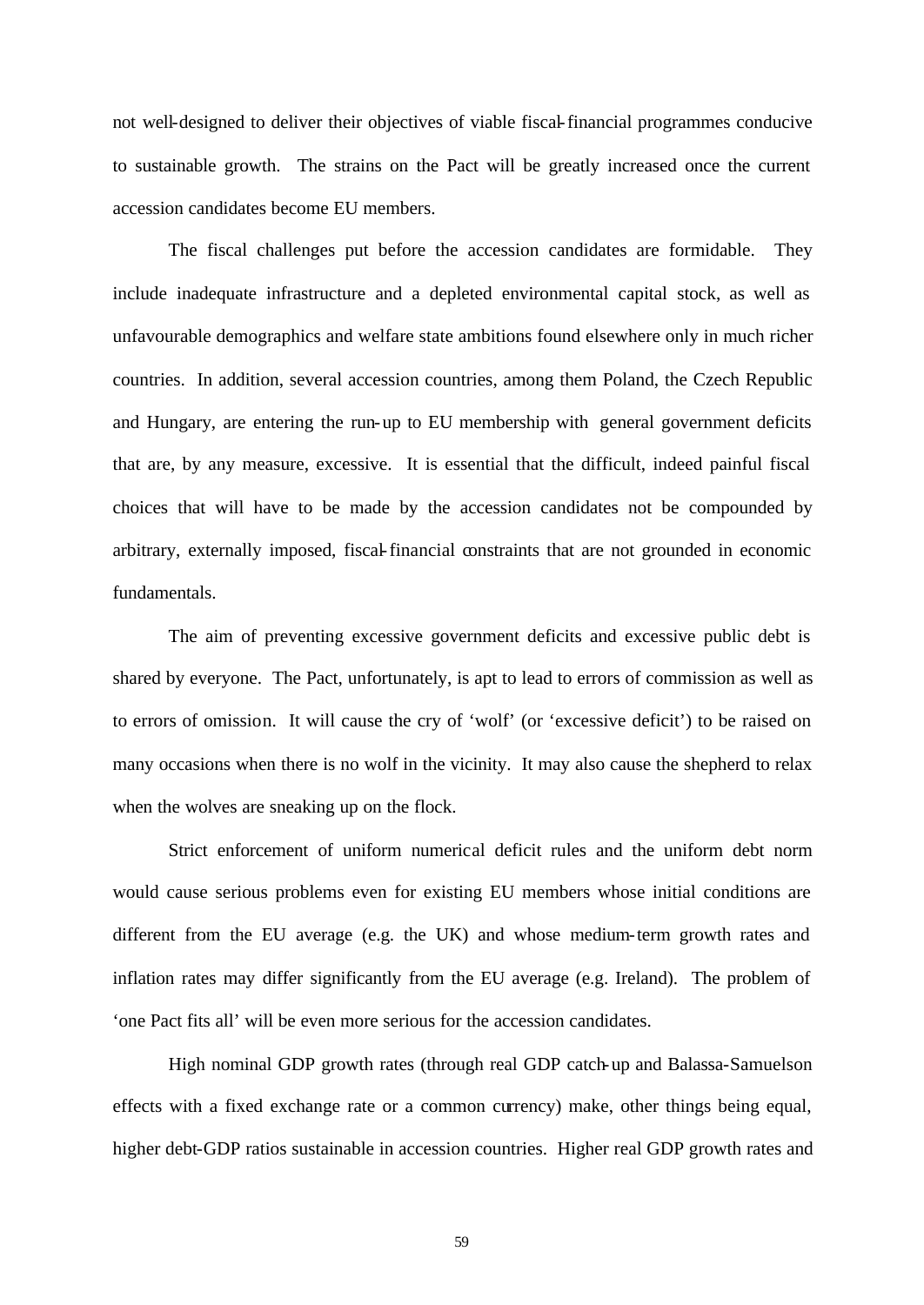lower risk-free real interest rates (through financial market integration and Balassa-Samuelson effects) also enhance the fiscal authorities' ability to sustain debt and deficits. The need to catch up in the areas of infrastructure and environmental standards also justifies increased, albeit strictly limited, recourse to borrowing. Our proposed 'Permanent Balance Rule' for the share of taxes in GDP offers a starting point for designing more robust fiscal norms.

Formally revising the Stability and Growth Pact rules (and the convergence criteria for full EMU membership) will not be easy. Taking the long-term view, however, the cost of sticking with a deeply flawed set of rules is bound to dominate the short-term reputational damage caused by any significant redesign of the rules. A structured, well-thought through process for revising the rules is bound to dominate the present spectacle of the rules experiencing slow death by a thousand cuts. We therefore recommend that the review and revision process start as soon as possible, and that it be considered and presented as an opportunity to re-emphasize and re-affirm the common purpose of debt sustainability and fiscal prudence.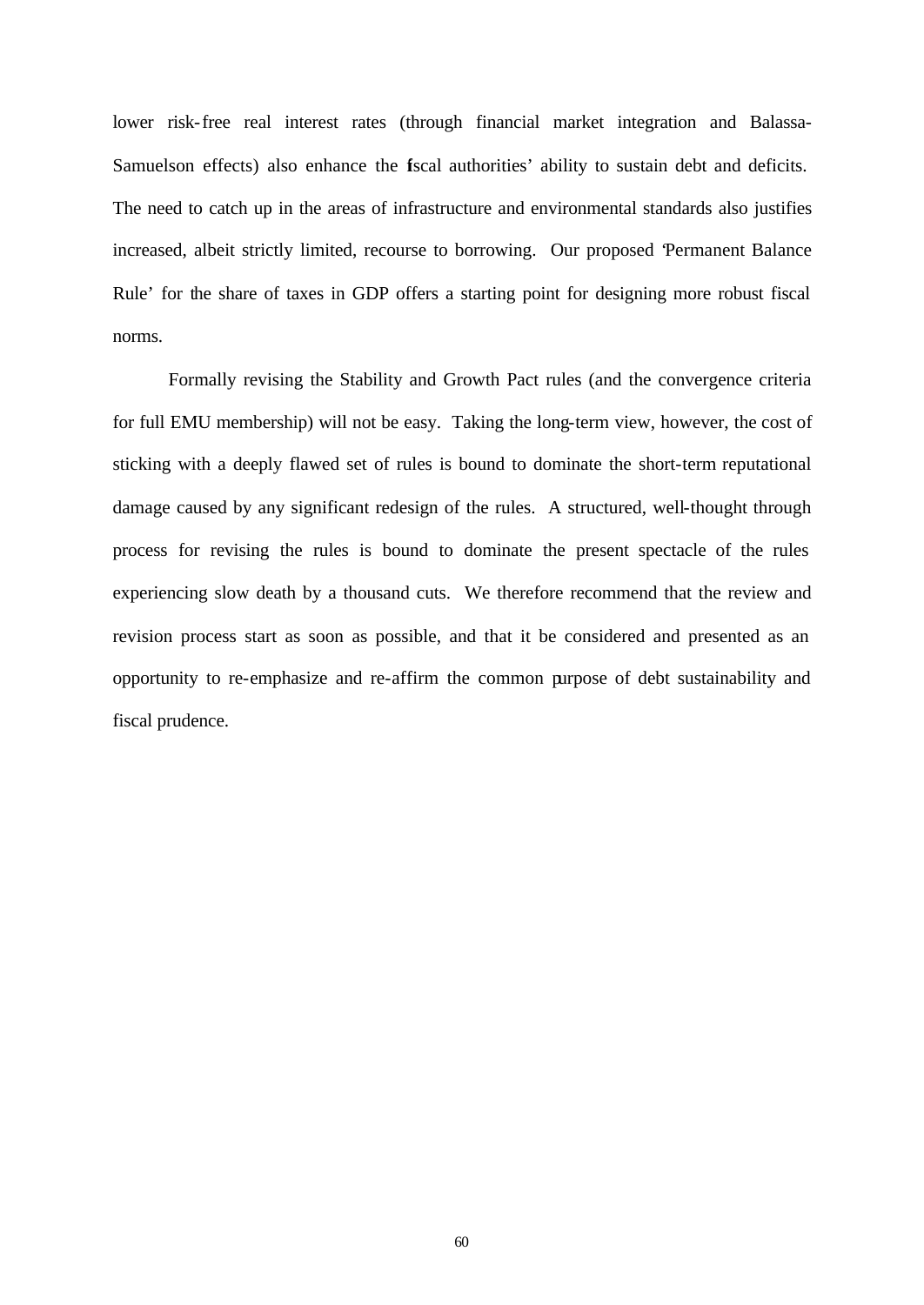## **References**

Alesina, A. and R. Perotti [1995], "The political economy of budget deficits", *IMF Staff Papers*, 42, pp. 1-32.

Alesina, A., R. Perotti and J. Tavares [1998], "The Political Economy of Fiscal Adjustment", *Brookings Papers on Economic Activity*, 1, pp. 197-249.

Artis, M. J. and M. Buti [2000], "'Close to balance or in surplus' – a policy maker's guide to the implementation of the Stability ad Growth Pact", *Journal of Common Market Studies*, 38, pp. 563-91.

Balls Ed and Gus O'Donnell eds. [2002], *Reforming Britain's Economic and Financial Policy: Towards Greater Economic Stability*, Palgrave Publishers, Basingstoke, UK.

Banca D'Italia [2000], *Fiscal Sustainability, Essays presented at the Bank of Italy workshop held in Perugia*, 20-22 January 2000.

Barro, Robert J. [1979], "On the Determination of the Public Debt," *Journal of Political Econom*y, October.

Bayar, A. H. [2001], "Entry and exit dynamics of "excessive deficits" in the European Union", *Public Finance and Management*, 1: 92-112.

Beetsma, R. and H. Uhlig [1999], "An analysis of the Stability and Growth Pact", *Economic Journal*, 109, pp. 547-71.

Blanchard, O. J. [1990], "Suggestions for a New Set of Fiscal Indicators", OECD Department of Economics and Statistics Working Paper, 79.

Blanchard, Olivier and Roberto Perotti [1999] "An Empirical Characterization of the Dynamic Effects of Changes in Government Spending and Taxes on Output", NBER Working Paper 7269

Buiter, Willem H. [1983], "The theory of optimum deficits and debt", Federal Reserve Bank of Boston, Conference Series No. 27, *The Economics of large Government Deficits*, October, pp. 4-69. Reprinted in Willem H. Buiter, *Macroeconomic Theory and Stabilization Policy*, Manchester University Press, 1989, pp. 289-314.

Buiter, Willem H. [1985], "A guide to public sector debt and deficits", *Economic Policy*, 1, November, pp. 13-79. Reprinted in Willem H. Buiter, *Principles of Budgetary and Financial Policy*, MIT Press, 1990, pp. 47-101.

Buiter, Willem H. [1990], "The arithmetic of solvency", in Willem H. Buiter, *Principles of Budgetary and Financial Policy*, MIT Press, 1990, pp. 145-159.

Buiter, W. H. [1991], "Should We Worry About the Fiscal Numerology of Maastricht?", CEPR Discussion Paper, 668.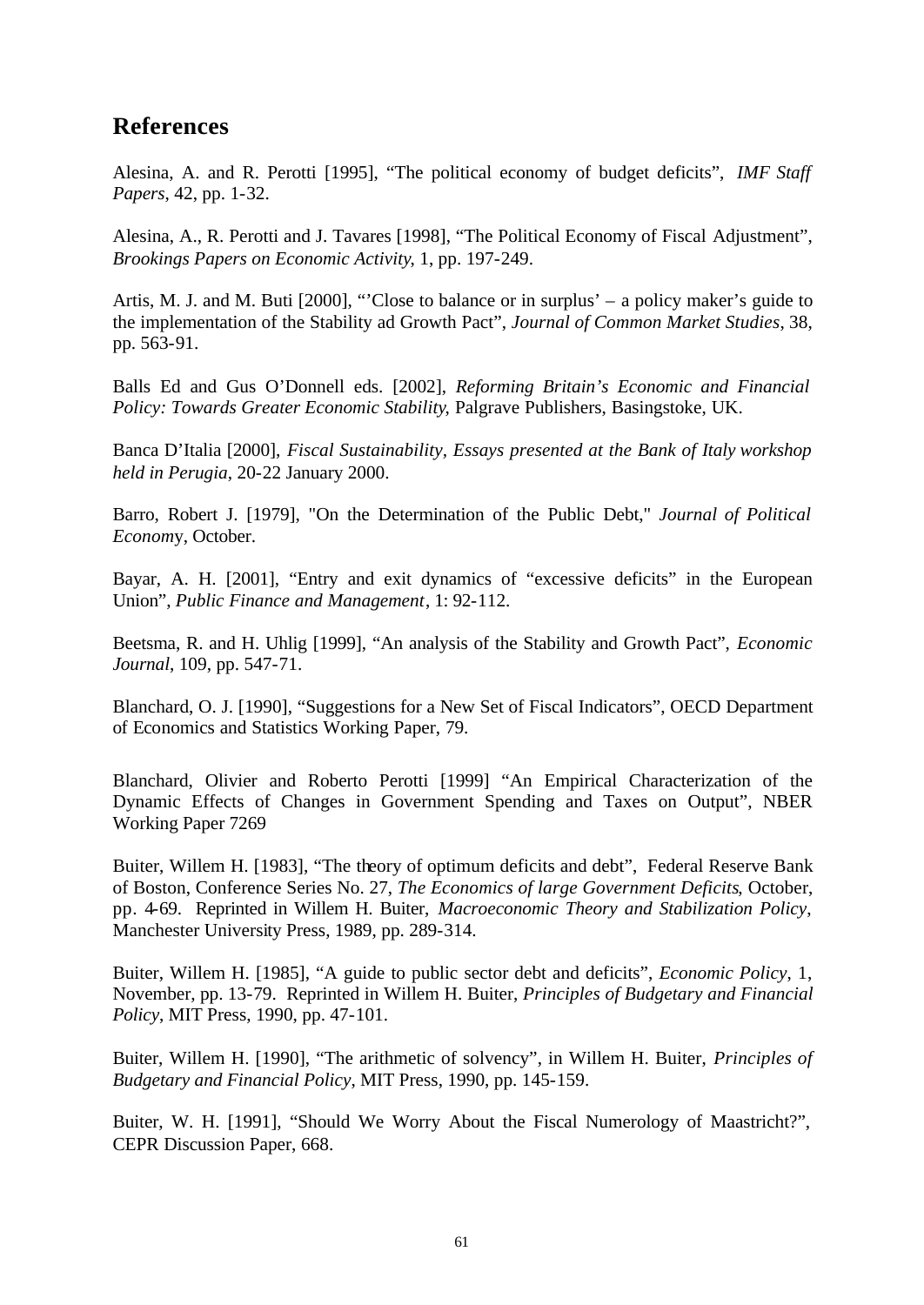Buiter, Willem H. [2001], "Notes on 'A Code for Fiscal Stability'", *Oxford Economic Papers*, Vol 53, No 1, pp.1-19, January.

Buiter, Willem H. and Kenneth M. Kletzer [1991a] "Reflections on the fiscal implications of a common currency", with Kenneth M. Kletzer, in Alberto Giovannini and Colin Mayer eds., *European Financial Integration*, Cambridge University Press, Cambridge, 1991, pp.221-244.

Buiter, Willem H. and Kenneth M. Kletzer [1991b], "The Welfare Economics of Cooperative and Non-Cooperative Fiscal Policy, *Journal of Economic Dynamics and Control*, 15, 1991, pp. 215-244

Buiter, Willem H., Giancarlo Corsetti and Paolo Pesenti [1993], "Excessive deficits: sense and nonsense in the Treaty of Maastricht", with Giancarlo Corsetti and Nouriel Roubini, *Economic Policy*, 1993 (1); translated into Italian and published as "Disavanzo eccessivo,ragionevolezza e nonsensov nel Trattato di Maastricht", in *Rivista Di Politica Economica*, June 1993, pp.3-82. Reprinted in *The Political Economy of Monetary Union*, Edited by Paul de Grauwe, pp. 297-331, Edward Elgar Publishing Ltd, Cheltenham, 2001.

Buiter, Willem H. and Clemens Grafe [2001], "Central Banking and the Choice of Currency Regime in Accession Countries", *SUERF Studies No. 11*, Société Universitaire Européenne de Recherches Financières, Vienna, republished in *Revue D'Économie Financière*, Special Issue, Ten Years of Transition in Eastern European Countries, Achievements and Challenges, pp. 287-318.

Buiter, W.H. and Clemens Grafe [2002], "Anchor, Float or Abandon Ship: Exchange Rate Regimes for the Accession Countries", in *Banca Nazionale del Lavoro Quarterly Review*, No. 221, June, pp. 1-32.

Buti, Marco, Jürgen von Hagen and Carlos Martinez-Mongay, eds. [2002], *The behaviour of fiscal authorities; Stabilization, Growth and Institutions*, Palgrave, Basingstoke.

CEC5 National Banks [2002], "On the Estimated Size of the Balassa-Samuelson Effect in CEC5 Countries", paper prepared for the Basle Meeting of March 2002, mimeo, National Bank of Hungary.

Chamley, Christophe [1981], "The Welfare Cost of Capital Income Taxation in a Growing Economy," *Journal of Political Economy* , June.

Chamley, Christophe [1986], "Optimal Taxation of Capital Income in Economies with Identical Private and Social Discount Rates," *Econometrica*, May.

Chari, V.V. and P.J. Kehoe [1998], "On the need for fiscal constraints in a monetary union", *Federal Reserve Bank of Minnesota, Working Paper* No. 589.

Crespo-Cuaresma, Jesús, Dimitz, Maria Antoinette and Doris Ritzberger-Grünwald [2002], "Growth, Convergence and EU Membership", Oesterreichische Nationalbank Working Paper 62, April.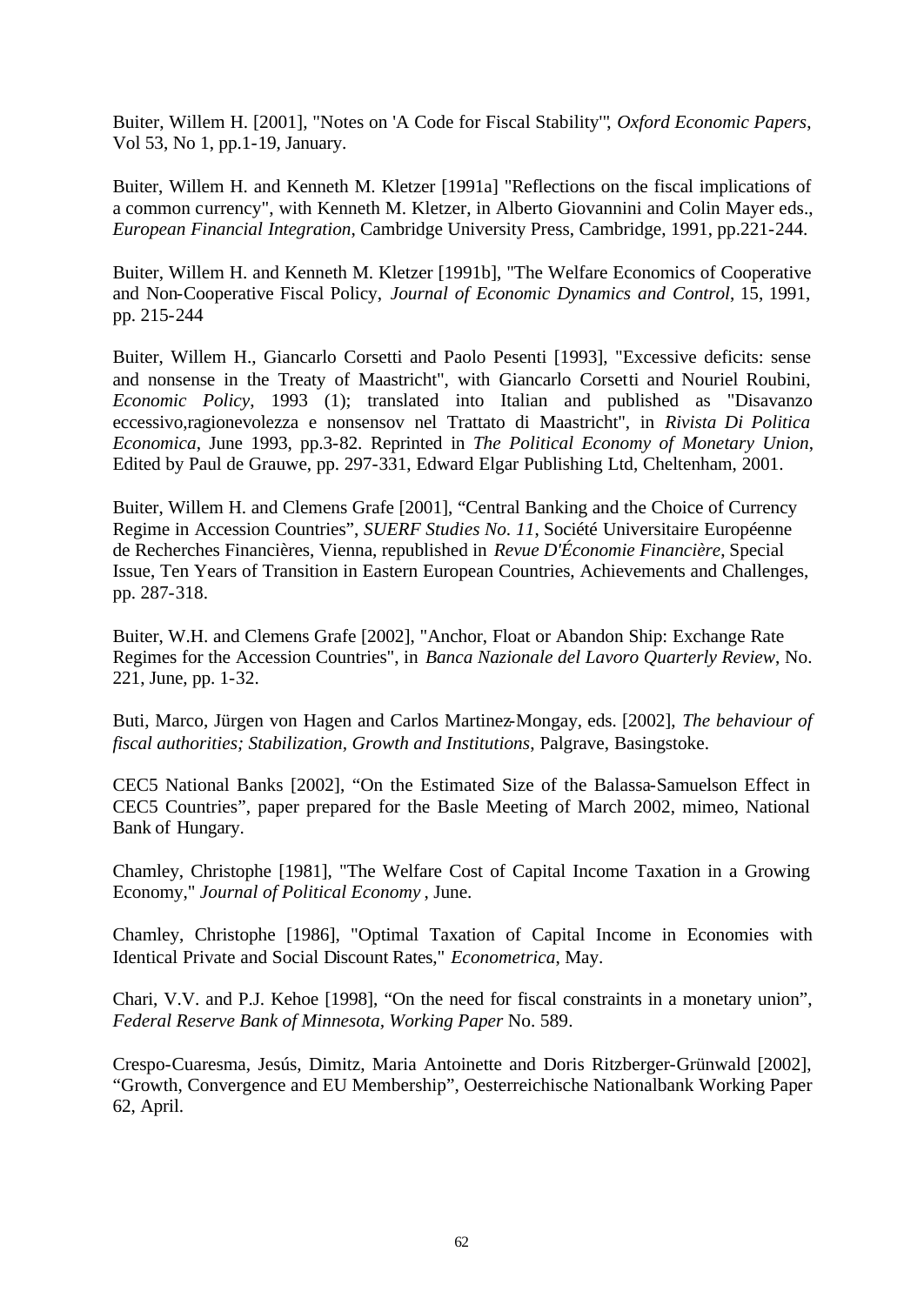Dalsgaard, T. and A. DeSerres [1999], "Estimating Prudent Budgetary Margins to Comply with the Stability and Growth Pact: A Simulated SVAR Approach", OECD Economics Department Working Paper, No. 216. Paris.

Dixit, A. and Lambertini, L. [2000], "Fiscal Discretion Destroys Monetary Commitment' Working Paper (electronic version available at **http://econweb.sscnet.ucla.edu/lambertini/papers/fiscdisc.pdf)**.

Drazen, Alan [2000], *Political Economy in Macroeconomics*, Princeton University Press, Princeton NJ.

Eichengreen B. [1994], "Fiscal Policy and EMU", in Barry Eichengreen and Jeffrey Frieden eds*. The Political Economy of European Monetary Unification,* Boulder, Colorado: Westview Press.

Eichengreen B. and C. Wyplosz [1998], "The Stability Pact – More Than a Minor Nuisance?", *Economic Policy*, 26, 65-114.

Eilffinger, Sylvester C. and Jakob de Haan [2000], *European Monetary and Fiscal Policy*, Oxford University Press, Oxford, UK.

European Central Bank [1999], *Monthly Bulletin*, May.

European Central Bank [2002], *Monthly Bulletin*, April.

European Commission [2001a], Directorate-General for Economic and Financial Affairs, European Economy, Suppement A, *Economic Trends*, No 1, January.

European Commission [2001b], Directorate-General for Economic and Financial Affairs, European Economy, Suppement A, *Economic Trends*, No 2, March.

Grilli, Vittorio, D. Masciandaro and G. Tabellini [1991], "Political and Monetary Institutions and Public Financial Policies in the Industrial Countries", *Economic Policy*, 13, pp. 341-392.

Haan, J. de, W. Moessen and B. Volkering [1999], "Budgetary Processes – Aspects and Changes", in J. Poterba and J. von Hagen eds, *Fiscal Institutions and Fiscal Performance*, Chicago, University of Chicago Press.

Hallerberg, M. and J. von Hagen [1999], "Electoral Institutions, Cabinet Negotiations and Budget Dericits in the European Union", in J. Poterba and J. von Hagen eds, *Fiscal Institutions and Fiscal Performance*, Chicago, University of Chicago Press.

Lane, Philip R. and Roberto Perotti [1999] "The Importance of Composition of Fiscal Policy: Evidence From Different Exchange Rate Regimes", Columbia University mimeo

Kell, M. [2001], "An Assessment of Fiscal Rules in the UK", IMF Working Paper, No. 01/91.

Kletzer, Kenneth and Jürgen von Hagen [2000] "Monetary Union and Fiscal Federalism", ZEI Working Paper B1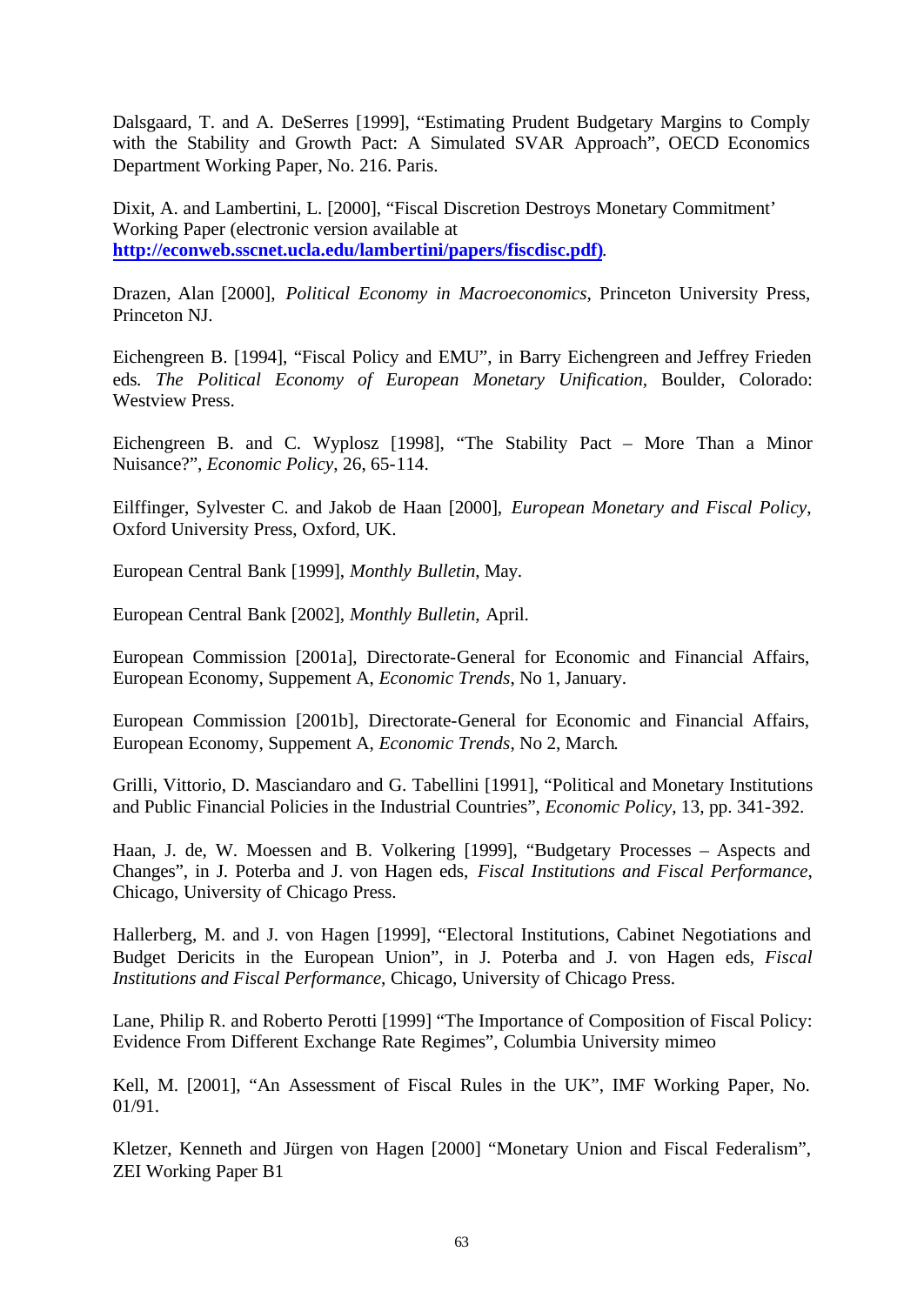Lucas, Robert E. [1988], "On the Mechanics of Economic Development", *Journal of Monetary Economics*, 22, pp. 3-42.

McMorrow, Kieran and Werner Roeger [2002], "EU Pension Reform – An Overview of the Debate and an Empirical Assessment of the Main Policy Reform Options", EC Directorate-General for Economic and Financial Affairs, Economic Papers No. 162, January.

Mendoza, Enrique G. and Linda L.Tesar [1998] "The International Ramifications of Tax Reforms: Supply Side Economics in a Global Economy", *American Economic Review*, March Vol 88

Melitz, Jaques and Frederic Zumer [1998] "Regional Redistribution and Stabilization by the Centre in Canada, France, the United Kingdom and the United States: New Estimates Based on Panel Data Econometrics." CEPR Discussion Paper 1829

Mongelli, F. [1997], "Effects of European Economic and Monetary Union (EMU) on National Fiscal Sustainability", *Open Economies Review*, 10, pp. 31-62.

Obstfeld, Maurice and Giovanni Peri [1998] "Regional Non-Adjustment and Fiscal Policy" *Economic Policy,* 26

Pench, Lucio R. [2002], "Comment on Buiter and Grafe", this volume.

Persson T. and G. Tabellini [2000], *Political Economics: Explaining Economic Policy* , MIT Press, Cambridge Mass.

Roubini, N. and J.D. Sachs [1989], "Political and Economic Determinants of Budget Deficits in the Industrial Democracies", *European Economic Review*, 33, pp. 903-38.

Noord van den, P. [2000], "The size and role of automatic stabilisers in the 1990s and beyond", *OECD Economics Department Working Papers*, No. 230 (Paris: OECD).

Uhlig, H. [2002], "One Money, but Many Fiscal Policies in Europe: What are the Consequences?", in this volume.

van Wincoop, Eric [1995], "Regional Risk Sharing" *European Economic Review* 39, 1545-68

Velasco, A. [1999], "A Model of Endogenous Fiscal Deficits and Delayed Fiscal Reforms", in J. Poterba and J. von Hagen eds, *Fiscal Institutions and Fiscal Performance*, Chicago, University of Chicago Press.

Wyplosz, C. [1999], "Economic Policy Coordination in EMU: Strategies and Institutions", *ZEI Policy Paper*, B11.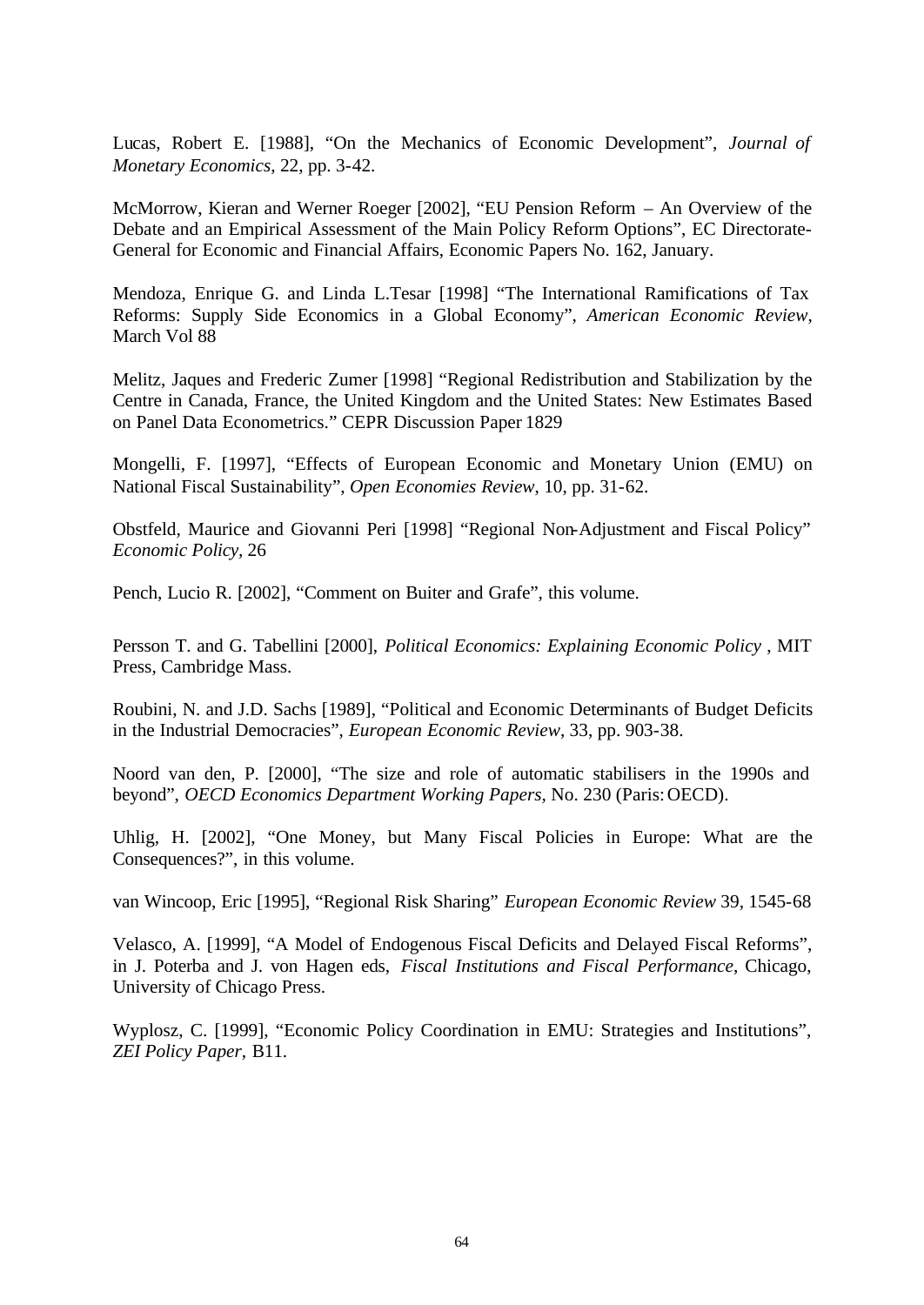**Table 1: General Government Budget Balance for 10 Central European Accession Countries (% of GDP)**

| General Government Surplus for Accession Countries (% of GDP) |        |        |        |         |         |        |        |         |        |        |        |        |        |
|---------------------------------------------------------------|--------|--------|--------|---------|---------|--------|--------|---------|--------|--------|--------|--------|--------|
|                                                               | 1989   | 1990   | 1991   | 1992    | 1993    | 1994   | 1995   | 1996    | 1997   | 1998   | 1999   | 2000   | 2001   |
| Bulgaria                                                      | $-1.0$ | -8.1   | $-4.5$ | $-2.9$  | $-8.7$  | $-3.9$ | $-5.7$ | $-10.4$ | $-2.1$ | 0.9    | $-0.9$ | $-1.1$ | $-1.5$ |
| Czech Republic                                                | na     | $-0.2$ | $-1.9$ | -3.1    | 0.5     | $-1.1$ | $-1.4$ | $-0.9$  | $-1.7$ | $-2.0$ | $-3.3$ | $-4.9$ | $-6.0$ |
| Estonia                                                       | na     | na     | na     | na      | $-10.0$ | 1.4    | $-0.6$ | $-1.9$  | 2.2    | $-0.3$ | $-4.6$ | $-0.7$ | $-0.5$ |
| Hungary                                                       | na     | 0.0    | $-3.0$ | $-7.2$  | $-6.6$  | $-8.4$ | $-6.7$ | $-5.0$  | $-6.6$ | $-5.6$ | $-5.7$ | $-3.4$ | $-5.2$ |
| Latvia                                                        | na     | na     | na     | na      | na      | -4.4   | $-3.9$ | $-1.8$  | 0.3    | $-0.8$ | $-3.9$ | $-3.3$ | $-1.8$ |
| Lithuania                                                     | na     | na     | na     | na      | $-5.3$  | $-4.8$ | $-4.5$ | $-4.5$  | $-1.8$ | $-5.9$ | $-8.5$ | $-2.7$ | $-1.7$ |
| Poland                                                        | $-7.4$ | 3.1    | $-2.1$ | -4.9    | $-2.4$  | $-2.2$ | $-3.1$ | $-3.3$  | $-3.1$ | $-3.2$ | $-3.7$ | $-3.2$ | $-6.0$ |
| Romania                                                       | na     | na     | na     | $-4.6$  | $-0.4$  | $-2.2$ | $-2.5$ | $-3.9$  | $-4.6$ | $-5.0$ | $-3.5$ | $-3.7$ | $-3.5$ |
| Slovak Republic                                               | na     | na     | na     | $-11.9$ | $-6.0$  | $-1.5$ | 0.4    | $-1.3$  | $-5.2$ | $-5.0$ | $-3.6$ | $-3.6$ | $-3.9$ |
| Slovenia                                                      | na     | na     | 2.6    | 0.3     | 0.6     | $-0.2$ | $-0.3$ | $-0.2$  | $-1.7$ | $-1.4$ | $-0.9$ | $-1.3$ | $-1.5$ |
| Average Accession 8*                                          | na     | na     | na     | m       | na      | $-2.6$ | $-2.5$ | $-2.4$  | $-2.2$ | $-3.0$ | $-4.3$ | $-2.9$ | $-3.1$ |
| <b>Average Accession 10</b>                                   | na     | ma     | na     | ma      | na      | $-2.7$ | $-2.8$ | $-3.3$  | $-2.4$ | $-2.8$ | $-3.9$ | $-2.8$ | $-3.0$ |

\*Accession 8 includes all countries but Bulgaria and Romania

Source EBRD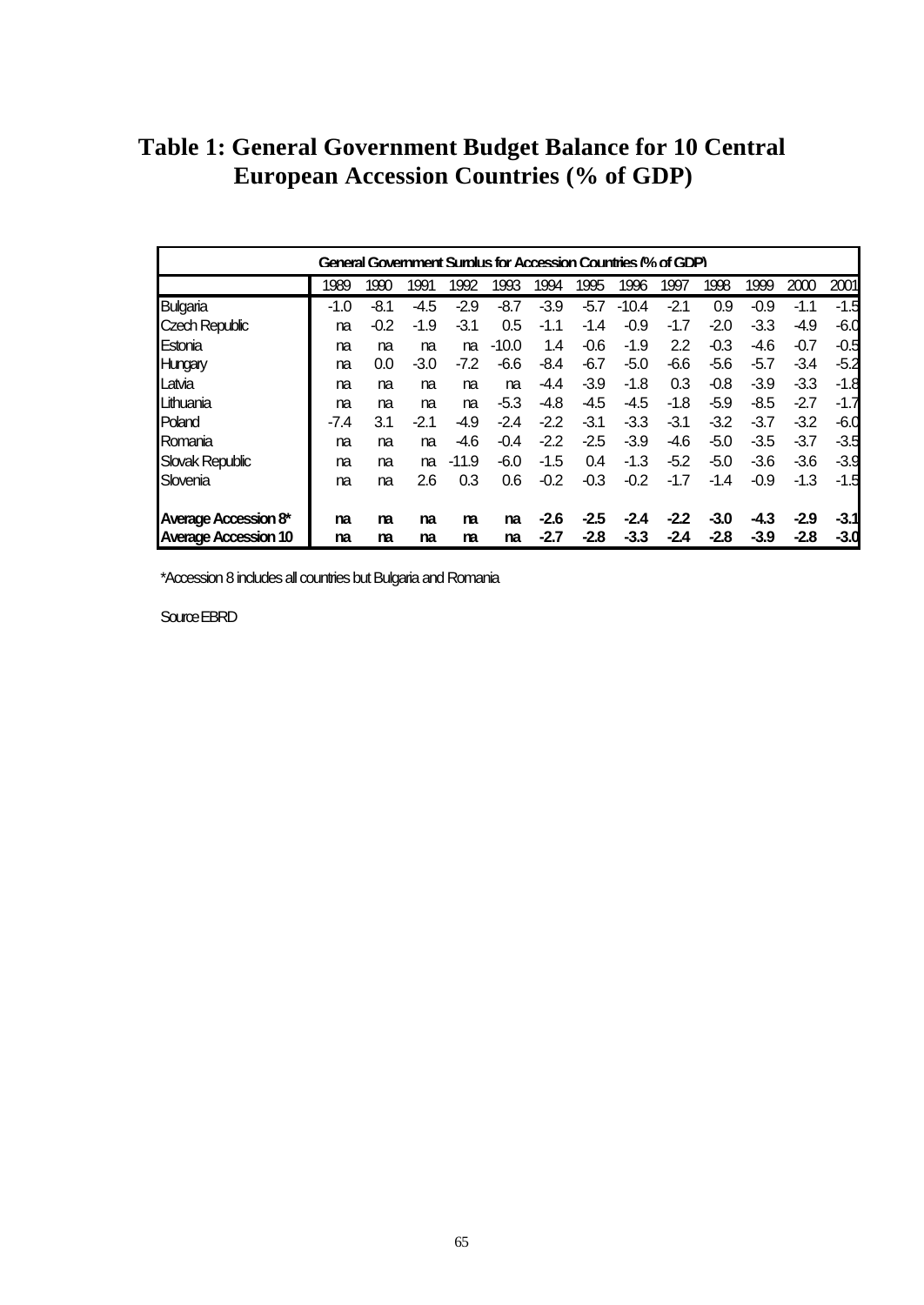## **Table 2: General Government Surplus for the EU member countries, the US and Japan**

|                    | General Government Surplus of EU Countries (% of GDP) |         |         |         |         |         |         |                |        |        |        |        |             |        |
|--------------------|-------------------------------------------------------|---------|---------|---------|---------|---------|---------|----------------|--------|--------|--------|--------|-------------|--------|
|                    | 1989                                                  | 1990    | 1991    | 1992    | 1993    | 1994    | 1995    | 1996           | 1997   | 1998   | 1999   | 2000   | 2001        | 2002*  |
| <b>EU</b> average  | $-2.7$                                                | $-3.8$  | $-4.4$  | $-5.2$  | $-6.3$  | $-5.6$  | $-5.3$  | $-4.3$         | $-2.4$ | $-1.6$ | $-0.7$ | 0.9    | $-0.6$      | $-1$   |
| Euro average       | $-3.6$                                                | $-4.7$  | $-4.8$  | -5      | $-5.9$  | $-5.3$  | $-5.3$  | $-4.4$         | $-2.6$ | $-2.2$ | $-1.3$ | 0.2    | $-1$        | $-1.4$ |
| <b>AUSTRIA</b>     | $-3.1$                                                | $-2.4$  | -3      | $-2$    | $-4.2$  | $-5$    | $-5.1$  | $-3.8$         | $-1.7$ | $-2.3$ | $-2.1$ | $-1.1$ | $-0.1$      | $-0.4$ |
| <b>BELGIUM</b>     | $-7.6$                                                | $-6.7$  | $-7.3$  | $-7.9$  | $-7.3$  | $-5$    | $-4.3$  | $-3.7$         | $-2$   | $-0.8$ | $-0.6$ | 0.1    | $\mathbf 0$ | $-0.9$ |
| <b>DENMARK</b>     | 0.3                                                   | $-1$    | $-2.4$  | $-2.2$  | $-2.8$  | $-2.4$  | $-2.3$  | $-1$           | 0.5    | 1.1    | 3.1    | 2.8    | 2.2         | 1.7    |
| <b>FINLAND</b>     | 6.7                                                   | 5.3     | $-1.1$  | $-5.6$  | $-7.3$  | $-5.7$  | $-3.7$  | $-3.2$         | $-1.5$ | 1.3    | 1.9    | 6.9    | 4.6         | 2.6    |
| <b>FRANCE</b>      | $-1.8$                                                | $-2.1$  | $-2.4$  | $-4.2$  | $-6$    | $-5.5$  | $-5.5$  | $-4.1$         | -3     | $-2.7$ | $-1.6$ | $-1.4$ | $-0.9$      | $-2.1$ |
| <b>GERMANY</b>     | 0.1                                                   | $-2$    | $-3$    | $-2.5$  | $-3.1$  | $-2.4$  | $-3.3$  | $-3.4$         | $-2.7$ | $-2.2$ | $-1.6$ | 1.2    | $-2.5$      | $-2.5$ |
| <b>GREECE</b>      | $-14.4$                                               | $-16.1$ | $-11.5$ | $-12.8$ | $-13.8$ | $-10$   | $-10.2$ | $-7.4$         | $-4$   | $-2.4$ | $-1.8$ | $-1.1$ | 0.5         | 0.9    |
| <b>IRELAND</b>     | $-1.7$                                                | $-2.2$  | $-2.3$  | $-2.4$  | $-2.3$  | $-1.7$  | $-2.2$  | $-0.2$         | 1.2    | 2.3    | 4.1    | 4.5    | 2.2         | 1      |
| <b>ITALY</b>       | $-9.8$                                                | $-11$   | $-10$   | $-9.5$  | $-9.4$  | $-9.1$  | $-7.6$  | $-7.1$         | $-2.7$ | $-2.8$ | $-1.8$ | $-0.3$ | $-1.2$      | $-1$   |
| <b>LUXEMBOURG</b>  | 4.4                                                   | 5.3     | 1.5     | 0.7     | 2.2     | 3       | 2.3     | $\overline{2}$ | 3.4    | 3.5    | 3.7    | 6.1    | 5.6         | 5      |
| <b>NETHERLANDS</b> | $-4.6$                                                | $-4.9$  | $-2.7$  | $-3.7$  | $-3.1$  | $-3.6$  | $-4.2$  | $-1.8$         | $-1.1$ | $-0.8$ | 0.4    | 2.2    | 0.5         | 0      |
| <b>PORTUGAL</b>    | $-2.4$                                                | $-5.1$  | $-6$    | $-2.9$  | $-6.1$  | $-6$    | $-4.6$  | $-4$           | $-2.6$ | $-1.9$ | $-2.1$ | $-1.5$ | $-2.8$      | $-2.5$ |
| <b>SPAIN</b>       | $-2.7$                                                | $-3.6$  | $-4.3$  | $-4$    | $-6.7$  | $-6.1$  | $-7$    | $-4.9$         | $-3.2$ | $-2.6$ | $-1.2$ | $-0.3$ | $-0.3$      | $-0.3$ |
| <b>SWEDEN</b>      | 5.2                                                   | 4       | $-1.1$  | $-7.5$  | $-11.9$ | $-10.8$ | $-7.9$  | $-3.4$         | $-2$   | 1.8    | 1.9    | 4.4    | 4.6         | 2.4    |
| UNITED KINGDOM     | 0.1                                                   | $-1$    | $-3$    | $-6.6$  | $-7.7$  | $-6.8$  | $-5.4$  | $-4.1$         | $-1.5$ | 0.3    | 1.5    | 3.9    | 0.5         | $-0.1$ |
| UNITED STATES      | $-3.4$                                                | $-4.4$  | $-5.1$  | $-6$    | $-5.1$  | $-3.8$  | $-3.3$  | $-2.4$         | $-1.3$ | $-0.1$ | 0.6    | 1.5    | 0.3         | $-0.5$ |
| <b>JAPAN</b>       | 2.4                                                   | 2.8     | 2.8     | 1.4     | $-1.6$  | $-2.2$  | $-3.5$  | $-4.2$         | $-3.2$ | $-4.5$ | $-6.8$ | $-7.9$ | $-7.2$      | $-7.1$ |

Source WEO

\* data for 2002 is a projection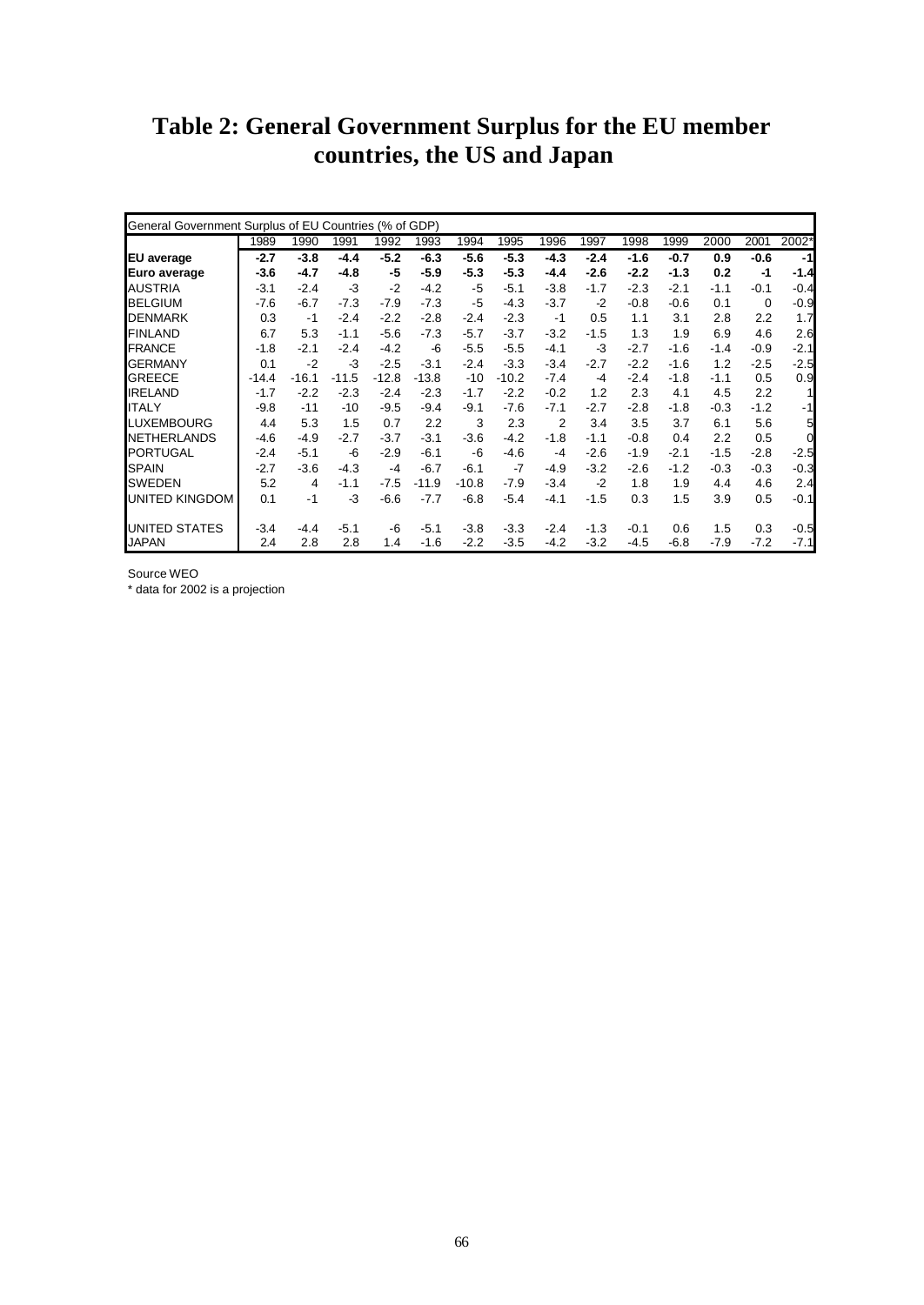# **Table 3: Gross Public Debt of Accession Countries (% of GDP)**

| Gross Public Debt of Accession Countries (% of GDP) |      |      |      |      |      |      |      |      |      |      |      |      |
|-----------------------------------------------------|------|------|------|------|------|------|------|------|------|------|------|------|
|                                                     | 1989 | 1990 | 1991 | 1992 | 1993 | 1994 | 1995 | 1996 | 1997 | 1998 | 1999 | 2000 |
| <b>Bulgaria</b>                                     | na   | na   | 154  | 159  | 151  | 160  | 72   | 156  | 119  | 103  | 98   | 94   |
| <b>Czech Republic</b>                               | na   | na   | na   | na   | 24   | 20   | 16   | 13   | 12   | 12   | 14   | 17   |
| Estonia                                             | na   | na   | na   | na   | na   | na   | na   | na   | 8    | 7    | 7    | 6    |
| Hungary                                             | na   | na   | na   | na   | na   | 137  | 131  | 108  | 89   | 89   | 91   | 85   |
| Latvia                                              | na   | na   | na   | na   | na   | na   | na   | 15   | 12   | 11   | 13   | 13   |
| Lithuania                                           | na   | na   | na   | na   | na   | na   | na   | na   | 21   | 22   | 28   | 27   |
| Poland                                              | na   | na   | na   | na   | na   | 70   | 57   | 49   | 49   | 44   | 45   | 43   |
| Romania                                             | na   | na   | na   | na   | na   | na   | 20   | 23   | 25   | 24   | 30   | 28   |
| <b>Slovak Republic</b>                              | na   | na   | na   | na   | na   | na   | na   | 11   | 11   | 14   | 16   | 19   |
| Slovenia                                            | na   | na   | na   | na   | 28   | 25   | 23   | 24   | 25   | 26   | 26   | 27   |
| <b>Accession 8</b>                                  | na   | na   | na   | na   | na   | na   | na   | na   | 28   | 28   | 30   | 30   |
| Accession 10                                        | na   | na   | na   | na   | na   | na   | na   | na   | 37   | 35   | 37   | 36   |

Accesion 8 is the average of all countries but Bulgaria and Romania

Source EBRD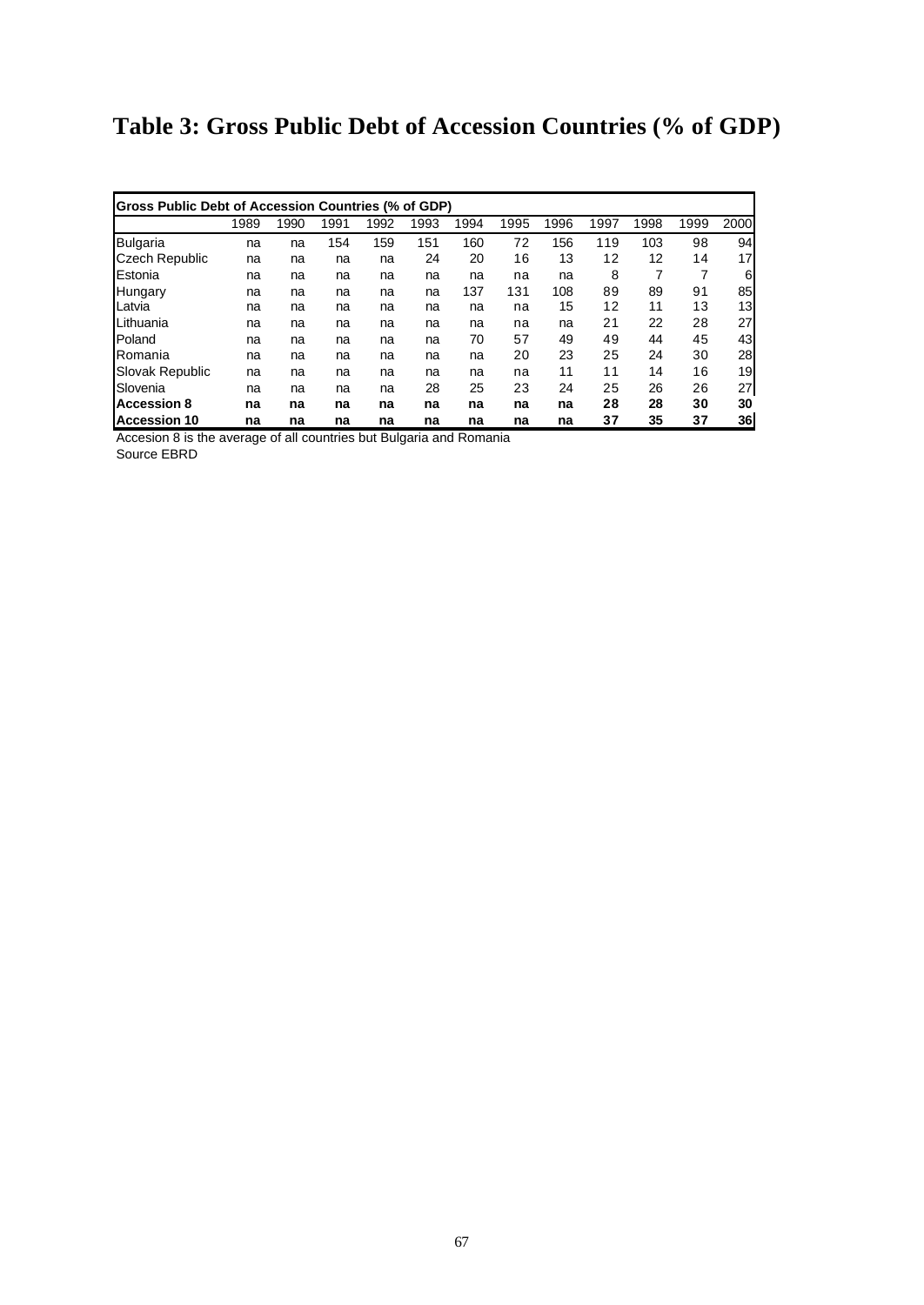## **Table 4: Gross Public Debt of Member Countries of the European Union and the US and Japan**

| Gross Debt of EU Member countries (% of GDP) |     |       |       |       |       |       |       |       |       |       |       |
|----------------------------------------------|-----|-------|-------|-------|-------|-------|-------|-------|-------|-------|-------|
|                                              |     | 1991  | 1992  | 1993  | 1994  | 1995  | 1996  | 1997  | 1998  | 1999  | 2000  |
| EU <sub>15</sub>                             | Ina | na    |       | na    | 66.3  | 70.6  | 72.5  | 71.1  | 68.9  | 68    | 64.1  |
| <b>EUR-12</b>                                |     | 58.5  | 60.4  | 66.2  | 68.9  | 73.5  | 75.1  | 74.9  | 74.1  | 72.6  | 70.2  |
| Austria                                      |     | 57.5  | 57.2  | 61.8  | 64.7  | 69.2  | 69.1  | 64.7  | 63.9  | 64.7  | 63.1  |
| Belgium                                      |     | 130.1 | 131.4 | 138.1 | 136.8 | 133.9 | 130.1 | 125.3 | 119.7 | 115.9 | 110.3 |
| Denmark                                      |     | 62.5  | 66.3  | 78    | 73.5  | 69.3  | 65.1  | 61.2  | 55.6  | 52    | 46.1  |
| Finland                                      |     | 22.6  | 40.6  | 56    | 58    | 57.2  | 57.1  | 54.1  | 48.8  | 47.3  | 44    |
| France                                       |     | 35.8  | 39.6  | 45.3  | 48.4  | 54.6  | 57.1  | 59.3  | 59.5  | 58.5  | 57.6  |
| Germany                                      |     | 40.4  | 42.9  | 46.9  | 49.3  | 57    | 59.8  | 61    | 60.9  | 61.3  | 60.3  |
| Greece                                       |     | 82.2  | 87.8  | 110.1 | 107.9 | 108.7 | 111.3 | 108.2 | 105   | 103.9 | 102.7 |
| Ireland                                      |     | 102.8 | 100.1 | 96.2  | 90.4  | 82.6  | 74.2  | 65.1  | 54.8  | 49.3  | 38.6  |
| Itally                                       |     | 100.6 | 107.7 | 118.1 | 123.8 | 123.2 | 122.1 | 120.2 | 116.4 | 114.6 | 110.5 |
| Luxemburg                                    |     | 4.2   | 5     | 6.2   | 5.7   | 5.6   | 6.2   | 6.1   | 6.4   | 6     | 5.3   |
| Netherlands                                  |     | 76.9  | 77.8  | 79    | 76.3  | 77.2  | 75.2  | 69.9  | 66.8  | 63.1  | 56.1  |
| Portugal                                     |     | 60.7  | 54.4  | 59.1  | 62.1  | 64.3  | 62.7  | 58.9  | 54.7  | 54.5  | 53.7  |
| Spain                                        |     | 44.3  | 46.8  | 58.4  | 61.1  | 63.9  | 68.1  | 66.7  | 64.7  | 63.4  | 60.7  |
| Sweden                                       | na  | na    |       | na    | 76.2  | 76.2  | 76    | 73.1  | 70.5  | 65.3  | 55.7  |
| <b>UK</b>                                    |     | 34.4  | 39.2  | 45.4  | 48.5  | 51.8  | 52.3  | 51.1  | 48.1  | 45.7  | 42.8  |
|                                              |     |       |       |       |       |       |       |       |       |       |       |
| <b>US</b>                                    |     | 71.4  | 74.1  | 75.8  | 75    | 74.5  | 73.9  | 71.4  | 68.5  | 65.5  | 60.3  |
| Japan                                        |     | 56.6  | 58    | 62.3  | 67.1  | 73.9  | 78.8  | 82.7  | 94.1  | 101.7 | 109   |

General government debt (% of GDP) Source Eurostat, OECD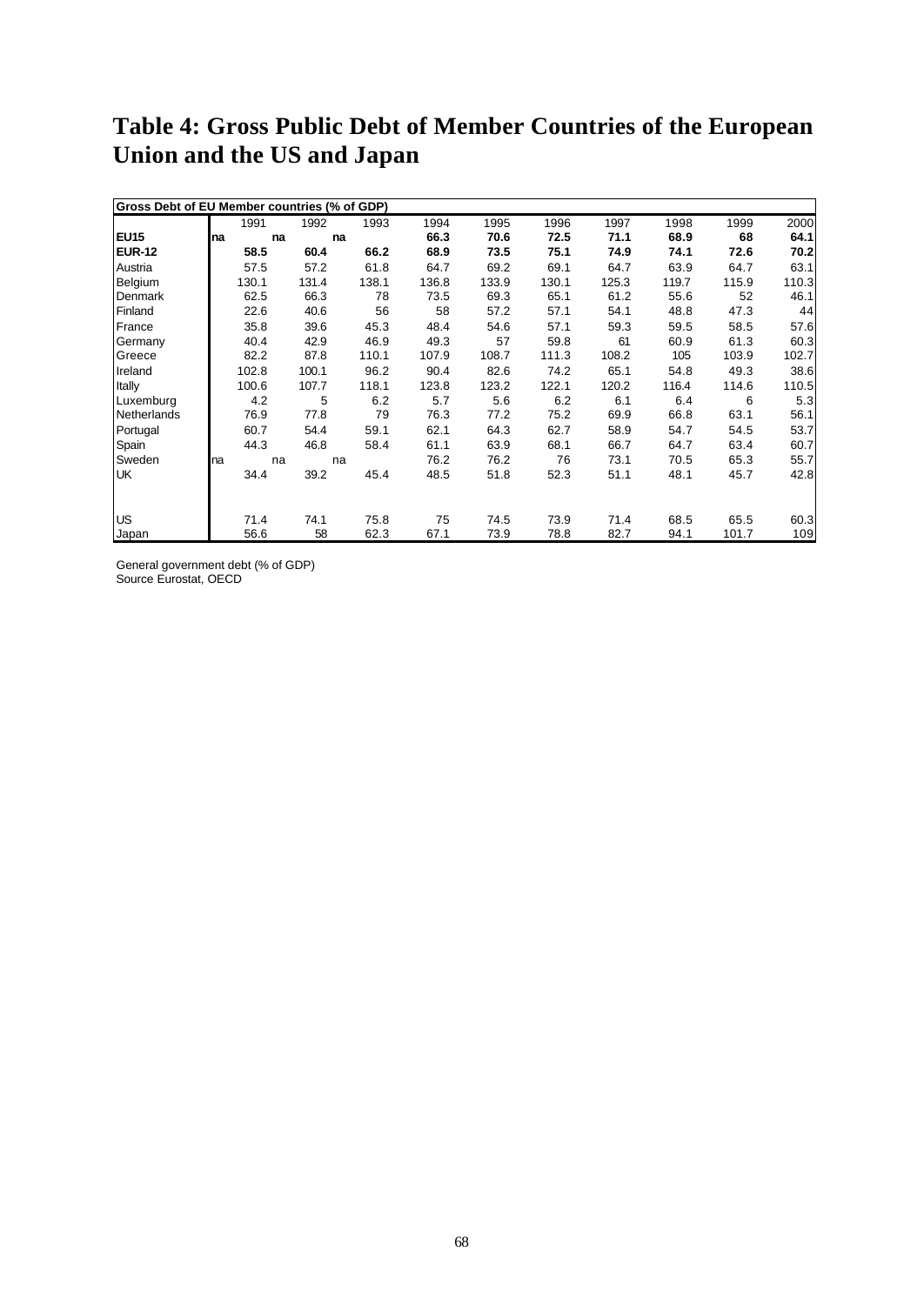## **Table 5 Notation**

*B* : total stock of nominal, interest-bearing general government debt held either by the central bank, the domestic private sector or the rest of the world. For notational simplicity, we assume that the general government does not hold any financial assets, so gross general government debt is the same as net general government debt.

 $g_T$ : general government transfers and subsidies as a fraction of GDP.

*gC* : general government consumption as a fraction of GDP

*gI* : gross general government capital formation as a fraction of GDP

 $g \equiv g<sub>T</sub> + g<sub>C</sub> + g<sub>L</sub>$ : total public spending as a fraction of GDP.

*t* : total general government taxes and other current revenues (including payments made by the central bank to the general government) as a fraction of GDP.

 $t^{CB}$ : payments by the central bank to the general government, as a fraction of GDP.

*i* : domestic instantaneous nominal interest rate on government debt.

*i*<sup>\*</sup> foreign instantaneous nominal interest rate.

*P* : domestic GDP deflator.

 $p \equiv \dot{P} / P$ : domestic rate of inflation.

*E* : nominal spot exchange rate (the domestic currency price of foreign currency).

 $e = \dot{E}/E$ : proportional rate of depreciation of the nominal exchange rate.

*Y* : domestic real GDP.

 $n \equiv \dot{Y}/Y$ : proportional growth rate of real GDP.

 $r \equiv i - \mathbf{p}$  : instantaneous domestic real interest rate.

 $b = B/(PY)$ : ratio of gross (and net) general government debt to GDP.

 $h = \dot{B}/(PY)$ : general government financial deficit as a fraction of GDP.

 $s \equiv t - g$ : general government primary (non-interest) surplus as a fraction of GDP.

*k* : ratio of general government capital stock to GDP.

*d* : proportional rate of depreciation of the general government capital stock.

*q* : gross financial rate of return on the general government capital stock.

 $t<sub>0</sub>$ : general government tax revenues as a fraction of GDP.

Cyclically adjusted values are denoted by tildes.

Steady state values are denoted by overbars.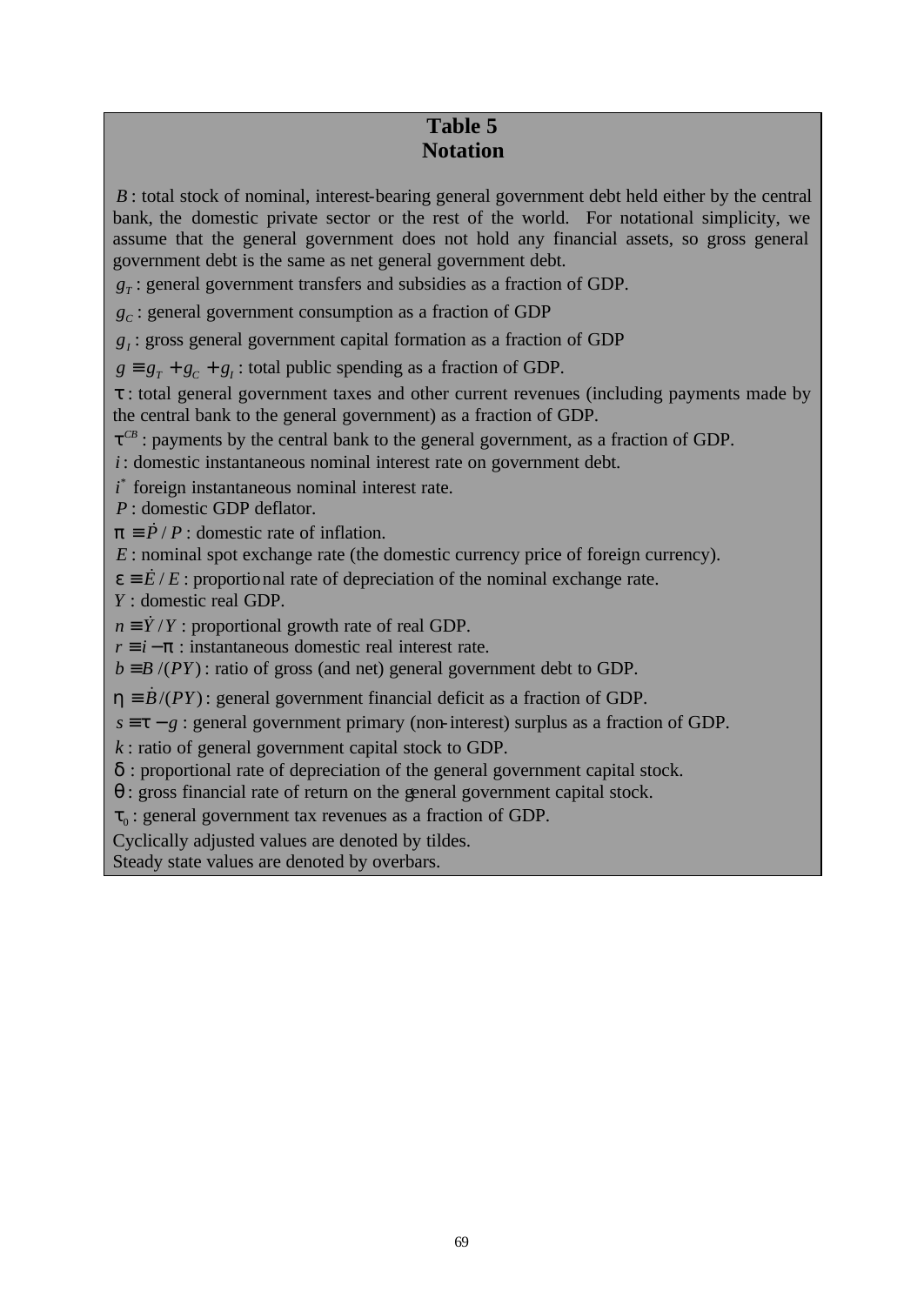|                             | (current \$ and PPP)                                      |      |            |      |  |  |  |  |  |  |
|-----------------------------|-----------------------------------------------------------|------|------------|------|--|--|--|--|--|--|
|                             | GNI of accession countries and EU countries in comparison |      |            |      |  |  |  |  |  |  |
|                             | <b>Market Prices</b>                                      |      | <b>PPP</b> |      |  |  |  |  |  |  |
|                             | 1986                                                      | 1999 | 1986       | 1999 |  |  |  |  |  |  |
| % of EU 99                  |                                                           |      |            |      |  |  |  |  |  |  |
| Greece                      | 45                                                        | 51   | 74         | 68   |  |  |  |  |  |  |
| Ireland                     | 65                                                        | 91   | 62         | 97   |  |  |  |  |  |  |
| Portugal                    | 30                                                        | 47   | 59         | 68   |  |  |  |  |  |  |
| Spain                       | 56                                                        | 63   | 73         | 77   |  |  |  |  |  |  |
| Average                     | 116                                                       | 63   | 67         | 77   |  |  |  |  |  |  |
|                             |                                                           |      |            |      |  |  |  |  |  |  |
| <b>Bulgaria</b>             |                                                           | 6    |            | 22   |  |  |  |  |  |  |
| Czech Republic              |                                                           | 21   |            | 55   |  |  |  |  |  |  |
| Estonia                     |                                                           | 15   |            | 35   |  |  |  |  |  |  |
| Hungary                     |                                                           | 20   |            | 47   |  |  |  |  |  |  |
| Latvia                      |                                                           | 11   |            | 27   |  |  |  |  |  |  |
| Lithuania                   |                                                           | 12   |            | 28   |  |  |  |  |  |  |
| Poland                      |                                                           | 17   |            | 36   |  |  |  |  |  |  |
| Romania                     |                                                           | 6    |            | 26   |  |  |  |  |  |  |
| Slovak Republic             |                                                           | 15   |            | 45   |  |  |  |  |  |  |
| Slovenia                    |                                                           | 43   |            | 69   |  |  |  |  |  |  |
| <b>Average Accession 10</b> |                                                           | 17   |            | 39   |  |  |  |  |  |  |
| <b>Average Accession 8</b>  |                                                           | 19   |            | 43   |  |  |  |  |  |  |
|                             |                                                           |      |            |      |  |  |  |  |  |  |
| % of EU 85                  |                                                           |      |            |      |  |  |  |  |  |  |
| Greece                      | 39                                                        | 47   | 65         | 61   |  |  |  |  |  |  |
| Ireland                     | 56                                                        | 83   | 54         | 87   |  |  |  |  |  |  |
| Portugal                    | 26                                                        | 43   | 52         | 61   |  |  |  |  |  |  |
| Spain                       | 48                                                        | 57   | 63         | 69   |  |  |  |  |  |  |
| average                     | 42                                                        | 58   | 59         | 69   |  |  |  |  |  |  |

**Table 6 GNI per capita in accession candidates compared to EU average**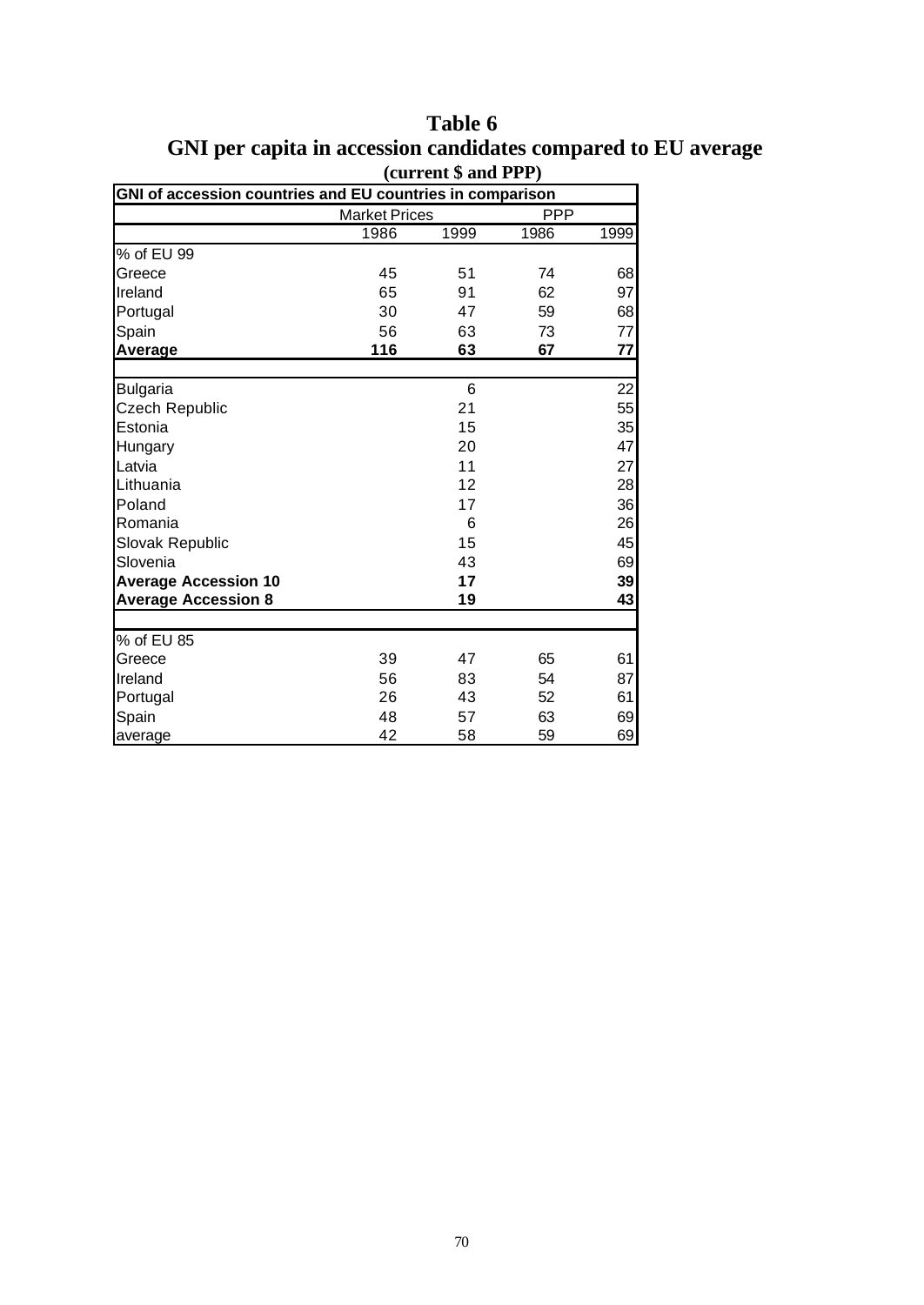| Absolute difference in real GDP growth rates needed to catch up<br>with the EU average in 25 (50) years |                                                        |     |  |  |  |  |  |  |
|---------------------------------------------------------------------------------------------------------|--------------------------------------------------------|-----|--|--|--|--|--|--|
|                                                                                                         | full catch up in 25 years<br>full catch up in 50 years |     |  |  |  |  |  |  |
| <b>Bulgaria</b>                                                                                         | 6.2                                                    | 3.0 |  |  |  |  |  |  |
| <b>Czech Republic</b>                                                                                   | 2.2                                                    | 1.1 |  |  |  |  |  |  |
| Estonia                                                                                                 | 4.1                                                    | 2.0 |  |  |  |  |  |  |
| Hungary                                                                                                 | 2.9                                                    | 1.4 |  |  |  |  |  |  |
| Latvia                                                                                                  | 5.3                                                    | 2.6 |  |  |  |  |  |  |
| <b>Lithuania</b>                                                                                        | 5.1                                                    | 2.5 |  |  |  |  |  |  |
| <b>IP</b> oland                                                                                         | 4.0                                                    | 2.0 |  |  |  |  |  |  |
| Romania                                                                                                 | 5.5                                                    | 2.7 |  |  |  |  |  |  |
| Slovak Republic                                                                                         | 3.1                                                    | 1.5 |  |  |  |  |  |  |
| Slovenia                                                                                                | 1.3                                                    | 0.7 |  |  |  |  |  |  |
|                                                                                                         |                                                        |     |  |  |  |  |  |  |
| Greece                                                                                                  | 1.4                                                    | 0.7 |  |  |  |  |  |  |
| Portugal                                                                                                | 1.4                                                    | 0.7 |  |  |  |  |  |  |
| Spain                                                                                                   | 0.9                                                    | 0.4 |  |  |  |  |  |  |

Data Source: WDI Assumption:EU grows at 2%

## **Table 8: Gross Public Fixed Capital Formation in Current EU countries and Accession Countries**

| <b>Gross Public Fixed Capital Formation (% of GDP)</b> |         |                          |                          |                  |                          |  |  |  |  |
|--------------------------------------------------------|---------|--------------------------|--------------------------|------------------|--------------------------|--|--|--|--|
|                                                        |         | 2000 Average (2002-2005) |                          |                  | 2000 Average (2002-2005) |  |  |  |  |
|                                                        | actual  | projection               |                          | actual           | projection               |  |  |  |  |
| <b>Average EU 15</b>                                   | 2.6     |                          | 2.7 Average Accession 8  | 3.9              | 4.3                      |  |  |  |  |
| Austria                                                | 1.7     |                          | 1.5 Average Accession 10 | 3.6              | 4.0                      |  |  |  |  |
| Belgium                                                | 1.8     |                          | 1.5 Bulgaria             | 3.7              | 3.8                      |  |  |  |  |
| <b>Britain</b>                                         | 1.4     |                          | 1.9 Czech Rep.           | 5.9              | 6.1                      |  |  |  |  |
| Denmark                                                | 1.6     |                          | 1.8 Estonia              | 3.2              | 3.9                      |  |  |  |  |
| Finland                                                | $2.5\,$ |                          | 2.5 Hungary              | 5.0              | 5.3                      |  |  |  |  |
| France                                                 | 3.0     |                          | 3.0 Latvia               | 4.0              | 5.2                      |  |  |  |  |
| Germany                                                | 1.9     |                          | 1.7 Lithuania            | 1.9 <sup>°</sup> | 2.3                      |  |  |  |  |
| Greece                                                 | 4.1     |                          | 4.4 Poland               | 3.1              | 3.8                      |  |  |  |  |
| Italy                                                  | 2.6     |                          | 2.7 Romania              | 1.4              | 1.9                      |  |  |  |  |
| Luxembourg                                             | 3.0     |                          | 2.6 Slovak Rep           | 3.6              | 3.8                      |  |  |  |  |
| Netherlands                                            | 3.2     |                          | 3.4 Slovenia             | 4.1              | 4.1                      |  |  |  |  |
| Spain                                                  | 3.3     | 3.7 <sub>l</sub>         |                          |                  |                          |  |  |  |  |
| Sweden                                                 | 2.4     | 2.3                      |                          |                  |                          |  |  |  |  |
| Portugal                                               | 3.8     | 4.2                      |                          |                  |                          |  |  |  |  |

Source WEO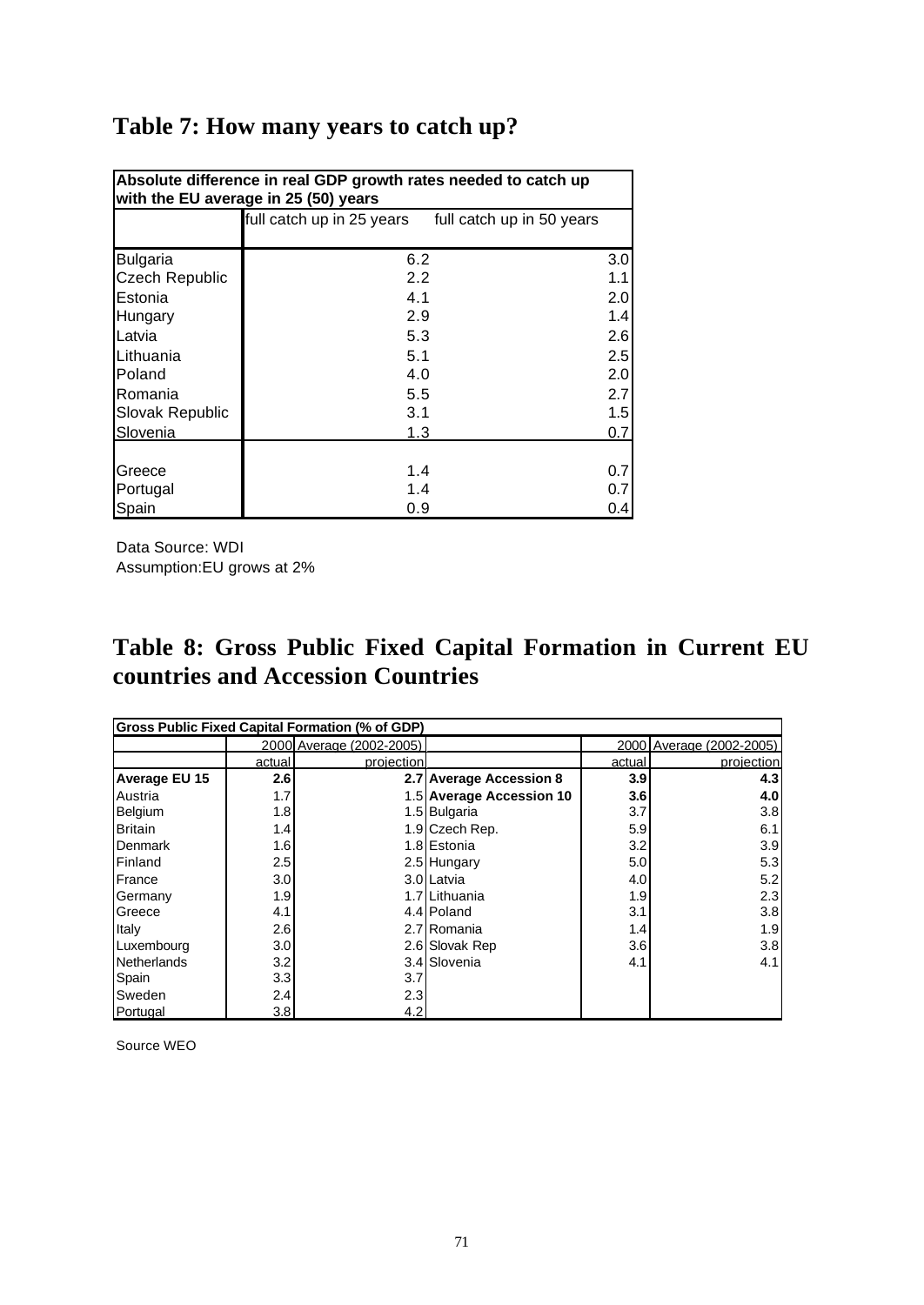## **Table 9: Public Sector Spending on Pensions and the projected Impact on Public Sector Deficits.**

| Public Spending and Revenues on Old Age Pensions (% of GDP) |          |                 |                                                                                           |        |        |        |             |                  |
|-------------------------------------------------------------|----------|-----------------|-------------------------------------------------------------------------------------------|--------|--------|--------|-------------|------------------|
|                                                             | Spending |                 |                                                                                           |        |        |        |             | Revenues Deficit |
|                                                             | 2000     | Change to Peak* | Contribution to Change in Spending (Projection)                                           |        |        |        | Change      | Change           |
|                                                             | Actual   |                 | Projection Dependency Ratio Benefit Ratio Eligibility Ratio Other** Projection Projection |        |        |        |             |                  |
| Czech Rep                                                   | 7.8      | 6.8             | 8.2                                                                                       | $-0.1$ | $-0.1$ | $-1.2$ | $\Omega$    | $-6.8$           |
| Hungary                                                     | 6        | 1.2             | 2.9                                                                                       | $-0.3$ | $-0.4$ | $-1.0$ |             |                  |
| Poland                                                      | 10.8     | $-2.5$          | 7.3                                                                                       | $-5.9$ | $-2.1$ | $-1.8$ | $-1.2$      | 1.3              |
| Average                                                     | 8.2      | 1.8             | 6.1                                                                                       | $-2.1$ | $-0.9$ | $-1.3$ | $-0.6$      | $-2.75$          |
| Austria                                                     | 9.5      | 4.3             | 7.6                                                                                       | $-1.1$ | $-2.4$ | 0.2    |             |                  |
| Belgium                                                     | 8.8      | 3.7             | 4.7                                                                                       | $-1.6$ |        | $-0.4$ | 0.1         | $-3.6$           |
| Denmark                                                     | 6.1      | 3.6             | 2.7                                                                                       | $-1.5$ | 1.7    | 0.7    | 1.7         | $-1.9$           |
| Finland                                                     | 8.1      | 4.8             | 5.2                                                                                       | $-0.2$ | 0      | $-0.2$ | $-1.7$      | $-6.5$           |
| France                                                      | 12.1     | 4               | 7.6                                                                                       | $-3.4$ | 0.4    | $-0.6$ |             |                  |
| Germany                                                     | 11.8     | 5               | 6.4                                                                                       | $-2.7$ | 2.1    | $-0.8$ | 2.8         | $-2.2$           |
| Italy                                                       | 14.2     | 1.7             | 10.1                                                                                      | $-5.5$ | $-1.5$ | $-1.4$ | 0           | $-1.7$           |
| <b>Netherlands</b>                                          | 5.2      | 5.3             | 3.8                                                                                       | 0.2    | 1.4    | $-0.1$ | 3.2         | $-2.1$           |
| Portugal                                                    | 8        | 4.5             | 6.1                                                                                       | $-2.7$ | 1.1    | 0.0    | 1.5         | $-3$             |
| Spain                                                       | 9.4      | 8               | 8.6                                                                                       | 0      |        | $-2.6$ | $\mathbf 0$ | -8               |
| Sweden                                                      | 9.2      | 2.2             | 3.9                                                                                       | $-2.1$ | 0.4    | 0.0    | $-3.3$      | $-5.5$           |
| <b>UK</b>                                                   | 4.3      | $\mathbf 0$     | 1.7                                                                                       | $-2.5$ | 0.11   | 0.7    | $-0.3$      | $-0.3$           |
| Average EU                                                  | 8.9      | 3.9             | 5.7                                                                                       | $-1.9$ | 0.5    | $-0.4$ | 0.4         | $-3.48$          |
| <b>US</b>                                                   | 4.4      | 1.8             | 2.4                                                                                       | $-0.2$ | $-0.3$ | $-0.1$ | $-0.3$      | $-2.1$           |
| Japan                                                       | 7.9      | $\mathbf{1}$    | 5.1                                                                                       | $-3.9$ | 0.9    | $-1.1$ | 0.1         | $-0.9$           |

\* Peak year is 2050 (end of simulation) except for UK and Italy (2030),

the US, Sweden, Austria, Denmark and France (2035) and

the Netherlands and Belgium (2040)

\*\* Other consists of the impact of changes in the employment ratio

Average Accession is the average of Czech Rep., Hungary and Poland

Average EU is the average of all EU countries but Luxemburg, Greece, Portugal and Ireland

Dependency ratiio is defined as the share of the population in retirement age compared to the working age population

Benefit ratio is defined as the average pension devided by average productivity

Eligibility ratio is the share of the retired popolation eligible for a pension.

Source: OECD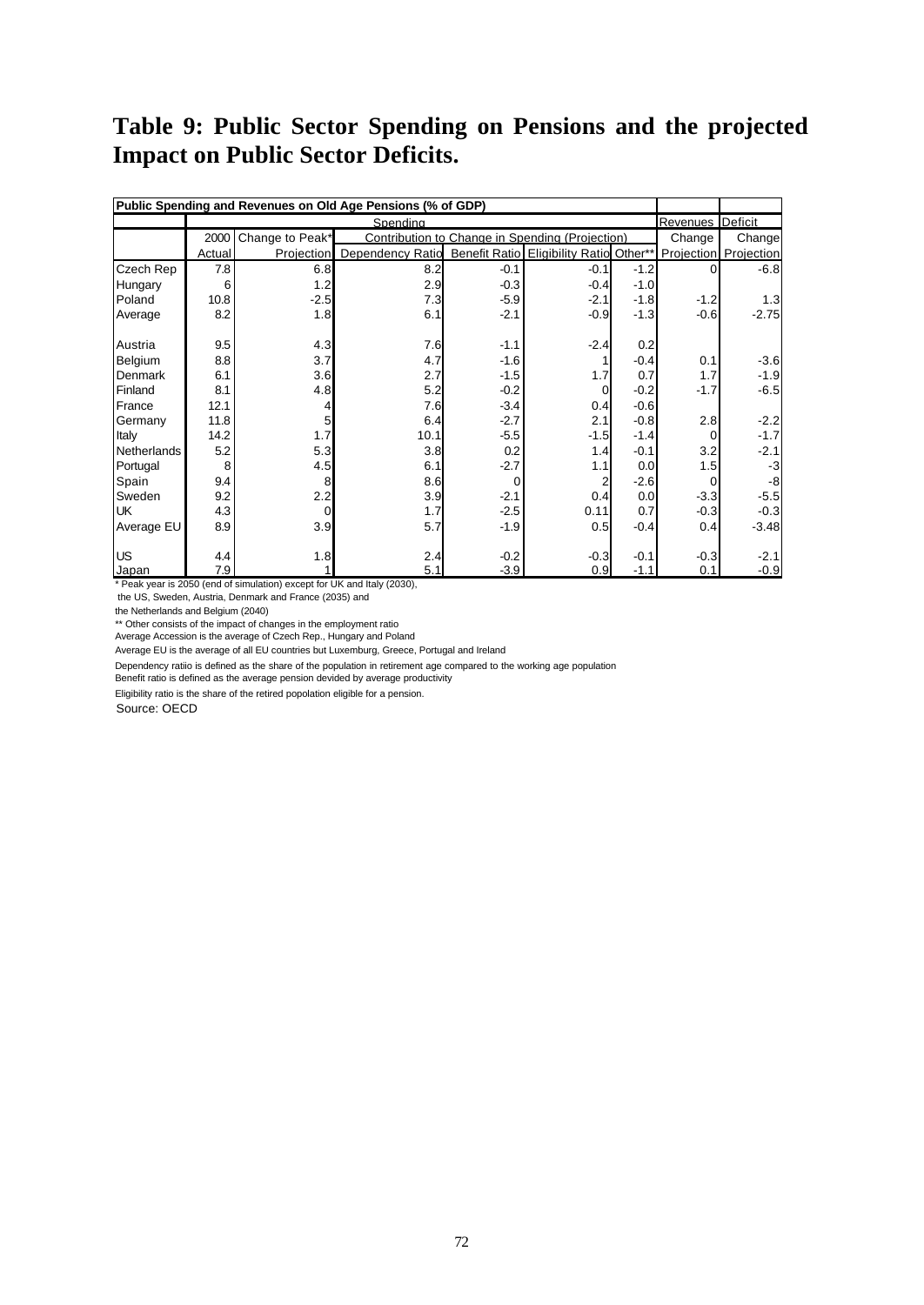## **Appendix 1: Permanent Flows and Discount Rates**

We define the *permanent* primary surplus/GDP ratio  $s^p$  as that constant primary surplus/GDP ratio whose present discounted value is the same as the present discounted value of the actual (or anticipated) future sequence of primary surplus/GDP ratios. If the relevant time horizon is infinite, this amounts to:

$$
s^p \equiv \left(\int\limits_t^\infty e^{-\int_t^v [r(u)-n(u)]du} dv\right)^{-1} \int\limits_t^\infty e^{-\int_t^v [r(u)-n(u)]du} s(v) dv \tag{A1.1}
$$

Permanent values of all other flows of expenditure or receipt ratios to GDP are defined analogously. The term  $\int_{0}^{\infty} e^{-\int_{t}^{v}[r(u)-n(u)]}$  $\int_{t} [r(u)-n(u)]du$ *t*  $e^{\int_t^T (u) du} dv$  $\int_{0}^{\infty} e^{-\int_{t}^{v}[r(u)-n(u)]du}dv$  can be interpreted as the value of a real (that is, index-linked) perpetuity whose (real) coupon grows at a proportional rate  $n$ . We can then define the *permanent* (or *long-run*) real interest rate minus the *permanent* (or *long-run*) real growth rate,  $r^p - n^p$ , as that constant value of the excess of the real interest rate over the real growth rate that generates the same value for this real perpetuity as is generated using the actual (or anticipated) future values of  $r - n$ . This means that:<sup>52</sup>

$$
\left(\int_{t}^{\infty}e^{-\int_{t}^{v}(r^{p}-r^{p})du}dv\right) \equiv \left(\int_{t}^{\infty}e^{-\int_{t}^{v}[r(u)-r(u)]du}dv\right)
$$
\n(A1.2).

It then follows that

$$
r^p - n^p \equiv \left(\int\limits_t^\infty e^{-\int_t^v [r(u) - n(u)]du} dv\right)^{-1}
$$
 (A1.3)

The government's intertemporal budget constraint or solvency constraint can therefore be written compactly as in equation (13) in the body of the paper.

 $\overline{a}$ 

<sup>&</sup>lt;sup>52</sup> We require  $\overline{r} - \overline{n} > 0$ .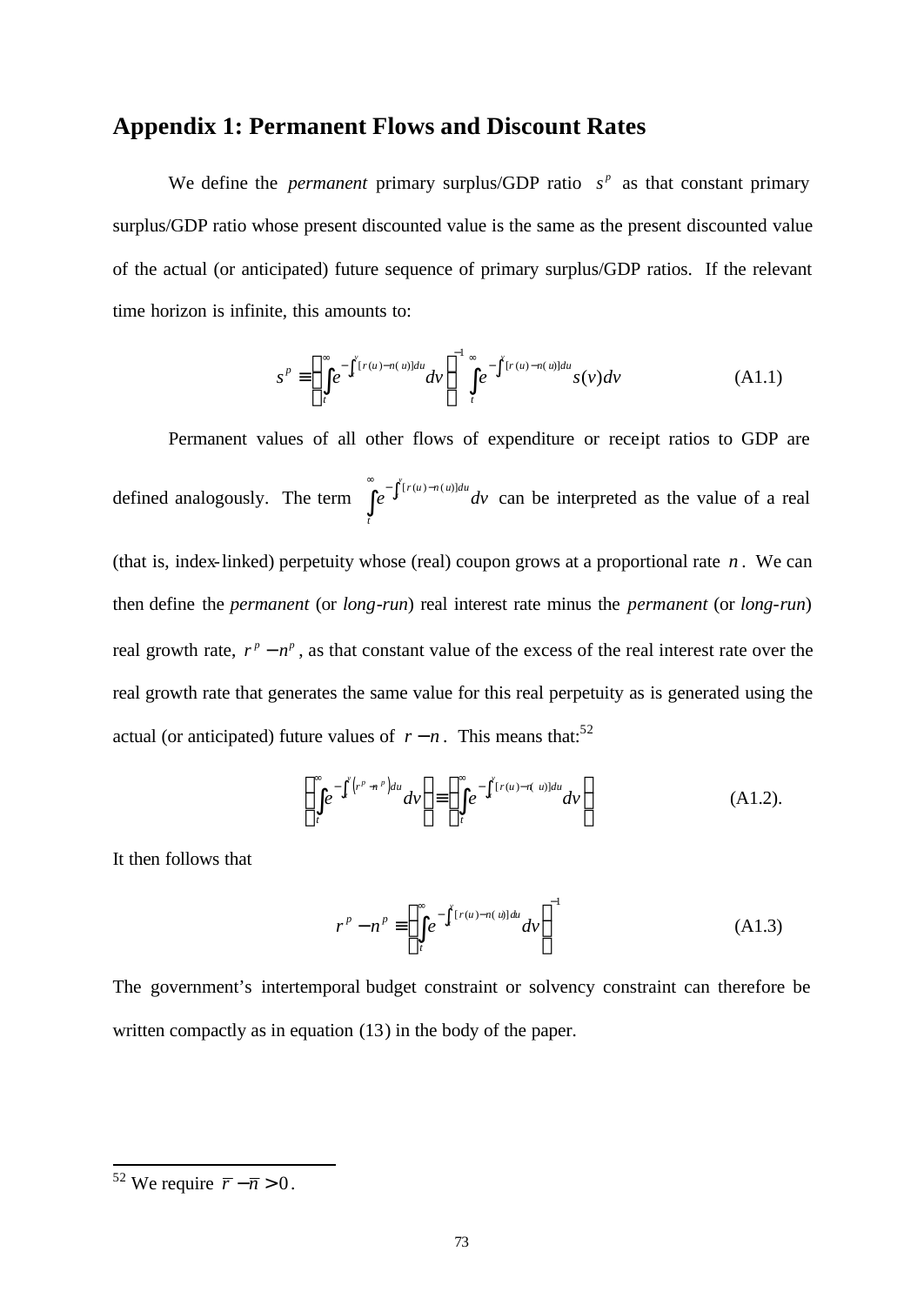## **Appendix 2: The Balassa-Samuelson Effect**

The Balassa-Samuelson effect follows from the assumption that productivity growth differentials among the traded and non-traded sectors are likely to be larger in poorer countries (like the accession candidates) than in richer countries (like the current EU members).

Let  $p_T^A$  denote the inflation rate of traded goods prices in the accession country,  $p_T^E$ the inflation rate of traded goods prices in Euroland and *e* the proportional rate of depreciation of the accession country's currency vis-à-vis the Euro. Assume that the law of one price holds for traded goods, that is, the forces of international trade arbitrage equalise the prices of traded goods and services (expressed in a common currency) between Euroland and the accession candidate. Then

$$
\boldsymbol{p}_T^{\ A} = \boldsymbol{p}_T^{\ E} + \boldsymbol{e}
$$

The overall inflation rate is the inflation rate of a broad-based consumer or producer price index, which includes both traded and non-traded goods. For present purposes we take it to be the GDP deflator.<sup>53</sup> Let  $p^A$  and  $p^A$  be the aggregate GDP inflation rate, respectively the non-traded GDP inflation rate, in the accession country and  $p^E$  and  $p^E$  the corresponding inflation rates in the E(M)U. The share of non-traded goods in GDP is *a* both in the accession country and in Euroland. It follows that

$$
\boldsymbol{p}^{i} = \boldsymbol{a}\boldsymbol{p}_{N}^{i} + (1-\boldsymbol{a})\boldsymbol{p}_{T}^{i} \qquad i = A, E
$$

The prices of both types of goods are determined as constant proportional mark-ups on unit labour costs. Assume the growth rate of wages within a country is the same for both sectors and that the proportional mark-up on unit labour costs is constant. The growth rate of

l

 $53$  The argument can easily be rephrased in terms of inflation differentials between national CPI indices.